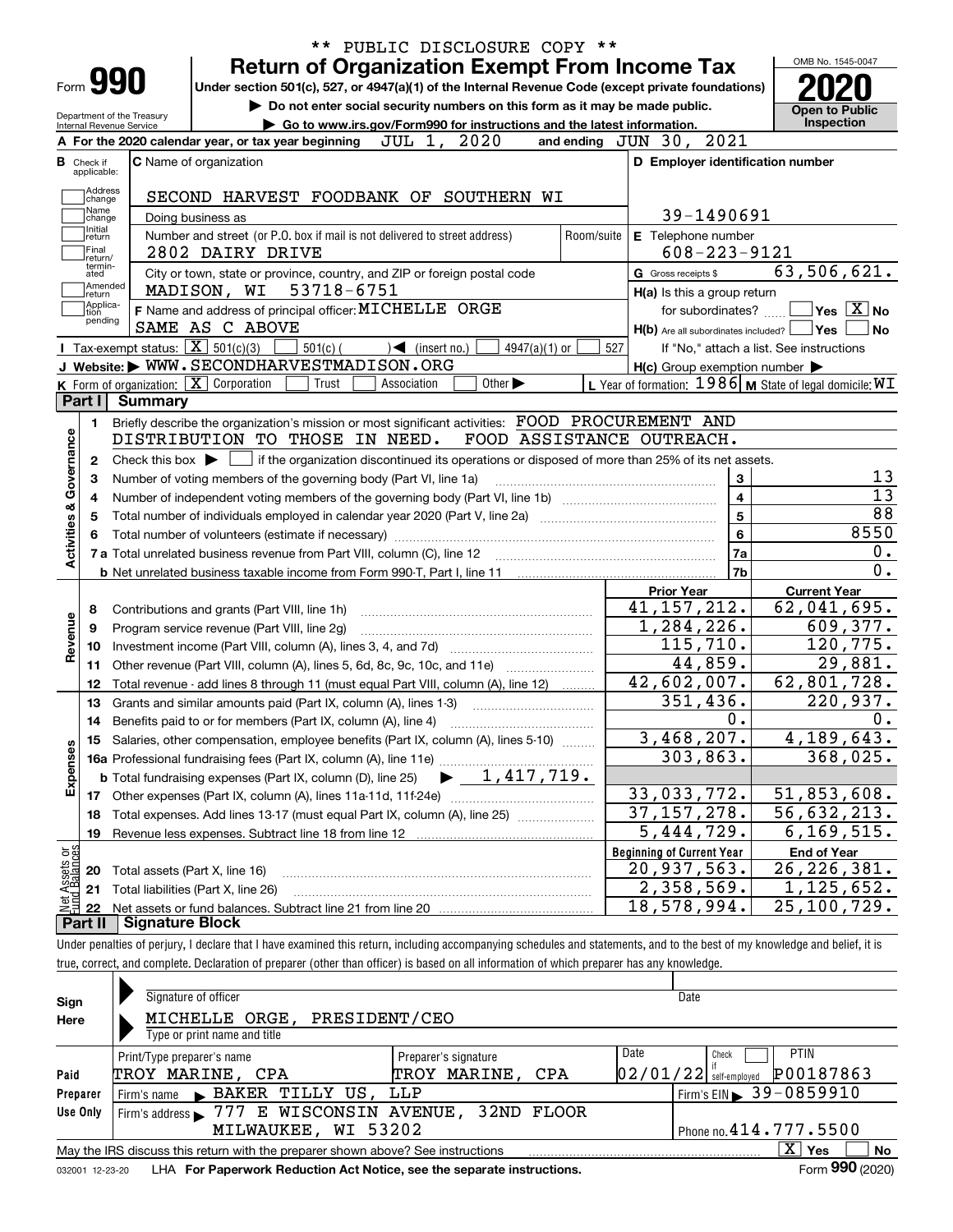|              | 39-1490691<br>SECOND HARVEST FOODBANK OF SOUTHERN WI<br>Page 2<br>Form 990 (2020)                                                                                                                                                                                                    |
|--------------|--------------------------------------------------------------------------------------------------------------------------------------------------------------------------------------------------------------------------------------------------------------------------------------|
|              | <b>Statement of Program Service Accomplishments</b><br>Part III                                                                                                                                                                                                                      |
|              |                                                                                                                                                                                                                                                                                      |
| 1            | Briefly describe the organization's mission:<br>SECOND HARVEST FOODBANK EXISTS TO END HUNGER IN SOUTHWESTERN                                                                                                                                                                         |
|              | WISCONSIN.                                                                                                                                                                                                                                                                           |
|              |                                                                                                                                                                                                                                                                                      |
|              |                                                                                                                                                                                                                                                                                      |
| $\mathbf{2}$ | Did the organization undertake any significant program services during the year which were not listed on the<br>$Yes \ \boxed{X}$ No                                                                                                                                                 |
|              | If "Yes," describe these new services on Schedule O.                                                                                                                                                                                                                                 |
| 3            | ∣Yes │X ∣No<br>Did the organization cease conducting, or make significant changes in how it conducts, any program services?<br>If "Yes," describe these changes on Schedule O.                                                                                                       |
| 4            | Describe the organization's program service accomplishments for each of its three largest program services, as measured by expenses.<br>Section 501(c)(3) and 501(c)(4) organizations are required to report the amount of grants and allocations to others, the total expenses, and |
|              | revenue, if any, for each program service reported                                                                                                                                                                                                                                   |
| 4a           | 53, 658, 094. Including grants of \$20, 937. (Revenue \$<br>609,377.<br>(Expenses \$<br>(Code:<br>SECOND HARVEST FOODBANK OF SOUTHERN WISCONSIN IS THE LARGEST                                                                                                                       |
|              | HUNGER-RELIEF ORGANIZATION IN SOUTHWESTERN WISCONSIN. FROM JULY 1, 2020                                                                                                                                                                                                              |
|              | JUNE 30, 2021 WE PROVIDED 19 MILLION MEALS TO THOSE FACING HUNGER IN                                                                                                                                                                                                                 |
|              | OUR 16-COUNTY SERVICE AREA THROUGH MORE THAN 300 PARTNER AGENCIES AND                                                                                                                                                                                                                |
|              | PROGRAMS. 94% OF ALL DONATIONS GO TO PUT FOOD ON SOMEONE'S TABLE;                                                                                                                                                                                                                    |
|              | LEAVING JUST 6% FOR FUNDRAISING AND GENERAL ADMINISTRATIVE EXPENSES. WE                                                                                                                                                                                                              |
|              | END HUNGER THROUGH FOOD DISTRIBUTION, FOODSHARE<br>(SNAP)<br>OUTREACH,                                                                                                                                                                                                               |
|              | OUTREACH TO THE HEALTHCARE COMMUNITY, AND MOBILIZING THE PUBLIC TO                                                                                                                                                                                                                   |
|              | RAISE AWARENESS AND ACT TOWARDS ENDING HUNGER.                                                                                                                                                                                                                                       |
|              |                                                                                                                                                                                                                                                                                      |
|              |                                                                                                                                                                                                                                                                                      |
| 4b           | (Code:<br>(Expenses \$<br>) (Revenue \$                                                                                                                                                                                                                                              |
|              | FOOD SHARE OUTREACH - SHFB PROVIDES APPLICATION ASSISTANCE TO                                                                                                                                                                                                                        |
|              | POTENTIALLY ELIGIBLE APPLICANTS.                                                                                                                                                                                                                                                     |
|              |                                                                                                                                                                                                                                                                                      |
|              |                                                                                                                                                                                                                                                                                      |
|              |                                                                                                                                                                                                                                                                                      |
|              |                                                                                                                                                                                                                                                                                      |
|              |                                                                                                                                                                                                                                                                                      |
|              |                                                                                                                                                                                                                                                                                      |
|              |                                                                                                                                                                                                                                                                                      |
|              |                                                                                                                                                                                                                                                                                      |
|              |                                                                                                                                                                                                                                                                                      |
| 4с           | $\left(\text{Code:}\right)$ $\left(\text{Expenses $}\right)$                                                                                                                                                                                                                         |
|              |                                                                                                                                                                                                                                                                                      |
|              |                                                                                                                                                                                                                                                                                      |
|              |                                                                                                                                                                                                                                                                                      |
|              |                                                                                                                                                                                                                                                                                      |
|              |                                                                                                                                                                                                                                                                                      |
|              |                                                                                                                                                                                                                                                                                      |
|              |                                                                                                                                                                                                                                                                                      |
|              |                                                                                                                                                                                                                                                                                      |
|              |                                                                                                                                                                                                                                                                                      |
|              |                                                                                                                                                                                                                                                                                      |
| 4d           | Other program services (Describe on Schedule O.)                                                                                                                                                                                                                                     |
|              | (Expenses \$<br>) (Revenue \$<br>including grants of \$                                                                                                                                                                                                                              |
| 4е           | $\overline{53,904,915}$ .<br>Total program service expenses<br>$000 \circ 00$                                                                                                                                                                                                        |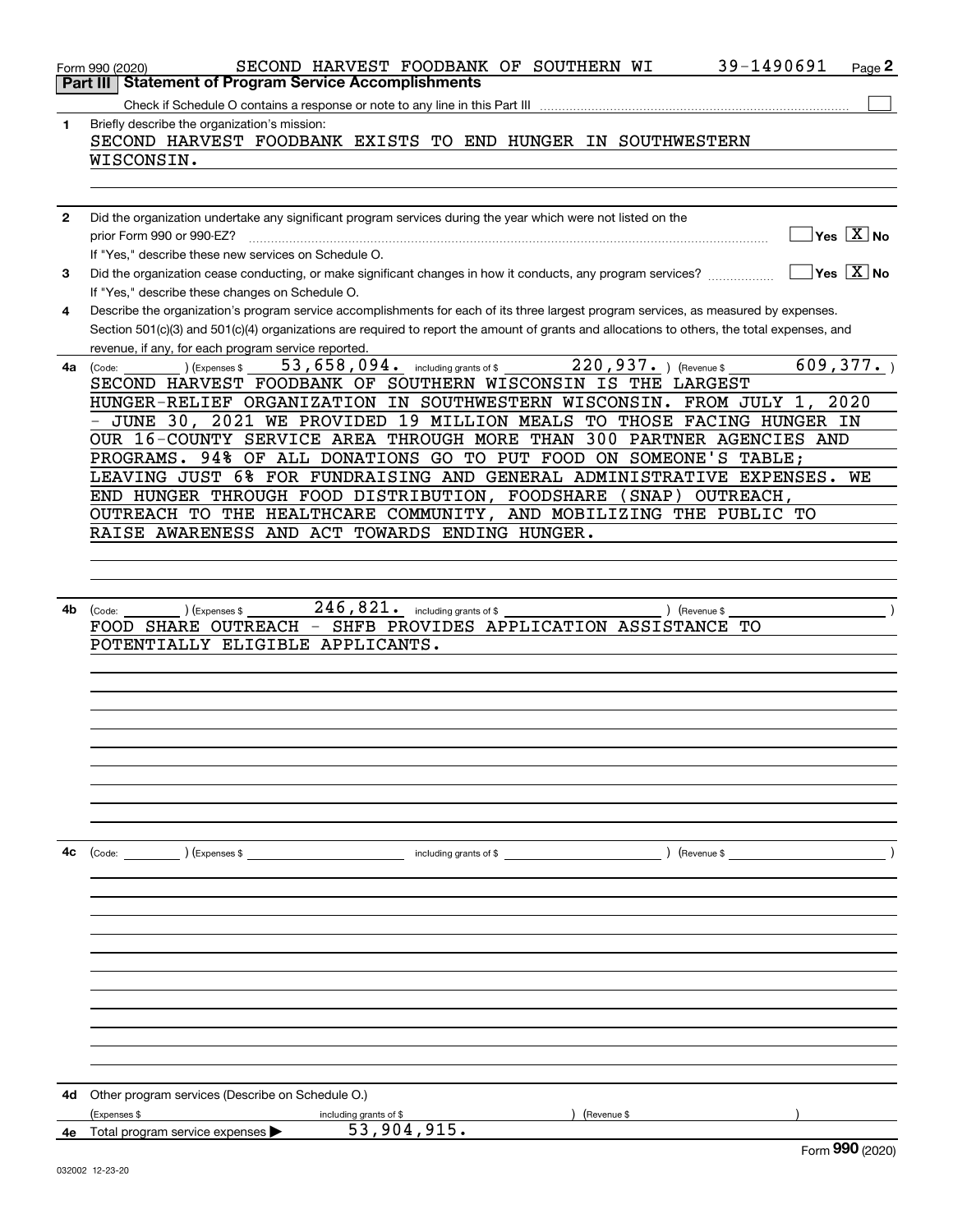|  | Form 990 (2020) |
|--|-----------------|

|     |                                                                                                                                  |                 | Yes $ $     | No |
|-----|----------------------------------------------------------------------------------------------------------------------------------|-----------------|-------------|----|
| 1   | Is the organization described in section $501(c)(3)$ or $4947(a)(1)$ (other than a private foundation)?                          |                 |             |    |
|     | If "Yes," complete Schedule A measured and the complete schedule A measured and the Schedule A measured and the                  | 1.              | х           |    |
| 2   |                                                                                                                                  | $\mathbf{2}$    | $\mathbf X$ |    |
| 3   | Did the organization engage in direct or indirect political campaign activities on behalf of or in opposition to candidates for  |                 |             |    |
|     |                                                                                                                                  | 3               |             | x  |
| 4   | Section 501(c)(3) organizations. Did the organization engage in lobbying activities, or have a section 501(h) election in effect |                 |             |    |
|     |                                                                                                                                  | 4               |             | x  |
| 5   | Is the organization a section 501(c)(4), 501(c)(5), or 501(c)(6) organization that receives membership dues, assessments, or     |                 |             |    |
|     |                                                                                                                                  | 5               |             | x  |
| 6   | Did the organization maintain any donor advised funds or any similar funds or accounts for which donors have the right to        |                 |             |    |
|     | provide advice on the distribution or investment of amounts in such funds or accounts? If "Yes," complete Schedule D, Part I     | 6               |             | x  |
| 7   | Did the organization receive or hold a conservation easement, including easements to preserve open space,                        |                 |             |    |
|     |                                                                                                                                  | $\overline{7}$  |             | x  |
| 8   | Did the organization maintain collections of works of art, historical treasures, or other similar assets? If "Yes," complete     |                 |             |    |
|     |                                                                                                                                  | 8               |             | x  |
| 9   | Did the organization report an amount in Part X, line 21, for escrow or custodial account liability, serve as a custodian for    |                 |             |    |
|     | amounts not listed in Part X; or provide credit counseling, debt management, credit repair, or debt negotiation services?        |                 |             |    |
|     |                                                                                                                                  | 9               |             | x  |
| 10  | Did the organization, directly or through a related organization, hold assets in donor-restricted endowments                     |                 |             |    |
|     |                                                                                                                                  | 10              | х           |    |
| 11  | If the organization's answer to any of the following questions is "Yes," then complete Schedule D, Parts VI, VII, VIII, IX, or X |                 |             |    |
|     | as applicable.                                                                                                                   |                 |             |    |
|     | a Did the organization report an amount for land, buildings, and equipment in Part X, line 10? If "Yes," complete Schedule D.    |                 | х           |    |
|     |                                                                                                                                  | 11a             |             |    |
|     | Did the organization report an amount for investments - other securities in Part X, line 12, that is 5% or more of its total     | 11 <sub>b</sub> |             | x  |
|     | c Did the organization report an amount for investments - program related in Part X, line 13, that is 5% or more of its total    |                 |             |    |
|     |                                                                                                                                  | 11c             |             | x  |
|     | d Did the organization report an amount for other assets in Part X, line 15, that is 5% or more of its total assets reported in  |                 |             |    |
|     |                                                                                                                                  | 11d             |             | x  |
|     |                                                                                                                                  | <b>11e</b>      | X           |    |
| f   | Did the organization's separate or consolidated financial statements for the tax year include a footnote that addresses          |                 |             |    |
|     | the organization's liability for uncertain tax positions under FIN 48 (ASC 740)? If "Yes," complete Schedule D, Part X           | 11f             | X           |    |
|     | 12a Did the organization obtain separate, independent audited financial statements for the tax year? If "Yes," complete          |                 |             |    |
|     |                                                                                                                                  | 12a             | x           |    |
|     | <b>b</b> Was the organization included in consolidated, independent audited financial statements for the tax year?               |                 |             |    |
|     | If "Yes," and if the organization answered "No" to line 12a, then completing Schedule D, Parts XI and XII is optional            | 12 <sub>b</sub> |             | 47 |
| 13  |                                                                                                                                  | 13              |             | X  |
| 14a | Did the organization maintain an office, employees, or agents outside of the United States?                                      | 14a             |             | X  |
| b   | Did the organization have aggregate revenues or expenses of more than \$10,000 from grantmaking, fundraising, business,          |                 |             |    |
|     | investment, and program service activities outside the United States, or aggregate foreign investments valued at \$100,000       |                 |             |    |
|     |                                                                                                                                  | 14b             |             | x  |
| 15  | Did the organization report on Part IX, column (A), line 3, more than \$5,000 of grants or other assistance to or for any        |                 |             |    |
|     |                                                                                                                                  | 15              |             | x  |
| 16  | Did the organization report on Part IX, column (A), line 3, more than \$5,000 of aggregate grants or other assistance to         |                 |             |    |
|     |                                                                                                                                  | 16              |             | x  |
| 17  | Did the organization report a total of more than \$15,000 of expenses for professional fundraising services on Part IX,          |                 |             |    |
|     |                                                                                                                                  | 17              | X           |    |
| 18  | Did the organization report more than \$15,000 total of fundraising event gross income and contributions on Part VIII, lines     |                 |             |    |
|     |                                                                                                                                  | 18              |             | x  |
| 19  | Did the organization report more than \$15,000 of gross income from gaming activities on Part VIII, line 9a? If "Yes."           |                 |             |    |
|     |                                                                                                                                  | 19              |             | x  |
| 20a |                                                                                                                                  | 20a             |             | X  |
| b   | If "Yes" to line 20a, did the organization attach a copy of its audited financial statements to this return?                     | 20b             |             |    |
| 21  | Did the organization report more than \$5,000 of grants or other assistance to any domestic organization or                      |                 |             |    |
|     |                                                                                                                                  | 21              | х           |    |

Form (2020) **990**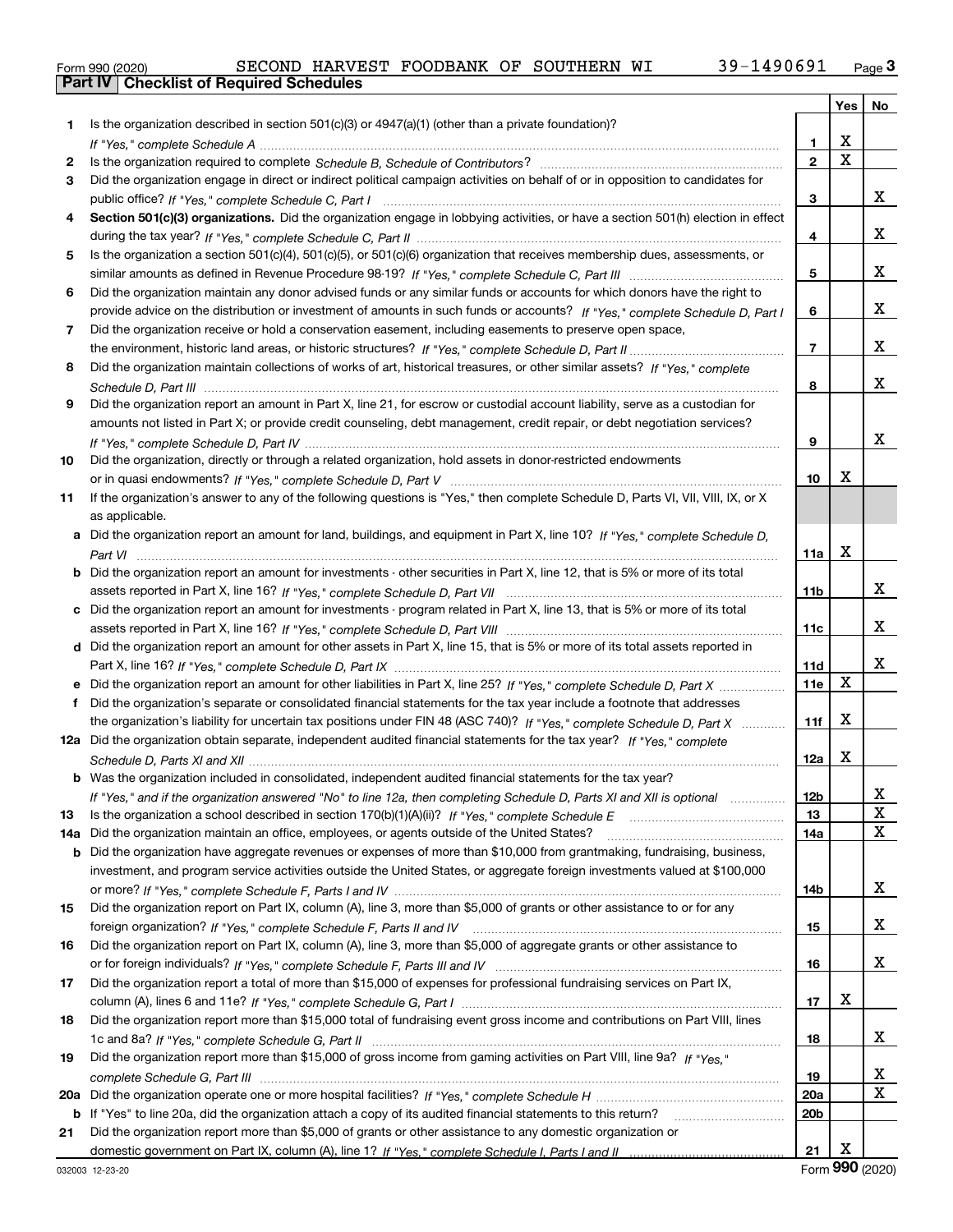|  | Form 990 (2020) |
|--|-----------------|

*(continued)*

|               |                                                                                                                              |                 | Yes         | No               |
|---------------|------------------------------------------------------------------------------------------------------------------------------|-----------------|-------------|------------------|
| 22            | Did the organization report more than \$5,000 of grants or other assistance to or for domestic individuals on                |                 |             |                  |
|               |                                                                                                                              | 22              |             | x                |
| 23            | Did the organization answer "Yes" to Part VII, Section A, line 3, 4, or 5 about compensation of the organization's current   |                 |             |                  |
|               | and former officers, directors, trustees, key employees, and highest compensated employees? If "Yes," complete               |                 |             |                  |
|               |                                                                                                                              | 23              | X           |                  |
|               | 24a Did the organization have a tax-exempt bond issue with an outstanding principal amount of more than \$100,000 as of the  |                 |             |                  |
|               | last day of the year, that was issued after December 31, 2002? If "Yes," answer lines 24b through 24d and complete           |                 |             |                  |
|               |                                                                                                                              | 24a             |             | x                |
|               | <b>b</b> Did the organization invest any proceeds of tax-exempt bonds beyond a temporary period exception?                   | 24b             |             |                  |
|               | c Did the organization maintain an escrow account other than a refunding escrow at any time during the year to defease       |                 |             |                  |
|               | any tax-exempt bonds?                                                                                                        | 24c             |             |                  |
|               |                                                                                                                              | 24d             |             |                  |
|               | 25a Section 501(c)(3), 501(c)(4), and 501(c)(29) organizations. Did the organization engage in an excess benefit             |                 |             |                  |
|               |                                                                                                                              | 25a             |             | x                |
|               | b Is the organization aware that it engaged in an excess benefit transaction with a disqualified person in a prior year, and |                 |             |                  |
|               | that the transaction has not been reported on any of the organization's prior Forms 990 or 990-EZ? If "Yes," complete        |                 |             |                  |
|               | Schedule L, Part I                                                                                                           | 25b             |             | X                |
| 26            | Did the organization report any amount on Part X, line 5 or 22, for receivables from or payables to any current              |                 |             |                  |
|               | or former officer, director, trustee, key employee, creator or founder, substantial contributor, or 35%                      |                 |             |                  |
|               | controlled entity or family member of any of these persons? If "Yes," complete Schedule L, Part II                           | 26              |             | x                |
| 27            | Did the organization provide a grant or other assistance to any current or former officer, director, trustee, key employee,  |                 |             |                  |
|               | creator or founder, substantial contributor or employee thereof, a grant selection committee member, or to a 35% controlled  |                 |             |                  |
|               | entity (including an employee thereof) or family member of any of these persons? If "Yes," complete Schedule L, Part III.    | 27              |             | х                |
| 28            | Was the organization a party to a business transaction with one of the following parties (see Schedule L, Part IV            |                 |             |                  |
|               | instructions, for applicable filing thresholds, conditions, and exceptions):                                                 |                 |             |                  |
|               | a A current or former officer, director, trustee, key employee, creator or founder, or substantial contributor? If           |                 |             |                  |
|               |                                                                                                                              | 28a             |             | х<br>$\mathbf X$ |
|               |                                                                                                                              | 28b             |             |                  |
|               | c A 35% controlled entity of one or more individuals and/or organizations described in lines 28a or 28b? If                  |                 |             | х                |
|               |                                                                                                                              | 28c<br>29       | $\mathbf X$ |                  |
| 29            |                                                                                                                              |                 |             |                  |
| 30            | Did the organization receive contributions of art, historical treasures, or other similar assets, or qualified conservation  | 30              |             | х                |
| 31            | Did the organization liquidate, terminate, or dissolve and cease operations? If "Yes," complete Schedule N, Part I           | 31              |             | $\mathbf{x}$     |
| 32            | Did the organization sell, exchange, dispose of, or transfer more than 25% of its net assets? If "Yes," complete             |                 |             |                  |
|               |                                                                                                                              | 32              |             | x                |
|               | Did the organization own 100% of an entity disregarded as separate from the organization under Regulations                   |                 |             |                  |
|               |                                                                                                                              | 33              |             | х                |
| 34            | Was the organization related to any tax-exempt or taxable entity? If "Yes," complete Schedule R, Part II, III, or IV, and    |                 |             |                  |
|               |                                                                                                                              | 34              |             | х                |
|               | 35a Did the organization have a controlled entity within the meaning of section 512(b)(13)?                                  | <b>35a</b>      |             | X                |
|               | b If "Yes" to line 35a, did the organization receive any payment from or engage in any transaction with a controlled entity  |                 |             |                  |
|               |                                                                                                                              | 35 <sub>b</sub> |             |                  |
| 36            | Section 501(c)(3) organizations. Did the organization make any transfers to an exempt non-charitable related organization?   |                 |             |                  |
|               |                                                                                                                              | 36              |             | x                |
| 37            | Did the organization conduct more than 5% of its activities through an entity that is not a related organization             |                 |             |                  |
|               |                                                                                                                              | 37              |             | x                |
| 38            | Did the organization complete Schedule O and provide explanations in Schedule O for Part VI, lines 11b and 19?               |                 |             |                  |
|               |                                                                                                                              | 38              | х           |                  |
| <b>Part V</b> | <b>Statements Regarding Other IRS Filings and Tax Compliance</b>                                                             |                 |             |                  |
|               | Check if Schedule O contains a response or note to any line in this Part V                                                   |                 |             |                  |
|               |                                                                                                                              |                 | Yes         | No               |
|               | 13<br>1a                                                                                                                     |                 |             |                  |
|               | 0<br><b>b</b> Enter the number of Forms W-2G included in line 1a. Enter -0- if not applicable<br>1b                          |                 |             |                  |
|               | c Did the organization comply with backup withholding rules for reportable payments to vendors and reportable gaming         |                 |             |                  |
|               |                                                                                                                              | 1c              |             |                  |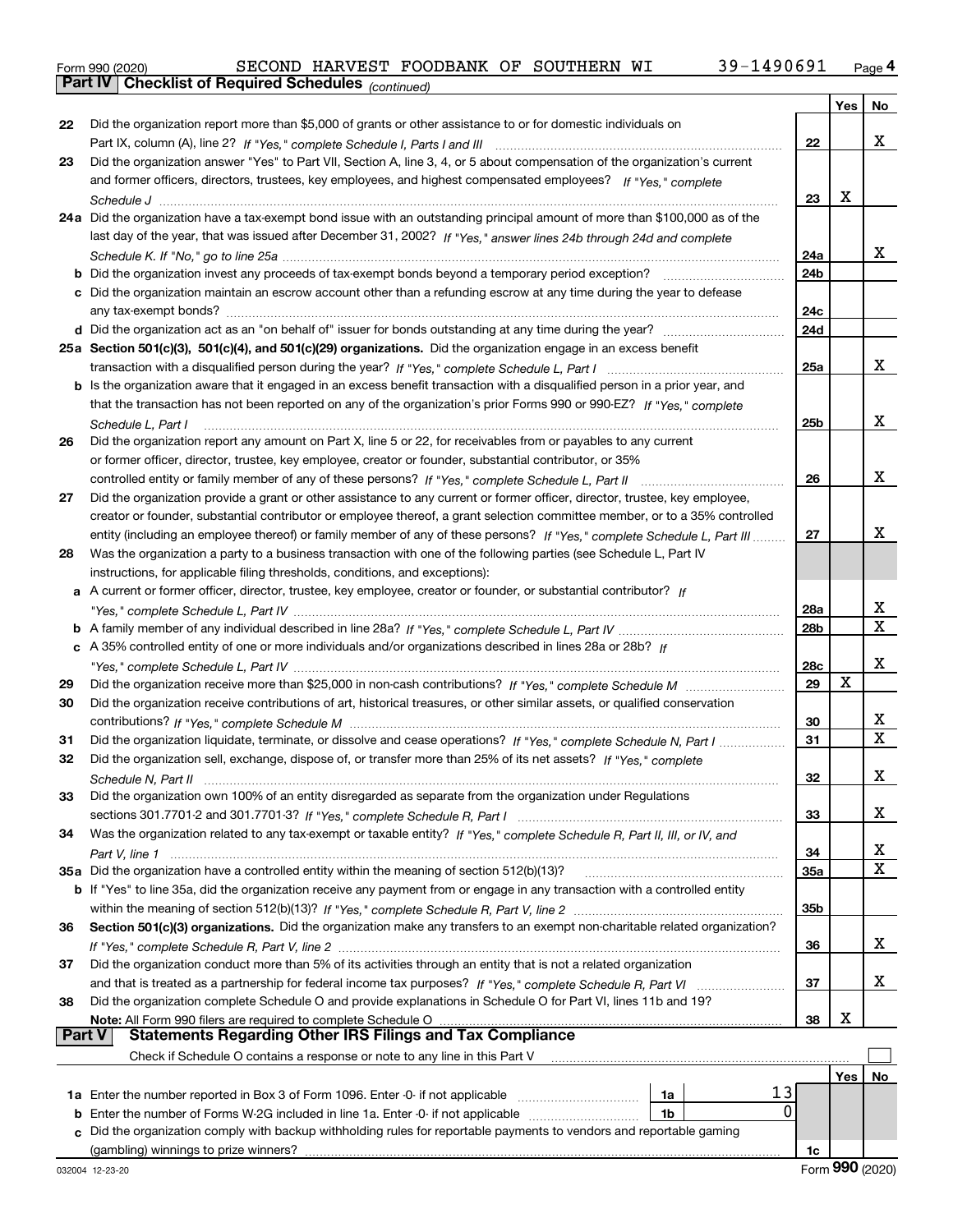|                                                                                                                     | 39-1490691<br>SECOND HARVEST FOODBANK OF SOUTHERN WI<br>Form 990 (2020)                                                                         |                |     | $_{\text{Page}}$ 5 |  |  |  |  |
|---------------------------------------------------------------------------------------------------------------------|-------------------------------------------------------------------------------------------------------------------------------------------------|----------------|-----|--------------------|--|--|--|--|
| <b>Part V</b>                                                                                                       | Statements Regarding Other IRS Filings and Tax Compliance (continued)                                                                           |                |     |                    |  |  |  |  |
|                                                                                                                     |                                                                                                                                                 |                | Yes | No                 |  |  |  |  |
|                                                                                                                     | 2a Enter the number of employees reported on Form W-3, Transmittal of Wage and Tax Statements,                                                  |                |     |                    |  |  |  |  |
|                                                                                                                     | 88<br>filed for the calendar year ending with or within the year covered by this return<br>2a                                                   |                |     |                    |  |  |  |  |
| b                                                                                                                   |                                                                                                                                                 | 2b             | x   |                    |  |  |  |  |
|                                                                                                                     |                                                                                                                                                 |                |     |                    |  |  |  |  |
| За                                                                                                                  | Did the organization have unrelated business gross income of \$1,000 or more during the year?                                                   | 3a             |     | x                  |  |  |  |  |
| b                                                                                                                   |                                                                                                                                                 | 3 <sub>b</sub> |     |                    |  |  |  |  |
|                                                                                                                     | 4a At any time during the calendar year, did the organization have an interest in, or a signature or other authority over, a                    |                |     |                    |  |  |  |  |
|                                                                                                                     |                                                                                                                                                 | 4a             |     | x                  |  |  |  |  |
|                                                                                                                     | <b>b</b> If "Yes," enter the name of the foreign country $\blacktriangleright$                                                                  |                |     |                    |  |  |  |  |
|                                                                                                                     | See instructions for filing requirements for FinCEN Form 114, Report of Foreign Bank and Financial Accounts (FBAR).                             |                |     |                    |  |  |  |  |
| 5a                                                                                                                  | Was the organization a party to a prohibited tax shelter transaction at any time during the tax year?                                           | 5a             |     | х                  |  |  |  |  |
| b                                                                                                                   |                                                                                                                                                 | 5 <sub>b</sub> |     | x                  |  |  |  |  |
| с                                                                                                                   |                                                                                                                                                 | 5c             |     |                    |  |  |  |  |
|                                                                                                                     | 6a Does the organization have annual gross receipts that are normally greater than \$100,000, and did the organization solicit                  |                |     |                    |  |  |  |  |
|                                                                                                                     | any contributions that were not tax deductible as charitable contributions?                                                                     | 6a             |     | x                  |  |  |  |  |
|                                                                                                                     | If "Yes," did the organization include with every solicitation an express statement that such contributions or gifts                            |                |     |                    |  |  |  |  |
|                                                                                                                     | were not tax deductible?                                                                                                                        | 6b             |     |                    |  |  |  |  |
| 7                                                                                                                   | Organizations that may receive deductible contributions under section 170(c).                                                                   |                |     |                    |  |  |  |  |
| а                                                                                                                   | Did the organization receive a payment in excess of \$75 made partly as a contribution and partly for goods and services provided to the payor? | 7a             |     | x                  |  |  |  |  |
| b                                                                                                                   | If "Yes," did the organization notify the donor of the value of the goods or services provided?                                                 | 7b             |     |                    |  |  |  |  |
| c                                                                                                                   | Did the organization sell, exchange, or otherwise dispose of tangible personal property for which it was required                               |                |     |                    |  |  |  |  |
|                                                                                                                     |                                                                                                                                                 | 7c             |     | x                  |  |  |  |  |
| d                                                                                                                   | 7d                                                                                                                                              |                |     |                    |  |  |  |  |
| е                                                                                                                   | Did the organization receive any funds, directly or indirectly, to pay premiums on a personal benefit contract?                                 | 7e             |     | х                  |  |  |  |  |
| f                                                                                                                   | Did the organization, during the year, pay premiums, directly or indirectly, on a personal benefit contract?                                    | 7f             |     | x                  |  |  |  |  |
| g                                                                                                                   | If the organization received a contribution of qualified intellectual property, did the organization file Form 8899 as required?                | 7g             |     |                    |  |  |  |  |
| h                                                                                                                   | If the organization received a contribution of cars, boats, airplanes, or other vehicles, did the organization file a Form 1098-C?              | 7h             |     |                    |  |  |  |  |
| 8                                                                                                                   | Sponsoring organizations maintaining donor advised funds. Did a donor advised fund maintained by the                                            |                |     |                    |  |  |  |  |
|                                                                                                                     | sponsoring organization have excess business holdings at any time during the year?                                                              | 8              |     |                    |  |  |  |  |
| 9                                                                                                                   | Sponsoring organizations maintaining donor advised funds.                                                                                       |                |     |                    |  |  |  |  |
| а                                                                                                                   | Did the sponsoring organization make any taxable distributions under section 4966?                                                              | 9а             |     |                    |  |  |  |  |
| b                                                                                                                   | Did the sponsoring organization make a distribution to a donor, donor advisor, or related person?                                               | 9b             |     |                    |  |  |  |  |
| 10                                                                                                                  | Section 501(c)(7) organizations. Enter:                                                                                                         |                |     |                    |  |  |  |  |
| а                                                                                                                   | 10a<br>10 <sub>b</sub><br>Gross receipts, included on Form 990, Part VIII, line 12, for public use of club facilities                           |                |     |                    |  |  |  |  |
|                                                                                                                     |                                                                                                                                                 |                |     |                    |  |  |  |  |
| 11<br>a                                                                                                             | Section 501(c)(12) organizations. Enter:<br>11a<br>Gross income from members or shareholders                                                    |                |     |                    |  |  |  |  |
| b                                                                                                                   | Gross income from other sources (Do not net amounts due or paid to other sources against                                                        |                |     |                    |  |  |  |  |
|                                                                                                                     | 11 <sub>b</sub><br>amounts due or received from them.)                                                                                          |                |     |                    |  |  |  |  |
|                                                                                                                     | 12a Section 4947(a)(1) non-exempt charitable trusts. Is the organization filing Form 990 in lieu of Form 1041?                                  | 12a            |     |                    |  |  |  |  |
|                                                                                                                     | 12b<br><b>b</b> If "Yes," enter the amount of tax-exempt interest received or accrued during the year                                           |                |     |                    |  |  |  |  |
| 13                                                                                                                  | Section 501(c)(29) qualified nonprofit health insurance issuers.                                                                                |                |     |                    |  |  |  |  |
| a                                                                                                                   | Is the organization licensed to issue qualified health plans in more than one state?                                                            | 13a            |     |                    |  |  |  |  |
|                                                                                                                     | Note: See the instructions for additional information the organization must report on Schedule O.                                               |                |     |                    |  |  |  |  |
| b                                                                                                                   | Enter the amount of reserves the organization is required to maintain by the states in which the                                                |                |     |                    |  |  |  |  |
|                                                                                                                     | 13 <sub>b</sub>                                                                                                                                 |                |     |                    |  |  |  |  |
| с                                                                                                                   | 13 <sub>c</sub>                                                                                                                                 |                |     |                    |  |  |  |  |
| 14a                                                                                                                 | Did the organization receive any payments for indoor tanning services during the tax year?                                                      |                |     |                    |  |  |  |  |
| <b>b</b> If "Yes," has it filed a Form 720 to report these payments? If "No," provide an explanation on Schedule O  |                                                                                                                                                 |                |     |                    |  |  |  |  |
| Is the organization subject to the section 4960 tax on payment(s) of more than \$1,000,000 in remuneration or<br>15 |                                                                                                                                                 |                |     |                    |  |  |  |  |
|                                                                                                                     | excess parachute payment(s) during the year?                                                                                                    | 15             |     | x                  |  |  |  |  |
|                                                                                                                     | If "Yes," see instructions and file Form 4720, Schedule N.                                                                                      |                |     |                    |  |  |  |  |
| 16                                                                                                                  | Is the organization an educational institution subject to the section 4968 excise tax on net investment income?                                 | 16             |     | х                  |  |  |  |  |
|                                                                                                                     | If "Yes," complete Form 4720, Schedule O.                                                                                                       |                |     |                    |  |  |  |  |
|                                                                                                                     |                                                                                                                                                 |                | റററ |                    |  |  |  |  |

Form (2020) **990**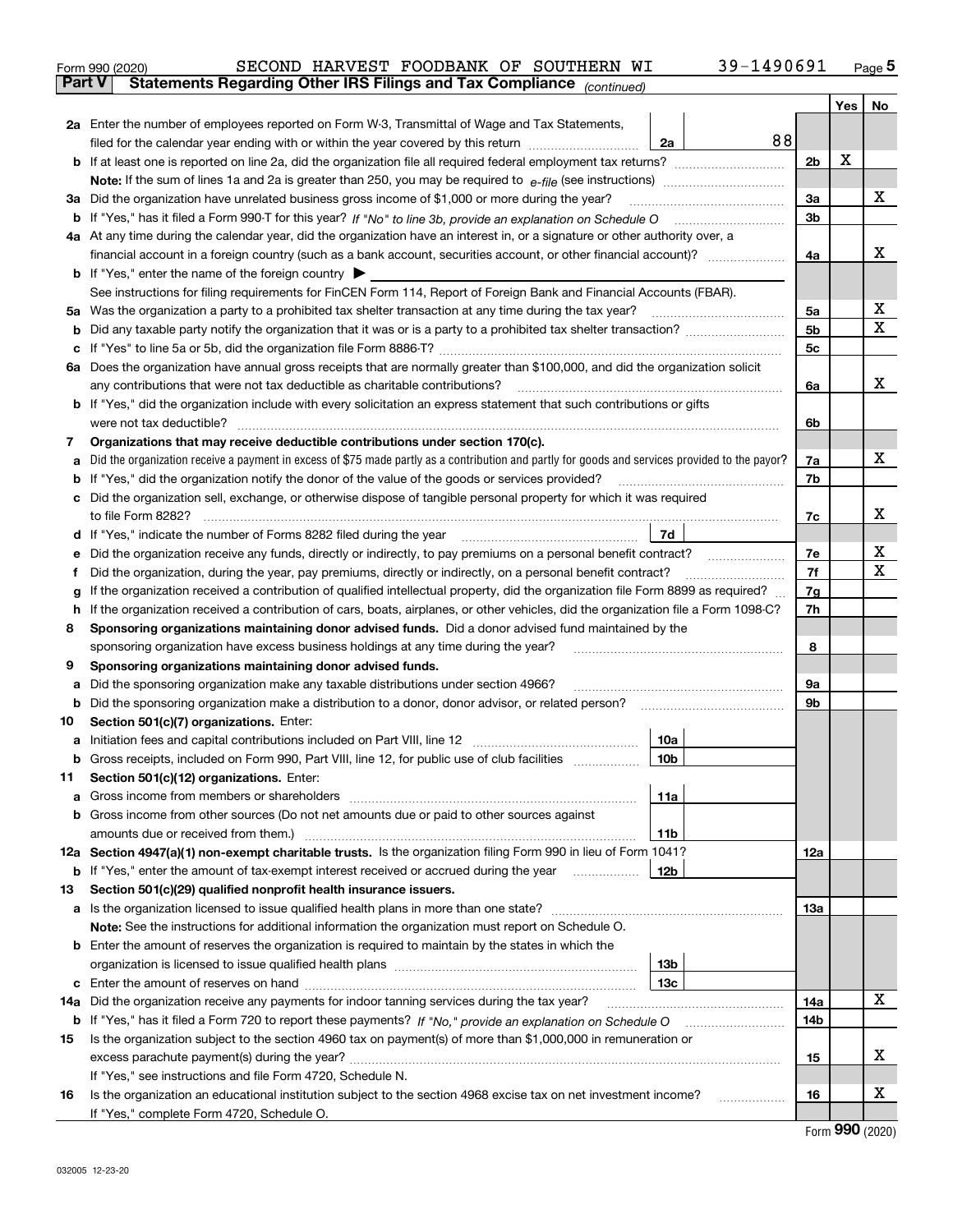|  | Form 990 (2020) |
|--|-----------------|
|  |                 |

*For each "Yes" response to lines 2 through 7b below, and for a "No" response to line 8a, 8b, or 10b below, describe the circumstances, processes, or changes on Schedule O. See instructions.* Form 990 (2020) **COND HARVEST FOODBANK OF SOUTHERN WI** 39-1490691 Page 6<br>**Part VI Governance, Management, and Disclosure** For each "Yes" response to lines 2 through 7b below, and for a "No" response

|                                                                                                           | Check if Schedule O contains a response or note to any line in this Part VI                                                                                                                                                                                                                                                     |          |                 |     | $\overline{\mathbf{x}}$ |  |  |  |  |  |
|-----------------------------------------------------------------------------------------------------------|---------------------------------------------------------------------------------------------------------------------------------------------------------------------------------------------------------------------------------------------------------------------------------------------------------------------------------|----------|-----------------|-----|-------------------------|--|--|--|--|--|
|                                                                                                           | <b>Section A. Governing Body and Management</b>                                                                                                                                                                                                                                                                                 |          |                 |     |                         |  |  |  |  |  |
|                                                                                                           |                                                                                                                                                                                                                                                                                                                                 |          |                 | Yes | No                      |  |  |  |  |  |
|                                                                                                           | <b>1a</b> Enter the number of voting members of the governing body at the end of the tax year<br>and a complete the complete state of the state of the state of the state of the state of the state of the state of the state of the state of the state of the state of the state of the state of the state of the state of the | 13<br>1a |                 |     |                         |  |  |  |  |  |
|                                                                                                           | If there are material differences in voting rights among members of the governing body, or if the governing                                                                                                                                                                                                                     |          |                 |     |                         |  |  |  |  |  |
|                                                                                                           | body delegated broad authority to an executive committee or similar committee, explain on Schedule O.                                                                                                                                                                                                                           |          |                 |     |                         |  |  |  |  |  |
| b                                                                                                         | Enter the number of voting members included on line 1a, above, who are independent                                                                                                                                                                                                                                              | 13<br>1b |                 |     |                         |  |  |  |  |  |
| 2                                                                                                         | Did any officer, director, trustee, or key employee have a family relationship or a business relationship with any other                                                                                                                                                                                                        |          |                 |     |                         |  |  |  |  |  |
|                                                                                                           | officer, director, trustee, or key employee?                                                                                                                                                                                                                                                                                    |          | $\mathbf{2}$    |     | Х                       |  |  |  |  |  |
| 3                                                                                                         | Did the organization delegate control over management duties customarily performed by or under the direct supervision                                                                                                                                                                                                           |          |                 |     |                         |  |  |  |  |  |
|                                                                                                           | of officers, directors, trustees, or key employees to a management company or other person?                                                                                                                                                                                                                                     |          | 3               |     | X                       |  |  |  |  |  |
| 4                                                                                                         | Did the organization make any significant changes to its governing documents since the prior Form 990 was filed?                                                                                                                                                                                                                |          | 4               |     | $\mathbf X$             |  |  |  |  |  |
| 5                                                                                                         | Did the organization become aware during the year of a significant diversion of the organization's assets?                                                                                                                                                                                                                      |          |                 |     |                         |  |  |  |  |  |
| 6                                                                                                         | Did the organization have members or stockholders?                                                                                                                                                                                                                                                                              |          | 6               |     | $\mathbf X$             |  |  |  |  |  |
| 7a                                                                                                        | Did the organization have members, stockholders, or other persons who had the power to elect or appoint one or                                                                                                                                                                                                                  |          |                 |     |                         |  |  |  |  |  |
|                                                                                                           | more members of the governing body?                                                                                                                                                                                                                                                                                             |          | 7a              |     | X                       |  |  |  |  |  |
|                                                                                                           | <b>b</b> Are any governance decisions of the organization reserved to (or subject to approval by) members, stockholders, or                                                                                                                                                                                                     |          |                 |     |                         |  |  |  |  |  |
|                                                                                                           | persons other than the governing body?                                                                                                                                                                                                                                                                                          |          | 7b              |     | X                       |  |  |  |  |  |
| 8                                                                                                         | Did the organization contemporaneously document the meetings held or written actions undertaken during the year by the following:                                                                                                                                                                                               |          |                 |     |                         |  |  |  |  |  |
| a                                                                                                         |                                                                                                                                                                                                                                                                                                                                 |          | 8а              | X   |                         |  |  |  |  |  |
| b                                                                                                         | Each committee with authority to act on behalf of the governing body? manufactured committee with authority to act on behalf of the governing body?                                                                                                                                                                             |          | 8b              | X   |                         |  |  |  |  |  |
| 9                                                                                                         | Is there any officer, director, trustee, or key employee listed in Part VII, Section A, who cannot be reached at the                                                                                                                                                                                                            |          |                 |     |                         |  |  |  |  |  |
|                                                                                                           |                                                                                                                                                                                                                                                                                                                                 |          | 9               |     | X                       |  |  |  |  |  |
|                                                                                                           | <b>Section B. Policies</b> (This Section B requests information about policies not required by the Internal Revenue Code.)                                                                                                                                                                                                      |          |                 |     |                         |  |  |  |  |  |
|                                                                                                           |                                                                                                                                                                                                                                                                                                                                 |          |                 | Yes | No                      |  |  |  |  |  |
|                                                                                                           |                                                                                                                                                                                                                                                                                                                                 |          | 10a             |     | x                       |  |  |  |  |  |
|                                                                                                           | <b>b</b> If "Yes," did the organization have written policies and procedures governing the activities of such chapters, affiliates,                                                                                                                                                                                             |          |                 |     |                         |  |  |  |  |  |
|                                                                                                           | and branches to ensure their operations are consistent with the organization's exempt purposes?                                                                                                                                                                                                                                 |          | 10b             |     |                         |  |  |  |  |  |
|                                                                                                           | 11a Has the organization provided a complete copy of this Form 990 to all members of its governing body before filing the form?                                                                                                                                                                                                 |          | 11a             | X   |                         |  |  |  |  |  |
| b                                                                                                         | Describe in Schedule O the process, if any, used by the organization to review this Form 990.                                                                                                                                                                                                                                   |          |                 |     |                         |  |  |  |  |  |
| 12a                                                                                                       |                                                                                                                                                                                                                                                                                                                                 |          | 12a             | X   |                         |  |  |  |  |  |
| b                                                                                                         | Were officers, directors, or trustees, and key employees required to disclose annually interests that could give rise to conflicts?                                                                                                                                                                                             |          | 12 <sub>b</sub> | X   |                         |  |  |  |  |  |
| c                                                                                                         | Did the organization regularly and consistently monitor and enforce compliance with the policy? If "Yes." describe                                                                                                                                                                                                              |          |                 |     |                         |  |  |  |  |  |
|                                                                                                           | in Schedule O how this was done www.communication.com/www.communications.com/www.communications.com/                                                                                                                                                                                                                            |          | 12c             | X   |                         |  |  |  |  |  |
| 13                                                                                                        | Did the organization have a written whistleblower policy?                                                                                                                                                                                                                                                                       |          | 13              | X   |                         |  |  |  |  |  |
| 14                                                                                                        | Did the organization have a written document retention and destruction policy?                                                                                                                                                                                                                                                  |          | 14              | X   |                         |  |  |  |  |  |
| 15                                                                                                        | Did the process for determining compensation of the following persons include a review and approval by independent                                                                                                                                                                                                              |          |                 |     |                         |  |  |  |  |  |
|                                                                                                           | persons, comparability data, and contemporaneous substantiation of the deliberation and decision?                                                                                                                                                                                                                               |          |                 |     |                         |  |  |  |  |  |
| a                                                                                                         | The organization's CEO, Executive Director, or top management official manufactured content content of the organization's CEO, executive Director, or top management official manufactured content of the original manufacture                                                                                                  |          | 15a             | х   |                         |  |  |  |  |  |
|                                                                                                           | <b>b</b> Other officers or key employees of the organization                                                                                                                                                                                                                                                                    |          | 15 <sub>b</sub> | х   |                         |  |  |  |  |  |
|                                                                                                           | If "Yes" to line 15a or 15b, describe the process in Schedule O (see instructions).                                                                                                                                                                                                                                             |          |                 |     |                         |  |  |  |  |  |
|                                                                                                           | 16a Did the organization invest in, contribute assets to, or participate in a joint venture or similar arrangement with a                                                                                                                                                                                                       |          |                 |     |                         |  |  |  |  |  |
|                                                                                                           | taxable entity during the year?                                                                                                                                                                                                                                                                                                 |          | 16a             |     | х                       |  |  |  |  |  |
|                                                                                                           | <b>b</b> If "Yes," did the organization follow a written policy or procedure requiring the organization to evaluate its participation                                                                                                                                                                                           |          |                 |     |                         |  |  |  |  |  |
|                                                                                                           | in joint venture arrangements under applicable federal tax law, and take steps to safeguard the organization's                                                                                                                                                                                                                  |          |                 |     |                         |  |  |  |  |  |
|                                                                                                           | exempt status with respect to such arrangements?                                                                                                                                                                                                                                                                                |          | 16b             |     |                         |  |  |  |  |  |
|                                                                                                           | Section C. Disclosure                                                                                                                                                                                                                                                                                                           |          |                 |     |                         |  |  |  |  |  |
| 17                                                                                                        | List the states with which a copy of this Form 990 is required to be filed $\blacktriangleright\text{WI}$                                                                                                                                                                                                                       |          |                 |     |                         |  |  |  |  |  |
| 18                                                                                                        | Section 6104 requires an organization to make its Forms 1023 (1024 or 1024-A, if applicable), 990, and 990-T (Section 501(c)(3)s only) available                                                                                                                                                                                |          |                 |     |                         |  |  |  |  |  |
|                                                                                                           | for public inspection. Indicate how you made these available. Check all that apply.                                                                                                                                                                                                                                             |          |                 |     |                         |  |  |  |  |  |
| $X$ Own website<br>$\lfloor x \rfloor$ Upon request<br>Another's website<br>Other (explain on Schedule O) |                                                                                                                                                                                                                                                                                                                                 |          |                 |     |                         |  |  |  |  |  |
| 19                                                                                                        | Describe on Schedule O whether (and if so, how) the organization made its governing documents, conflict of interest policy, and financial                                                                                                                                                                                       |          |                 |     |                         |  |  |  |  |  |
|                                                                                                           | statements available to the public during the tax year.                                                                                                                                                                                                                                                                         |          |                 |     |                         |  |  |  |  |  |
| 20                                                                                                        | State the name, address, and telephone number of the person who possesses the organization's books and records                                                                                                                                                                                                                  |          |                 |     |                         |  |  |  |  |  |
|                                                                                                           | MICHELLE ORGE - (608)216-7232                                                                                                                                                                                                                                                                                                   |          |                 |     |                         |  |  |  |  |  |
|                                                                                                           | 2802 DAIRY DRIVE, MADISON, WI<br>53718-6751                                                                                                                                                                                                                                                                                     |          |                 |     |                         |  |  |  |  |  |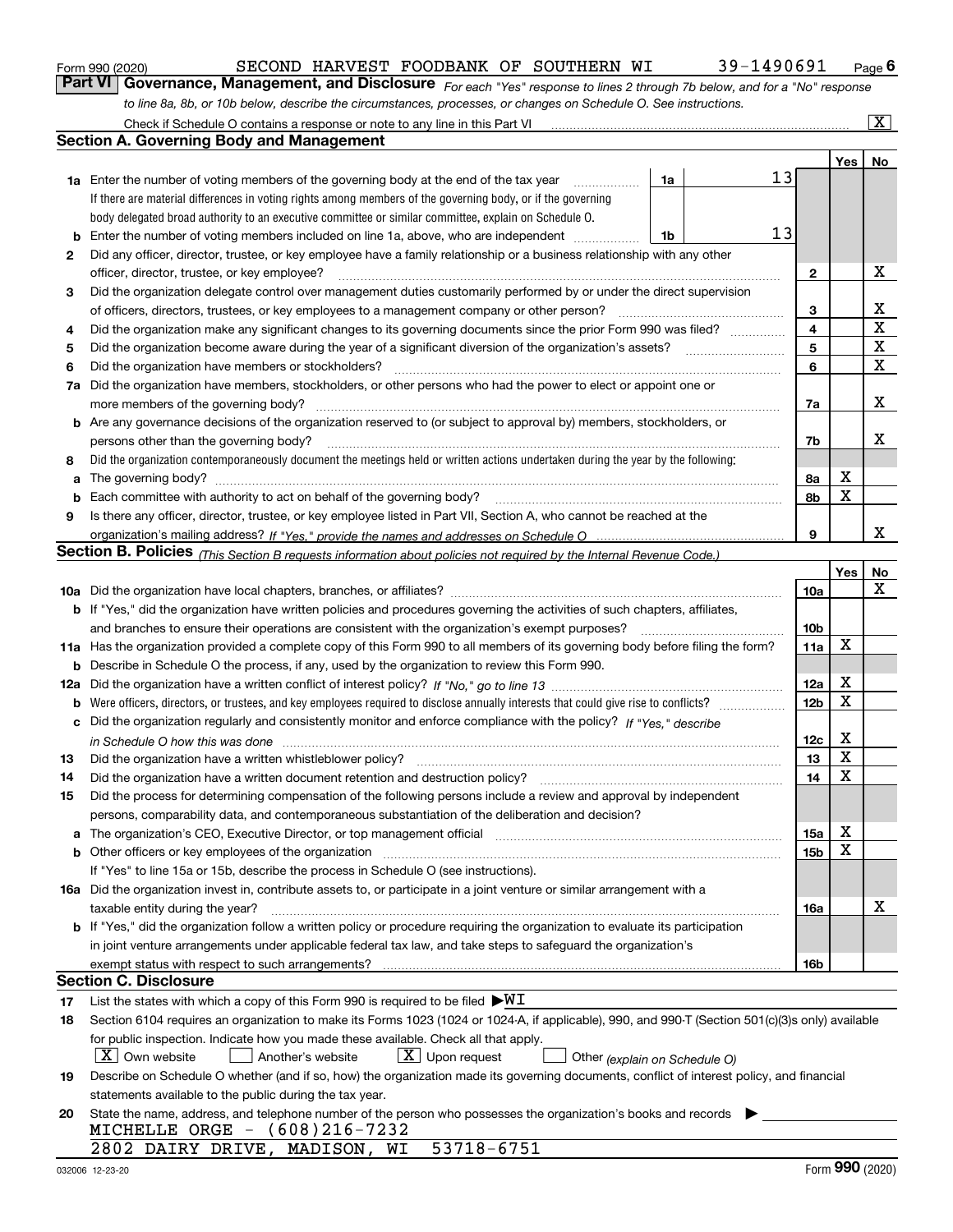$\mathcal{L}^{\text{max}}$ 

| <b>Employees, and Independent Contractors</b> |  |  |  |
|-----------------------------------------------|--|--|--|

Check if Schedule O contains a response or note to any line in this Part VII

**Section A. Officers, Directors, Trustees, Key Employees, and Highest Compensated Employees**

**1a**  Complete this table for all persons required to be listed. Report compensation for the calendar year ending with or within the organization's tax year. **•** List all of the organization's current officers, directors, trustees (whether individuals or organizations), regardless of amount of compensation.

Enter -0- in columns (D), (E), and (F) if no compensation was paid.

 $\bullet$  List all of the organization's  $\,$ current key employees, if any. See instructions for definition of "key employee."

**•** List the organization's five current highest compensated employees (other than an officer, director, trustee, or key employee) who received reportable compensation (Box 5 of Form W-2 and/or Box 7 of Form 1099-MISC) of more than \$100,000 from the organization and any related organizations.

**•** List all of the organization's former officers, key employees, and highest compensated employees who received more than \$100,000 of reportable compensation from the organization and any related organizations.

**former directors or trustees**  ¥ List all of the organization's that received, in the capacity as a former director or trustee of the organization, more than \$10,000 of reportable compensation from the organization and any related organizations.

See instructions for the order in which to list the persons above.

Check this box if neither the organization nor any related organization compensated any current officer, director, or trustee.  $\mathcal{L}^{\text{max}}$ 

| (A)                                  | (B)                    |                                         |                                                                  | (C)         |              |                                  |        | (D)                             | (E)             | (F)                      |
|--------------------------------------|------------------------|-----------------------------------------|------------------------------------------------------------------|-------------|--------------|----------------------------------|--------|---------------------------------|-----------------|--------------------------|
| Name and title                       | Average                | Position<br>(do not check more than one |                                                                  |             |              |                                  |        | Reportable                      | Reportable      | Estimated                |
|                                      | hours per              |                                         | box, unless person is both an<br>officer and a director/trustee) |             |              |                                  |        | compensation                    | compensation    | amount of                |
|                                      | week                   |                                         |                                                                  |             |              |                                  |        | from                            | from related    | other                    |
|                                      | (list any<br>hours for |                                         |                                                                  |             |              |                                  |        | the                             | organizations   | compensation<br>from the |
|                                      | related                |                                         |                                                                  |             |              |                                  |        | organization<br>(W-2/1099-MISC) | (W-2/1099-MISC) | organization             |
|                                      | organizations          |                                         |                                                                  |             |              |                                  |        |                                 |                 | and related              |
|                                      | below                  | ndividual trustee or director           | nstitutional trustee                                             |             |              |                                  |        |                                 |                 | organizations            |
|                                      | line)                  |                                         |                                                                  | Officer     | Key employee | Highest compensated<br> employee | Former |                                 |                 |                          |
| MICHELLE ORGE<br>(1)                 | 40.00                  |                                         |                                                                  |             |              |                                  |        |                                 |                 |                          |
| PRESIDENT/CEO                        |                        |                                         |                                                                  | $\mathbf X$ |              |                                  |        | 144,080.                        | $0$ .           | 13,932.                  |
| (2)<br><b>MIKE WILSON</b>            | 40.00                  |                                         |                                                                  |             |              |                                  |        |                                 |                 |                          |
| CFO                                  |                        |                                         |                                                                  | X           |              |                                  |        | 86,930.                         | 0.              | 20,809.                  |
| <b>ADAM THOMAS</b><br>(3)            | 40.00                  |                                         |                                                                  |             |              |                                  |        |                                 |                 |                          |
| COO                                  |                        |                                         |                                                                  | X           |              |                                  |        | 97,398.                         | $\mathbf 0$ .   | 4,620.                   |
| (4)<br>SANDRA LAMPMIN                | 40.00                  |                                         |                                                                  |             |              |                                  |        |                                 |                 |                          |
| CHIEF STRATEGY & DEVELOPMENT OFFICER |                        |                                         |                                                                  | X           |              |                                  |        | 32,941.                         | $\mathbf 0$ .   | 1,867.                   |
| LUKE HUTCHINS<br>(5)                 | 2.00                   |                                         |                                                                  |             |              |                                  |        |                                 |                 |                          |
| CHAIRMAN                             |                        | $\mathbf X$                             |                                                                  | X           |              |                                  |        | $\mathbf 0$ .                   | 0.              | $0_{.}$                  |
| BETH NORMAN<br>(6)                   | 2.00                   |                                         |                                                                  |             |              |                                  |        |                                 |                 |                          |
| VICE CHAIRMAN                        |                        | X                                       |                                                                  | X           |              |                                  |        | $\mathbf 0$ .                   | $\mathbf 0$ .   | $\mathbf 0$ .            |
| VICKI VILLACREZ<br>(7)               | 2.00                   |                                         |                                                                  |             |              |                                  |        |                                 |                 |                          |
| TREASURER                            |                        | $\mathbf X$                             |                                                                  | X           |              |                                  |        | $\mathbf 0$ .                   | 0.              | $\mathbf 0$ .            |
| MARGARET UTTERBACK<br>(8)            | 2.00                   |                                         |                                                                  |             |              |                                  |        |                                 |                 |                          |
| <b>SECRETARY</b>                     |                        | X                                       |                                                                  | X           |              |                                  |        | 0.                              | $\mathbf 0$ .   | $0$ .                    |
| DAVID DE LEON<br>(9)                 | 1.00                   |                                         |                                                                  |             |              |                                  |        |                                 |                 |                          |
| <b>MEMBER</b>                        |                        | $\mathbf X$                             |                                                                  |             |              |                                  |        | $\mathbf 0$ .                   | $\mathbf 0$ .   | $\mathbf 0$ .            |
| (10) JAY MYRICK                      | 1.00                   |                                         |                                                                  |             |              |                                  |        |                                 |                 |                          |
| <b>MEMBER</b>                        |                        | X                                       |                                                                  |             |              |                                  |        | $\mathbf 0$ .                   | $\mathbf 0$ .   | $\mathbf 0$ .            |
| (11) JESSIE STAUFFACHER              | 1.00                   |                                         |                                                                  |             |              |                                  |        |                                 |                 |                          |
| <b>MEMBER</b>                        |                        | X                                       |                                                                  |             |              |                                  |        | $\mathbf 0$ .                   | 0.              | $\mathbf 0$ .            |
| (12) JUSTIN HART                     | 1.00                   |                                         |                                                                  |             |              |                                  |        |                                 |                 |                          |
| <b>MEMBER</b>                        |                        | X                                       |                                                                  |             |              |                                  |        | 0.                              | $\mathbf 0$ .   | $\mathbf 0$ .            |
| (13) LAURA DOOLIN                    | 1.00                   |                                         |                                                                  |             |              |                                  |        |                                 |                 |                          |
| MEMBER (UP TO 12/31/20)              |                        | $\rm X$                                 |                                                                  |             |              |                                  |        | $\mathbf 0$ .                   | $\mathbf 0$ .   | $\mathbf 0$ .            |
| (14) LIZZIE DUFFEY                   | 1.00                   |                                         |                                                                  |             |              |                                  |        |                                 |                 |                          |
| MEMBER (FROM 1/1/21)                 |                        | X                                       |                                                                  |             |              |                                  |        | $\mathbf 0$ .                   | $\mathbf 0$ .   | $0_{.}$                  |
| (15) MARK GAVIGAN                    | 1.00                   |                                         |                                                                  |             |              |                                  |        |                                 |                 |                          |
| <b>MEMBER</b>                        |                        | $\rm X$                                 |                                                                  |             |              |                                  |        | 0.                              | $\mathbf 0$ .   | $0_{.}$                  |
| (16) MARK THOMPSON                   | 1.00                   |                                         |                                                                  |             |              |                                  |        |                                 |                 |                          |
| <b>MEMBER</b>                        |                        | X                                       |                                                                  |             |              |                                  |        | $\mathbf 0$ .                   | $\mathbf 0$ .   | $\mathbf 0$ .            |
| (17) SIERRA BECKLES-YOUNG            | 1.00                   |                                         |                                                                  |             |              |                                  |        |                                 |                 |                          |
| <b>MEMBER</b>                        |                        | $\overline{\mathbf{X}}$                 |                                                                  |             |              |                                  |        | $\mathbf 0$ .                   | $\mathbf 0$ .   | $\mathbf 0$ .            |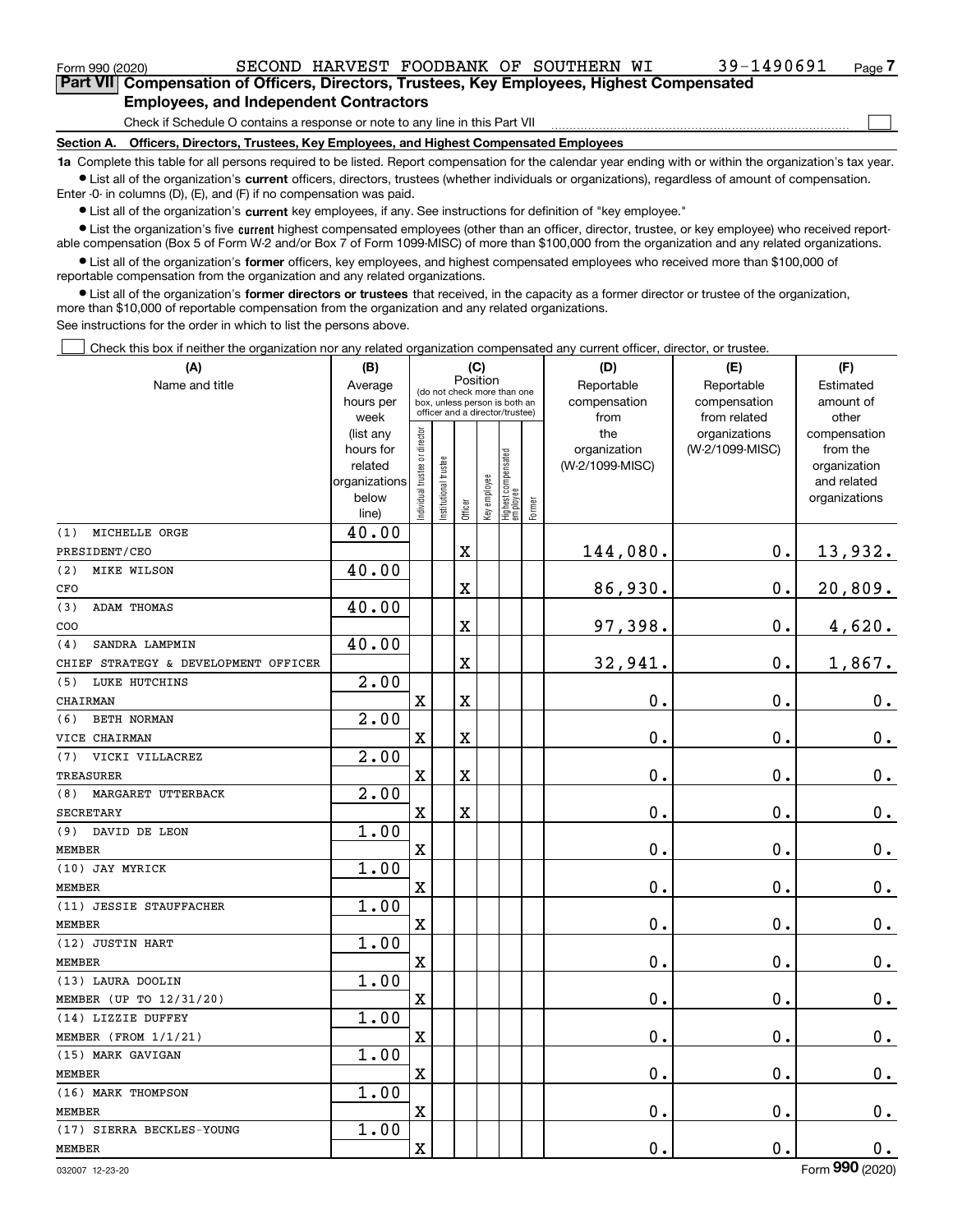| Form 990 (2020)                                                                                                                              |                          |                                |                       |                 |              |                                                                  |        | SECOND HARVEST FOODBANK OF SOUTHERN WI | 39-1490691                   |                             |     |                             | Page 8 |
|----------------------------------------------------------------------------------------------------------------------------------------------|--------------------------|--------------------------------|-----------------------|-----------------|--------------|------------------------------------------------------------------|--------|----------------------------------------|------------------------------|-----------------------------|-----|-----------------------------|--------|
| <b>Part VII</b><br>Section A. Officers, Directors, Trustees, Key Employees, and Highest Compensated Employees (continued)                    |                          |                                |                       |                 |              |                                                                  |        |                                        |                              |                             |     |                             |        |
| (A)<br>Name and title                                                                                                                        | (B)<br>Average           |                                |                       | (C)<br>Position |              | (do not check more than one                                      |        | (D)<br>Reportable                      | (E)<br>Reportable            |                             |     | (F)<br>Estimated            |        |
|                                                                                                                                              | hours per<br>week        |                                |                       |                 |              | box, unless person is both an<br>officer and a director/trustee) |        | compensation<br>from                   | compensation<br>from related |                             |     | amount of<br>other          |        |
|                                                                                                                                              | (list any                |                                |                       |                 |              |                                                                  |        | the                                    | organizations                |                             |     | compensation                |        |
|                                                                                                                                              | hours for                | Individual trustee or director |                       |                 |              |                                                                  |        | organization                           | (W-2/1099-MISC)              |                             |     | from the                    |        |
|                                                                                                                                              | related<br>organizations |                                |                       |                 |              |                                                                  |        | (W-2/1099-MISC)                        |                              |                             |     | organization<br>and related |        |
|                                                                                                                                              | below                    |                                | Institutional trustee |                 | key employee |                                                                  |        |                                        |                              |                             |     | organizations               |        |
|                                                                                                                                              | line)                    |                                |                       | Officer         |              | Highest compensated<br>  employee                                | Former |                                        |                              |                             |     |                             |        |
| (18) SVERRE ROANG                                                                                                                            | 1.00                     |                                |                       |                 |              |                                                                  |        |                                        |                              |                             |     |                             |        |
| MEMBER                                                                                                                                       |                          | X                              |                       |                 |              |                                                                  |        | $\mathbf 0$ .                          |                              | 0.                          |     |                             | 0.     |
|                                                                                                                                              |                          |                                |                       |                 |              |                                                                  |        |                                        |                              |                             |     |                             |        |
|                                                                                                                                              |                          |                                |                       |                 |              |                                                                  |        |                                        |                              |                             |     |                             |        |
|                                                                                                                                              |                          |                                |                       |                 |              |                                                                  |        |                                        |                              |                             |     |                             |        |
|                                                                                                                                              |                          |                                |                       |                 |              |                                                                  |        |                                        |                              |                             |     |                             |        |
|                                                                                                                                              |                          |                                |                       |                 |              |                                                                  |        |                                        |                              |                             |     |                             |        |
|                                                                                                                                              |                          |                                |                       |                 |              |                                                                  |        |                                        |                              |                             |     |                             |        |
|                                                                                                                                              |                          |                                |                       |                 |              |                                                                  |        |                                        |                              |                             |     |                             |        |
|                                                                                                                                              |                          |                                |                       |                 |              |                                                                  |        |                                        |                              |                             |     |                             |        |
|                                                                                                                                              |                          |                                |                       |                 |              |                                                                  |        |                                        |                              |                             |     |                             |        |
|                                                                                                                                              |                          |                                |                       |                 |              |                                                                  |        |                                        |                              |                             |     |                             |        |
|                                                                                                                                              |                          |                                |                       |                 |              |                                                                  |        |                                        |                              |                             |     |                             |        |
|                                                                                                                                              |                          |                                |                       |                 |              |                                                                  |        |                                        |                              |                             |     |                             |        |
|                                                                                                                                              |                          |                                |                       |                 |              |                                                                  |        |                                        |                              |                             |     |                             |        |
|                                                                                                                                              |                          |                                |                       |                 |              |                                                                  |        |                                        |                              |                             |     |                             |        |
| 1b Subtotal                                                                                                                                  |                          |                                |                       |                 |              |                                                                  |        | 361,349.<br>0.                         |                              | 0.<br>$\overline{0}$ .      |     | 41,228.                     | 0.     |
| c Total from continuation sheets to Part VII, Section A                                                                                      |                          |                                |                       |                 |              |                                                                  |        | 361,349.                               |                              | $\overline{\mathfrak{o}}$ . |     | 41,228.                     |        |
| Total number of individuals (including but not limited to those listed above) who received more than \$100,000 of reportable<br>$\mathbf{2}$ |                          |                                |                       |                 |              |                                                                  |        |                                        |                              |                             |     |                             |        |
| compensation from the organization $\blacktriangleright$                                                                                     |                          |                                |                       |                 |              |                                                                  |        |                                        |                              |                             |     |                             | 1      |
|                                                                                                                                              |                          |                                |                       |                 |              |                                                                  |        |                                        |                              |                             |     | Yes                         | No     |
| Did the organization list any former officer, director, trustee, key employee, or highest compensated employee on<br>з                       |                          |                                |                       |                 |              |                                                                  |        |                                        |                              |                             |     |                             |        |
| line 1a? If "Yes," complete Schedule J for such individual manufactured contained and the Yes," complete Schedule J for such individual      |                          |                                |                       |                 |              |                                                                  |        |                                        |                              |                             | 3   |                             | х      |
| For any individual listed on line 1a, is the sum of reportable compensation and other compensation from the organization<br>4                |                          |                                |                       |                 |              |                                                                  |        |                                        |                              |                             |     |                             |        |
|                                                                                                                                              |                          |                                |                       |                 |              |                                                                  |        |                                        |                              |                             | 4   | X                           |        |
| Did any person listed on line 1a receive or accrue compensation from any unrelated organization or individual for services<br>5              |                          |                                |                       |                 |              |                                                                  |        |                                        |                              |                             | 5   |                             | X      |
| <b>Section B. Independent Contractors</b>                                                                                                    |                          |                                |                       |                 |              |                                                                  |        |                                        |                              |                             |     |                             |        |
| Complete this table for your five highest compensated independent contractors that received more than \$100,000 of compensation from<br>1    |                          |                                |                       |                 |              |                                                                  |        |                                        |                              |                             |     |                             |        |
| the organization. Report compensation for the calendar year ending with or within the organization's tax year.                               |                          |                                |                       |                 |              |                                                                  |        |                                        |                              |                             |     |                             |        |
| (A)                                                                                                                                          |                          |                                |                       |                 |              |                                                                  |        | (B)                                    |                              |                             | (C) |                             |        |
| Name and business address<br>FARWELL PROJECT ADVISORS, LLC, 1228 EAST                                                                        |                          |                                |                       |                 |              |                                                                  |        | Description of services                |                              |                             |     | Compensation                |        |
| WASHINGTON AVE., MADISON, WI 53703                                                                                                           |                          |                                |                       |                 |              |                                                                  |        | PROJECT MANAGEMENT                     |                              |                             |     | 532,950.                    |        |
| RKD GROUP                                                                                                                                    |                          |                                |                       |                 |              |                                                                  |        | DIRECT MAIL                            |                              |                             |     |                             |        |
| 7130 SOUTH 29TH STREET, LINCOLN, NE 68516                                                                                                    |                          |                                |                       |                 |              |                                                                  |        | FUNDRAISING                            |                              |                             |     | 482,629.                    |        |
|                                                                                                                                              |                          |                                |                       |                 |              |                                                                  |        |                                        |                              |                             |     |                             |        |
|                                                                                                                                              |                          |                                |                       |                 |              |                                                                  |        |                                        |                              |                             |     |                             |        |
|                                                                                                                                              |                          |                                |                       |                 |              |                                                                  |        |                                        |                              |                             |     |                             |        |
|                                                                                                                                              |                          |                                |                       |                 |              |                                                                  |        |                                        |                              |                             |     |                             |        |
|                                                                                                                                              |                          |                                |                       |                 |              |                                                                  |        |                                        |                              |                             |     |                             |        |
| Total number of independent contractors (including but not limited to those listed above) who received more than<br>2                        |                          |                                |                       |                 |              |                                                                  |        |                                        |                              |                             |     |                             |        |
| \$100,000 of compensation from the organization                                                                                              |                          |                                |                       |                 | 2            |                                                                  |        |                                        |                              |                             |     |                             |        |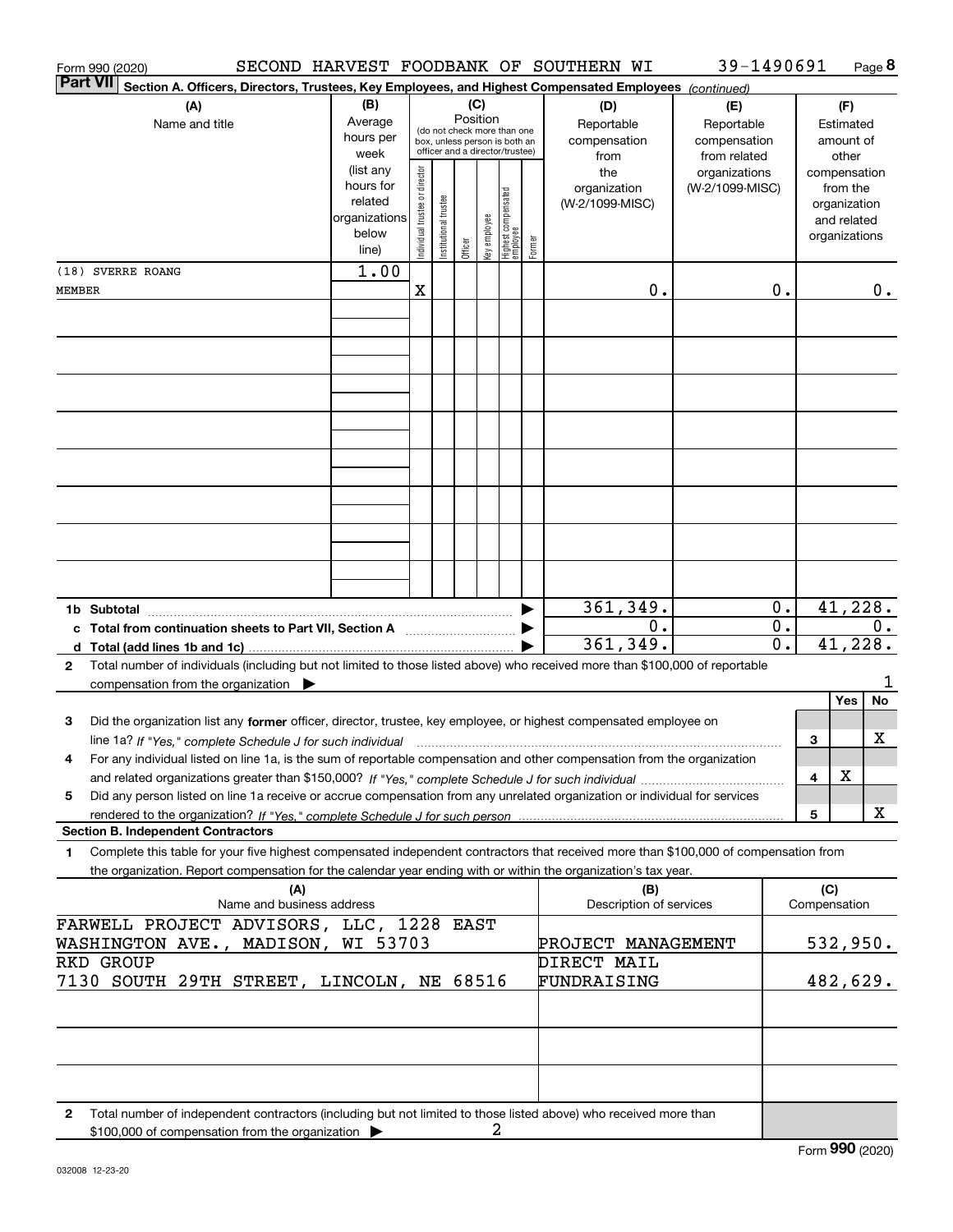|                                                           |                  |                                                    | Form 990 (2020)                                                                                                       |                                |          |                |                 |                       | SECOND HARVEST FOODBANK OF SOUTHERN WI |                                                                                                                                                                                                                                                                                                                                                                                                                                                                                    | 39-1490691                    | Page 9                                                          |
|-----------------------------------------------------------|------------------|----------------------------------------------------|-----------------------------------------------------------------------------------------------------------------------|--------------------------------|----------|----------------|-----------------|-----------------------|----------------------------------------|------------------------------------------------------------------------------------------------------------------------------------------------------------------------------------------------------------------------------------------------------------------------------------------------------------------------------------------------------------------------------------------------------------------------------------------------------------------------------------|-------------------------------|-----------------------------------------------------------------|
| <b>Part VIII</b>                                          |                  |                                                    | <b>Statement of Revenue</b>                                                                                           |                                |          |                |                 |                       |                                        |                                                                                                                                                                                                                                                                                                                                                                                                                                                                                    |                               |                                                                 |
|                                                           |                  |                                                    | Check if Schedule O contains a response or note to any line in this Part VIII                                         |                                |          |                |                 |                       |                                        | $\begin{array}{c c c c c} \hline \textbf{(B)} & \textbf{(C)} & \textbf{(D)} & \textbf{(E)} & \textbf{(E)} & \textbf{(E)} & \textbf{(E)} & \textbf{(E)} & \textbf{(E)} & \textbf{(E)} & \textbf{(E)} & \textbf{(E)} & \textbf{(E)} & \textbf{(E)} & \textbf{(E)} & \textbf{(E)} & \textbf{(E)} & \textbf{(E)} & \textbf{(E)} & \textbf{(E)} & \textbf{(E)} & \textbf{(E)} & \textbf{(E)} & \textbf{(E)} & \textbf{(E)} & \textbf{(E)} & \textbf{(E)} & \textbf{(E)} & \textbf{(E)}$ |                               |                                                                 |
|                                                           |                  |                                                    |                                                                                                                       |                                |          |                |                 |                       | (A)<br>Total revenue                   | Related or exempt<br>function revenue                                                                                                                                                                                                                                                                                                                                                                                                                                              | Unrelated<br>business revenue | (D)<br>Revenue excluded<br>from tax under<br>sections 512 - 514 |
|                                                           |                  |                                                    | 1 a Federated campaigns                                                                                               |                                |          | 1a             |                 | 297,117.              |                                        |                                                                                                                                                                                                                                                                                                                                                                                                                                                                                    |                               |                                                                 |
|                                                           |                  |                                                    | <b>b</b> Membership dues<br>$\overline{\phantom{a}}$                                                                  |                                |          | 1 <sub>b</sub> |                 |                       |                                        |                                                                                                                                                                                                                                                                                                                                                                                                                                                                                    |                               |                                                                 |
|                                                           |                  |                                                    | c Fundraising events                                                                                                  |                                |          | 1 <sub>c</sub> |                 |                       |                                        |                                                                                                                                                                                                                                                                                                                                                                                                                                                                                    |                               |                                                                 |
|                                                           |                  |                                                    | d Related organizations                                                                                               |                                |          | 1 <sub>d</sub> |                 |                       |                                        |                                                                                                                                                                                                                                                                                                                                                                                                                                                                                    |                               |                                                                 |
|                                                           |                  |                                                    | e Government grants (contributions)                                                                                   |                                |          | 1e             |                 | 14, 428, 934.         |                                        |                                                                                                                                                                                                                                                                                                                                                                                                                                                                                    |                               |                                                                 |
|                                                           |                  |                                                    | f All other contributions, gifts, grants, and                                                                         |                                |          |                |                 |                       |                                        |                                                                                                                                                                                                                                                                                                                                                                                                                                                                                    |                               |                                                                 |
|                                                           |                  |                                                    | similar amounts not included above                                                                                    |                                |          | 1f             |                 | 47, 315, 644.         |                                        |                                                                                                                                                                                                                                                                                                                                                                                                                                                                                    |                               |                                                                 |
| Contributions, Gifts, Grants<br>and Other Similar Amounts |                  | g                                                  | Noncash contributions included in lines 1a-1f                                                                         |                                |          | $1g$ \$        |                 | 32,774,107.           |                                        |                                                                                                                                                                                                                                                                                                                                                                                                                                                                                    |                               |                                                                 |
|                                                           |                  | h.                                                 |                                                                                                                       |                                |          |                |                 |                       | 62,041,695.                            |                                                                                                                                                                                                                                                                                                                                                                                                                                                                                    |                               |                                                                 |
|                                                           |                  | 2 a DIRECT AGENCY FOOD MAINTENANCE                 |                                                                                                                       | <b>Business Code</b><br>900099 | 609,377. | 609,377.       |                 |                       |                                        |                                                                                                                                                                                                                                                                                                                                                                                                                                                                                    |                               |                                                                 |
|                                                           |                  |                                                    |                                                                                                                       |                                |          |                |                 |                       |                                        |                                                                                                                                                                                                                                                                                                                                                                                                                                                                                    |                               |                                                                 |
|                                                           |                  | b<br>с                                             | <u> 1989 - Johann Barn, mars and de Branch Barn, mars and de Branch Barn, mars and de Branch Barn, mars and de Br</u> |                                |          |                |                 |                       |                                        |                                                                                                                                                                                                                                                                                                                                                                                                                                                                                    |                               |                                                                 |
| Program Service<br>Revenue                                |                  | d                                                  | <u> 1989 - Andrea Stadt Britain, amerikansk politiker (</u>                                                           |                                |          |                |                 |                       |                                        |                                                                                                                                                                                                                                                                                                                                                                                                                                                                                    |                               |                                                                 |
|                                                           |                  | е                                                  | <u> 1989 - Johann Stein, mars an de Frankrik (f. 1989)</u>                                                            |                                |          |                |                 |                       |                                        |                                                                                                                                                                                                                                                                                                                                                                                                                                                                                    |                               |                                                                 |
|                                                           |                  |                                                    | f All other program service revenue                                                                                   |                                |          |                |                 |                       |                                        |                                                                                                                                                                                                                                                                                                                                                                                                                                                                                    |                               |                                                                 |
|                                                           |                  | g                                                  |                                                                                                                       |                                |          |                |                 |                       | 609,377.                               |                                                                                                                                                                                                                                                                                                                                                                                                                                                                                    |                               |                                                                 |
|                                                           | 3                |                                                    | Investment income (including dividends, interest, and                                                                 |                                |          |                |                 |                       |                                        |                                                                                                                                                                                                                                                                                                                                                                                                                                                                                    |                               |                                                                 |
|                                                           |                  |                                                    |                                                                                                                       |                                |          |                |                 |                       | 84,428.                                |                                                                                                                                                                                                                                                                                                                                                                                                                                                                                    |                               | 84,428.                                                         |
|                                                           | 4                | Income from investment of tax-exempt bond proceeds |                                                                                                                       |                                |          |                |                 |                       |                                        |                                                                                                                                                                                                                                                                                                                                                                                                                                                                                    |                               |                                                                 |
|                                                           | 5                |                                                    |                                                                                                                       |                                |          |                |                 |                       |                                        |                                                                                                                                                                                                                                                                                                                                                                                                                                                                                    |                               |                                                                 |
|                                                           |                  |                                                    |                                                                                                                       |                                |          | (i) Real       |                 | (ii) Personal         |                                        |                                                                                                                                                                                                                                                                                                                                                                                                                                                                                    |                               |                                                                 |
|                                                           |                  |                                                    | 6 a Gross rents                                                                                                       | 6a                             |          | 68,256.        |                 |                       |                                        |                                                                                                                                                                                                                                                                                                                                                                                                                                                                                    |                               |                                                                 |
|                                                           |                  | b                                                  | Less: rental expenses                                                                                                 | 6b                             |          | 38, 375.       |                 |                       |                                        |                                                                                                                                                                                                                                                                                                                                                                                                                                                                                    |                               |                                                                 |
|                                                           |                  | c                                                  | Rental income or (loss)                                                                                               | 6с                             |          | 29,881.        |                 |                       |                                        |                                                                                                                                                                                                                                                                                                                                                                                                                                                                                    |                               |                                                                 |
|                                                           |                  |                                                    | d Net rental income or (loss)                                                                                         |                                |          |                |                 |                       | 29,881.                                |                                                                                                                                                                                                                                                                                                                                                                                                                                                                                    |                               | 29,881.                                                         |
|                                                           |                  |                                                    | 7 a Gross amount from sales of                                                                                        |                                |          | (i) Securities |                 | (ii) Other            |                                        |                                                                                                                                                                                                                                                                                                                                                                                                                                                                                    |                               |                                                                 |
|                                                           |                  |                                                    | assets other than inventory                                                                                           | 7a                             |          | 699,865.       |                 | 3,000.                |                                        |                                                                                                                                                                                                                                                                                                                                                                                                                                                                                    |                               |                                                                 |
|                                                           |                  |                                                    | <b>b</b> Less: cost or other basis                                                                                    | 7b                             |          | 657,330.       |                 | 9,188.                |                                        |                                                                                                                                                                                                                                                                                                                                                                                                                                                                                    |                               |                                                                 |
| evenue                                                    |                  |                                                    | and sales expenses<br>c Gain or (loss)                                                                                | 7c                             |          | 42,535.        |                 | $-6, 188.$            |                                        |                                                                                                                                                                                                                                                                                                                                                                                                                                                                                    |                               |                                                                 |
|                                                           |                  |                                                    |                                                                                                                       |                                |          |                |                 |                       | 36, 347.                               |                                                                                                                                                                                                                                                                                                                                                                                                                                                                                    |                               | 36, 347.                                                        |
| Œ                                                         |                  |                                                    | 8 a Gross income from fundraising events (not                                                                         |                                |          |                |                 |                       |                                        |                                                                                                                                                                                                                                                                                                                                                                                                                                                                                    |                               |                                                                 |
| Other                                                     |                  |                                                    | including \$<br><u>and the state of</u> the state of                                                                  |                                |          |                |                 |                       |                                        |                                                                                                                                                                                                                                                                                                                                                                                                                                                                                    |                               |                                                                 |
|                                                           |                  |                                                    | contributions reported on line 1c). See                                                                               |                                |          |                |                 |                       |                                        |                                                                                                                                                                                                                                                                                                                                                                                                                                                                                    |                               |                                                                 |
|                                                           |                  |                                                    |                                                                                                                       |                                |          |                | 8a              |                       |                                        |                                                                                                                                                                                                                                                                                                                                                                                                                                                                                    |                               |                                                                 |
|                                                           |                  |                                                    | b Less: direct expenses                                                                                               |                                |          |                | 8b              |                       |                                        |                                                                                                                                                                                                                                                                                                                                                                                                                                                                                    |                               |                                                                 |
|                                                           |                  |                                                    | c Net income or (loss) from fundraising events                                                                        |                                |          |                |                 |                       |                                        |                                                                                                                                                                                                                                                                                                                                                                                                                                                                                    |                               |                                                                 |
|                                                           |                  |                                                    | 9 a Gross income from gaming activities. See                                                                          |                                |          |                |                 |                       |                                        |                                                                                                                                                                                                                                                                                                                                                                                                                                                                                    |                               |                                                                 |
|                                                           |                  |                                                    |                                                                                                                       |                                |          |                | 9a              |                       |                                        |                                                                                                                                                                                                                                                                                                                                                                                                                                                                                    |                               |                                                                 |
|                                                           |                  |                                                    | <b>b</b> Less: direct expenses <b>manually</b>                                                                        |                                |          |                | 9 <sub>b</sub>  |                       |                                        |                                                                                                                                                                                                                                                                                                                                                                                                                                                                                    |                               |                                                                 |
|                                                           |                  |                                                    | c Net income or (loss) from gaming activities _______________                                                         |                                |          |                |                 |                       |                                        |                                                                                                                                                                                                                                                                                                                                                                                                                                                                                    |                               |                                                                 |
|                                                           |                  |                                                    | 10 a Gross sales of inventory, less returns                                                                           |                                |          |                |                 |                       |                                        |                                                                                                                                                                                                                                                                                                                                                                                                                                                                                    |                               |                                                                 |
|                                                           |                  |                                                    |                                                                                                                       |                                |          |                | 10a             |                       |                                        |                                                                                                                                                                                                                                                                                                                                                                                                                                                                                    |                               |                                                                 |
|                                                           |                  |                                                    | <b>b</b> Less: cost of goods sold                                                                                     |                                |          |                | 10 <sub>b</sub> |                       |                                        |                                                                                                                                                                                                                                                                                                                                                                                                                                                                                    |                               |                                                                 |
|                                                           |                  |                                                    | c Net income or (loss) from sales of inventory                                                                        |                                |          |                |                 |                       |                                        |                                                                                                                                                                                                                                                                                                                                                                                                                                                                                    |                               |                                                                 |
|                                                           |                  |                                                    |                                                                                                                       |                                |          |                |                 | <b>Business Code</b>  |                                        |                                                                                                                                                                                                                                                                                                                                                                                                                                                                                    |                               |                                                                 |
|                                                           | 11 a             |                                                    | <u> 1989 - Johann Barn, mars eta bainar eta baina eta baina eta baina eta baina eta baina eta baina eta baina e</u>   |                                |          |                |                 |                       |                                        |                                                                                                                                                                                                                                                                                                                                                                                                                                                                                    |                               |                                                                 |
|                                                           |                  | b<br>с                                             | the contract of the contract of the contract of the contract of the contract of                                       |                                |          |                |                 |                       |                                        |                                                                                                                                                                                                                                                                                                                                                                                                                                                                                    |                               |                                                                 |
| Miscellaneous                                             |                  |                                                    | the control of the control of the control of the control of the control of                                            |                                |          |                |                 |                       |                                        |                                                                                                                                                                                                                                                                                                                                                                                                                                                                                    |                               |                                                                 |
|                                                           |                  |                                                    |                                                                                                                       |                                |          |                |                 | $\blacktriangleright$ |                                        |                                                                                                                                                                                                                                                                                                                                                                                                                                                                                    |                               |                                                                 |
|                                                           | 12 <sup>12</sup> |                                                    |                                                                                                                       |                                |          |                |                 |                       | 62,801,728.                            | 609,377.                                                                                                                                                                                                                                                                                                                                                                                                                                                                           | 0.                            | 150,656.                                                        |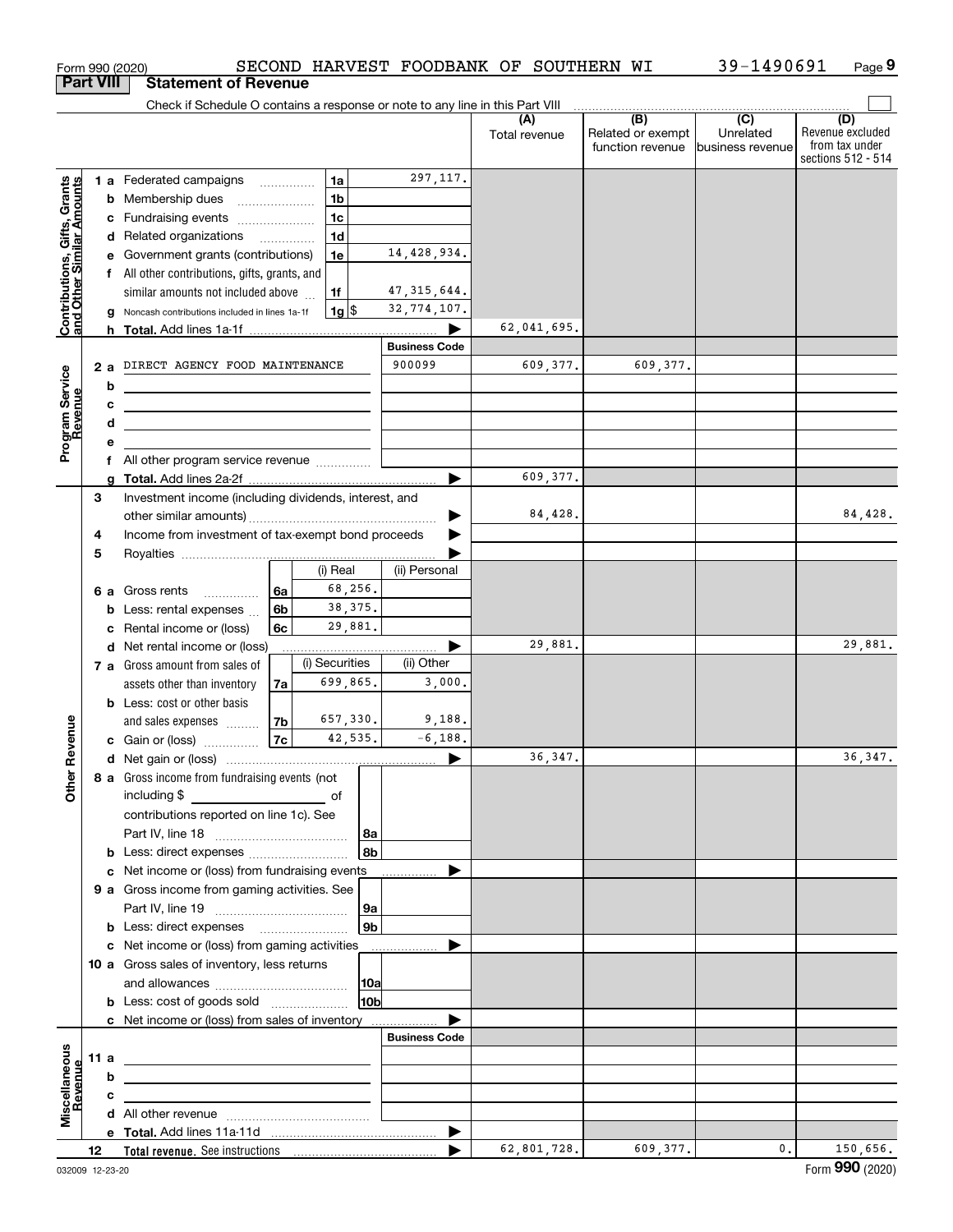## $_{\rm Form}$ 990 (2020) SECOND HARVEST FOODBANK OF SOUTHERN WI  $_{\rm 39-1490691}$   $_{\rm Page}$ **Part IX Statement of Functional Expenses**

*Section 501(c)(3) and 501(c)(4) organizations must complete all columns. All other organizations must complete column (A).*

|              | $\overline{\mathbf{x}}$                                                                                                                                                                                    |                       |                                    |                                           |                                |  |  |  |  |  |  |  |
|--------------|------------------------------------------------------------------------------------------------------------------------------------------------------------------------------------------------------------|-----------------------|------------------------------------|-------------------------------------------|--------------------------------|--|--|--|--|--|--|--|
|              | Do not include amounts reported on lines 6b,<br>7b, 8b, 9b, and 10b of Part VIII.                                                                                                                          | (A)<br>Total expenses | (B)<br>Program service<br>expenses | (C)<br>Management and<br>general expenses | (D)<br>Fundraising<br>expenses |  |  |  |  |  |  |  |
| 1.           | Grants and other assistance to domestic organizations                                                                                                                                                      |                       |                                    |                                           |                                |  |  |  |  |  |  |  |
|              | and domestic governments. See Part IV, line 21                                                                                                                                                             | 220,937.              | 220,937.                           |                                           |                                |  |  |  |  |  |  |  |
| $\mathbf{2}$ | Grants and other assistance to domestic                                                                                                                                                                    |                       |                                    |                                           |                                |  |  |  |  |  |  |  |
|              | individuals. See Part IV, line 22                                                                                                                                                                          |                       |                                    |                                           |                                |  |  |  |  |  |  |  |
| 3            | Grants and other assistance to foreign                                                                                                                                                                     |                       |                                    |                                           |                                |  |  |  |  |  |  |  |
|              | organizations, foreign governments, and foreign                                                                                                                                                            |                       |                                    |                                           |                                |  |  |  |  |  |  |  |
|              | individuals. See Part IV, lines 15 and 16                                                                                                                                                                  |                       |                                    |                                           |                                |  |  |  |  |  |  |  |
| 4            | Benefits paid to or for members                                                                                                                                                                            |                       |                                    |                                           |                                |  |  |  |  |  |  |  |
| 5            | Compensation of current officers, directors,                                                                                                                                                               |                       |                                    |                                           |                                |  |  |  |  |  |  |  |
|              | trustees, and key employees                                                                                                                                                                                | 402,578.              | 154,400.                           | 130,956.                                  | 117,222.                       |  |  |  |  |  |  |  |
| 6            | Compensation not included above to disqualified                                                                                                                                                            |                       |                                    |                                           |                                |  |  |  |  |  |  |  |
|              | persons (as defined under section 4958(f)(1)) and                                                                                                                                                          |                       |                                    |                                           |                                |  |  |  |  |  |  |  |
|              | persons described in section 4958(c)(3)(B)                                                                                                                                                                 |                       |                                    |                                           |                                |  |  |  |  |  |  |  |
| 7            | Other salaries and wages                                                                                                                                                                                   | 2,901,889.            | 2,167,270.                         | 283,457.                                  | 451, 162.                      |  |  |  |  |  |  |  |
| 8            | Pension plan accruals and contributions (include                                                                                                                                                           |                       |                                    |                                           |                                |  |  |  |  |  |  |  |
|              | section 401(k) and 403(b) employer contributions)                                                                                                                                                          | 102,228.              | 71,559.                            | 13,290.                                   | 17,379.                        |  |  |  |  |  |  |  |
| 9            |                                                                                                                                                                                                            | 547,096.              | 382,967.                           | 71, 123.                                  | 93,006.                        |  |  |  |  |  |  |  |
| 10           |                                                                                                                                                                                                            | 235,852.              | 165,096.                           | 30,661.                                   | 40,095.                        |  |  |  |  |  |  |  |
| 11           | Fees for services (nonemployees):                                                                                                                                                                          |                       |                                    |                                           |                                |  |  |  |  |  |  |  |
| a            |                                                                                                                                                                                                            |                       |                                    |                                           |                                |  |  |  |  |  |  |  |
| b            |                                                                                                                                                                                                            | 32,690.               |                                    | 32,690.                                   |                                |  |  |  |  |  |  |  |
| c            |                                                                                                                                                                                                            |                       |                                    |                                           |                                |  |  |  |  |  |  |  |
| d            |                                                                                                                                                                                                            | 368,025.              |                                    |                                           | 368,025.                       |  |  |  |  |  |  |  |
| e            | Professional fundraising services. See Part IV, line 17                                                                                                                                                    | 14,830.               |                                    | 14,830.                                   |                                |  |  |  |  |  |  |  |
| f            | Investment management fees<br>Other. (If line 11g amount exceeds 10% of line 25,                                                                                                                           |                       |                                    |                                           |                                |  |  |  |  |  |  |  |
| $\mathbf{q}$ | column (A) amount, list line 11g expenses on Sch O.)                                                                                                                                                       | 1,477,370.            | 1,072,396.                         | 402,852.                                  |                                |  |  |  |  |  |  |  |
| 12           |                                                                                                                                                                                                            | 28,982.               | 4,433.                             | 24, 157.                                  | $\frac{2,122}{392}$ .          |  |  |  |  |  |  |  |
| 13           |                                                                                                                                                                                                            | 818,248.              | $\overline{578,502}$ .             | 67,774.                                   | 171,972.                       |  |  |  |  |  |  |  |
| 14           |                                                                                                                                                                                                            |                       |                                    |                                           |                                |  |  |  |  |  |  |  |
| 15           |                                                                                                                                                                                                            |                       |                                    |                                           |                                |  |  |  |  |  |  |  |
| 16           |                                                                                                                                                                                                            | 441,812.              | 404,741.                           | 27,818.                                   | 9,253.                         |  |  |  |  |  |  |  |
| 17           | Travel                                                                                                                                                                                                     | 76,084.               | 76,084.                            |                                           |                                |  |  |  |  |  |  |  |
| 18           | Payments of travel or entertainment expenses                                                                                                                                                               |                       |                                    |                                           |                                |  |  |  |  |  |  |  |
|              | for any federal, state, or local public officials                                                                                                                                                          |                       |                                    |                                           |                                |  |  |  |  |  |  |  |
| 19           | Conferences, conventions, and meetings                                                                                                                                                                     | 10,034.               | 1,034.                             | 9,000.                                    |                                |  |  |  |  |  |  |  |
| 20           | Interest                                                                                                                                                                                                   |                       |                                    |                                           |                                |  |  |  |  |  |  |  |
| 21           |                                                                                                                                                                                                            |                       |                                    |                                           |                                |  |  |  |  |  |  |  |
| 22           | Depreciation, depletion, and amortization                                                                                                                                                                  | 363, 166.             | 302,327.                           | 51,606.                                   | 9,233.                         |  |  |  |  |  |  |  |
| 23           | Insurance                                                                                                                                                                                                  | 132,620.              | 84,877.                            | 27,850.                                   | 19,893.                        |  |  |  |  |  |  |  |
| 24           | Other expenses. Itemize expenses not covered<br>above (List miscellaneous expenses on line 24e. If<br>line 24e amount exceeds 10% of line 25, column (A)<br>amount, list line 24e expenses on Schedule 0.) |                       |                                    |                                           |                                |  |  |  |  |  |  |  |
| a            | FOOD FOR DISTRIBUTION                                                                                                                                                                                      | 47,669,623.           | 47,669,623.                        |                                           |                                |  |  |  |  |  |  |  |
| b            | TRUCK EXPENSE                                                                                                                                                                                              | 392,825.              | 392,825.                           |                                           |                                |  |  |  |  |  |  |  |
| c            | REPAIR AND MAINTENANCE                                                                                                                                                                                     | 226,530.              | 139,760.                           | 85,029.                                   | 1,741.                         |  |  |  |  |  |  |  |
| d            | <b>BANK CHARGES</b>                                                                                                                                                                                        | 123,058.              | $\overline{1}06$ .                 | 7,287.                                    | 115,665.                       |  |  |  |  |  |  |  |
|              | e All other expenses                                                                                                                                                                                       | 45,736.               | 15,978.                            | 29, 199.                                  | 559.                           |  |  |  |  |  |  |  |
| 25           | Total functional expenses. Add lines 1 through 24e                                                                                                                                                         | 56,632,213.           | 53,904,915.                        | 1,309,579.                                | 1,417,719.                     |  |  |  |  |  |  |  |
| 26           | Joint costs. Complete this line only if the organization                                                                                                                                                   |                       |                                    |                                           |                                |  |  |  |  |  |  |  |
|              | reported in column (B) joint costs from a combined                                                                                                                                                         |                       |                                    |                                           |                                |  |  |  |  |  |  |  |
|              | educational campaign and fundraising solicitation.                                                                                                                                                         |                       |                                    |                                           |                                |  |  |  |  |  |  |  |
|              | Check here $\blacktriangleright$<br>if following SOP 98-2 (ASC 958-720)                                                                                                                                    |                       |                                    |                                           |                                |  |  |  |  |  |  |  |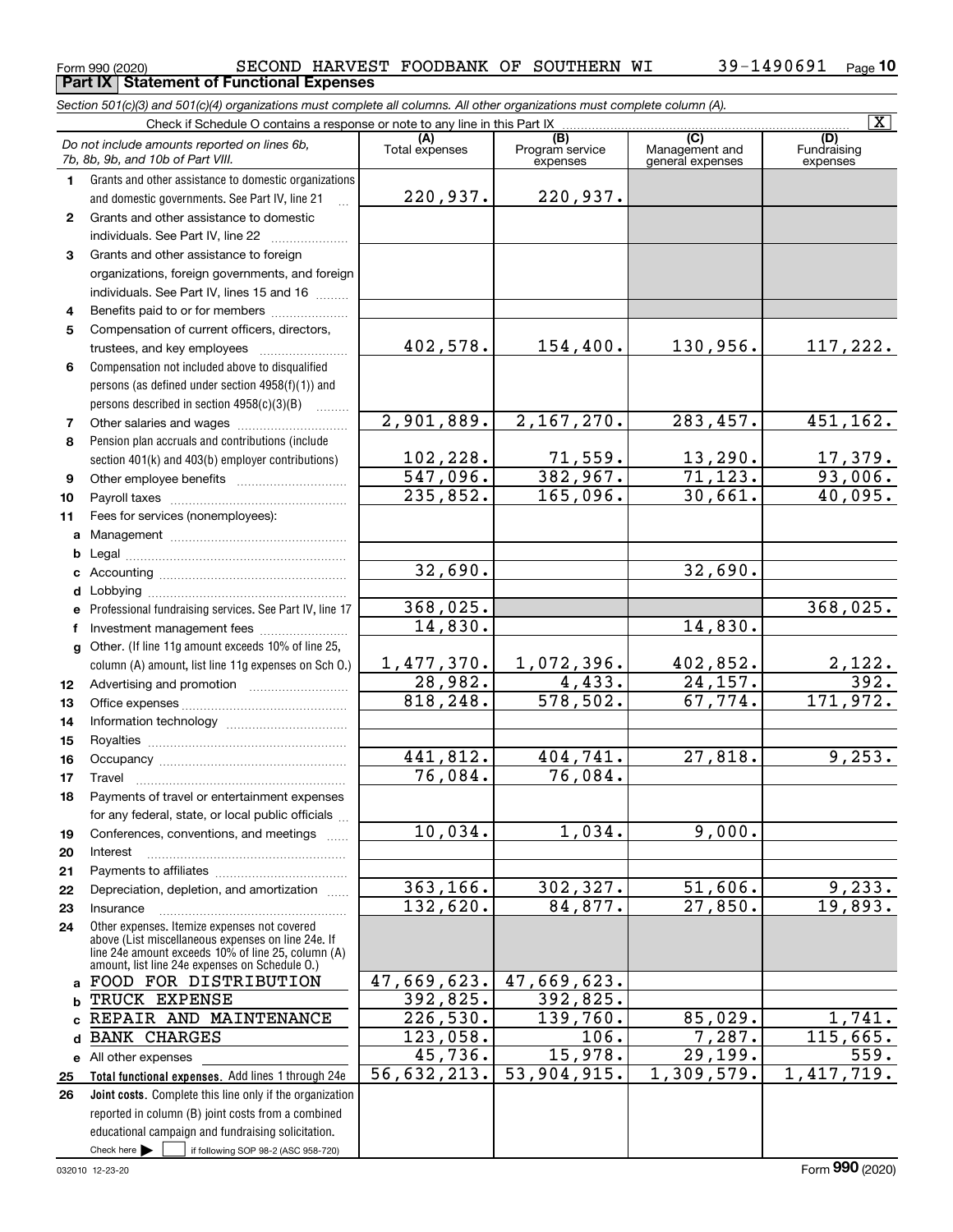| <b>Part X Balance Sheet</b>             |
|-----------------------------------------|
| Check if Schedule O contains a response |

|                             |    |                                                                                                                                                                                                                               |                                 |                 | (A)                             |                         | (B)                         |
|-----------------------------|----|-------------------------------------------------------------------------------------------------------------------------------------------------------------------------------------------------------------------------------|---------------------------------|-----------------|---------------------------------|-------------------------|-----------------------------|
|                             |    |                                                                                                                                                                                                                               |                                 |                 | Beginning of year               |                         | End of year                 |
|                             | 1  |                                                                                                                                                                                                                               |                                 |                 | 8,139,803.                      | $\mathbf{1}$            | 14, 374, 824.               |
|                             | 2  |                                                                                                                                                                                                                               |                                 |                 | 1,094,297.                      | $\mathbf{2}$            | 1,107,941.                  |
|                             | з  |                                                                                                                                                                                                                               |                                 |                 | 368,668.                        | 3                       | 250, 313.                   |
|                             | 4  |                                                                                                                                                                                                                               |                                 |                 | 17,289.                         | $\overline{\mathbf{4}}$ | 40,556.                     |
|                             | 5  | Loans and other receivables from any current or former officer, director,                                                                                                                                                     |                                 |                 |                                 |                         |                             |
|                             |    | trustee, key employee, creator or founder, substantial contributor, or 35%                                                                                                                                                    |                                 |                 |                                 |                         |                             |
|                             |    | controlled entity or family member of any of these persons                                                                                                                                                                    |                                 |                 |                                 | 5                       |                             |
|                             | 6  | Loans and other receivables from other disqualified persons (as defined                                                                                                                                                       |                                 |                 |                                 |                         |                             |
|                             |    | under section 4958(f)(1)), and persons described in section 4958(c)(3)(B)                                                                                                                                                     |                                 | 6               |                                 |                         |                             |
|                             | 7  |                                                                                                                                                                                                                               |                                 |                 | $\overline{7}$                  |                         |                             |
| Assets                      | 8  |                                                                                                                                                                                                                               |                                 |                 | 4,538,475.                      | 8                       | $\frac{3,281,749}{135,973}$ |
|                             | 9  | Prepaid expenses and deferred charges                                                                                                                                                                                         |                                 |                 | $\overline{57,909}$ .           | 9                       |                             |
|                             |    | 10a Land, buildings, and equipment: cost or other                                                                                                                                                                             |                                 |                 |                                 |                         |                             |
|                             |    | basis. Complete Part VI of Schedule D  10a 7, 974, 552.                                                                                                                                                                       |                                 |                 |                                 |                         |                             |
|                             |    | <b>b</b> Less: accumulated depreciation                                                                                                                                                                                       | $\frac{4,913,301.}{1,708,594.}$ | 10 <sub>c</sub> | $\frac{4,893,409.}{2,126,447.}$ |                         |                             |
|                             | 11 |                                                                                                                                                                                                                               |                                 | 11              |                                 |                         |                             |
|                             | 12 |                                                                                                                                                                                                                               |                                 | 12              |                                 |                         |                             |
|                             | 13 | Investments - program-related. See Part IV, line 11                                                                                                                                                                           |                                 | 13              |                                 |                         |                             |
|                             | 14 |                                                                                                                                                                                                                               |                                 | 14              |                                 |                         |                             |
|                             | 15 |                                                                                                                                                                                                                               | 99,227.                         | 15              | 15, 169.                        |                         |                             |
|                             | 16 |                                                                                                                                                                                                                               |                                 |                 | 20,937,563.                     | 16                      | 26, 226, 381.               |
|                             | 17 |                                                                                                                                                                                                                               | 906, 196.                       | 17              | 704, 312.                       |                         |                             |
|                             | 18 |                                                                                                                                                                                                                               |                                 | 18              |                                 |                         |                             |
|                             | 19 | Deferred revenue material contracts and contracts are contracted and contract and contract are contracted and contract are contracted and contract are contracted and contract are contracted and contract are contracted and | 1,401,590.                      | 19              | 392,951.                        |                         |                             |
|                             | 20 |                                                                                                                                                                                                                               |                                 |                 |                                 | 20                      |                             |
|                             | 21 | Escrow or custodial account liability. Complete Part IV of Schedule D                                                                                                                                                         |                                 | .               |                                 | 21                      |                             |
|                             | 22 | Loans and other payables to any current or former officer, director,                                                                                                                                                          |                                 |                 |                                 |                         |                             |
|                             |    | trustee, key employee, creator or founder, substantial contributor, or 35%                                                                                                                                                    |                                 |                 |                                 |                         |                             |
| Liabilities                 |    | controlled entity or family member of any of these persons                                                                                                                                                                    |                                 |                 |                                 | 22                      |                             |
|                             | 23 | Secured mortgages and notes payable to unrelated third parties                                                                                                                                                                |                                 |                 |                                 | 23                      |                             |
|                             | 24 |                                                                                                                                                                                                                               |                                 |                 |                                 | 24                      |                             |
|                             | 25 | Other liabilities (including federal income tax, payables to related third                                                                                                                                                    |                                 |                 |                                 |                         |                             |
|                             |    | parties, and other liabilities not included on lines 17-24). Complete Part X                                                                                                                                                  |                                 |                 | 50,783.                         |                         | 28,389.                     |
|                             |    | of Schedule D                                                                                                                                                                                                                 |                                 |                 | 2,358,569.                      | 25                      | 1,125,652.                  |
|                             | 26 | Total liabilities. Add lines 17 through 25<br>Organizations that follow FASB ASC 958, check here $\blacktriangleright \boxed{X}$                                                                                              |                                 |                 |                                 | 26                      |                             |
|                             |    |                                                                                                                                                                                                                               |                                 |                 |                                 |                         |                             |
|                             | 27 | and complete lines 27, 28, 32, and 33.<br>Net assets without donor restrictions                                                                                                                                               |                                 |                 | 17, 319, 771.                   | 27                      | 22,638,146.                 |
|                             | 28 |                                                                                                                                                                                                                               |                                 |                 | $\overline{1,259,223}$ .        | 28                      | 2,462,583.                  |
|                             |    | Organizations that do not follow FASB ASC 958, check here $\blacktriangleright$                                                                                                                                               |                                 |                 |                                 |                         |                             |
|                             |    | and complete lines 29 through 33.                                                                                                                                                                                             |                                 |                 |                                 |                         |                             |
|                             | 29 |                                                                                                                                                                                                                               |                                 |                 |                                 | 29                      |                             |
|                             | 30 | Paid-in or capital surplus, or land, building, or equipment fund                                                                                                                                                              |                                 |                 |                                 | 30                      |                             |
|                             | 31 | Retained earnings, endowment, accumulated income, or other funds                                                                                                                                                              |                                 | .               |                                 | 31                      |                             |
| Net Assets or Fund Balances | 32 |                                                                                                                                                                                                                               |                                 |                 | 18,578,994.                     | 32                      | 25,100,729.                 |
|                             | 33 |                                                                                                                                                                                                                               |                                 |                 | 20,937,563.                     | 33                      | 26, 226, 381.               |

Form (2020) **990**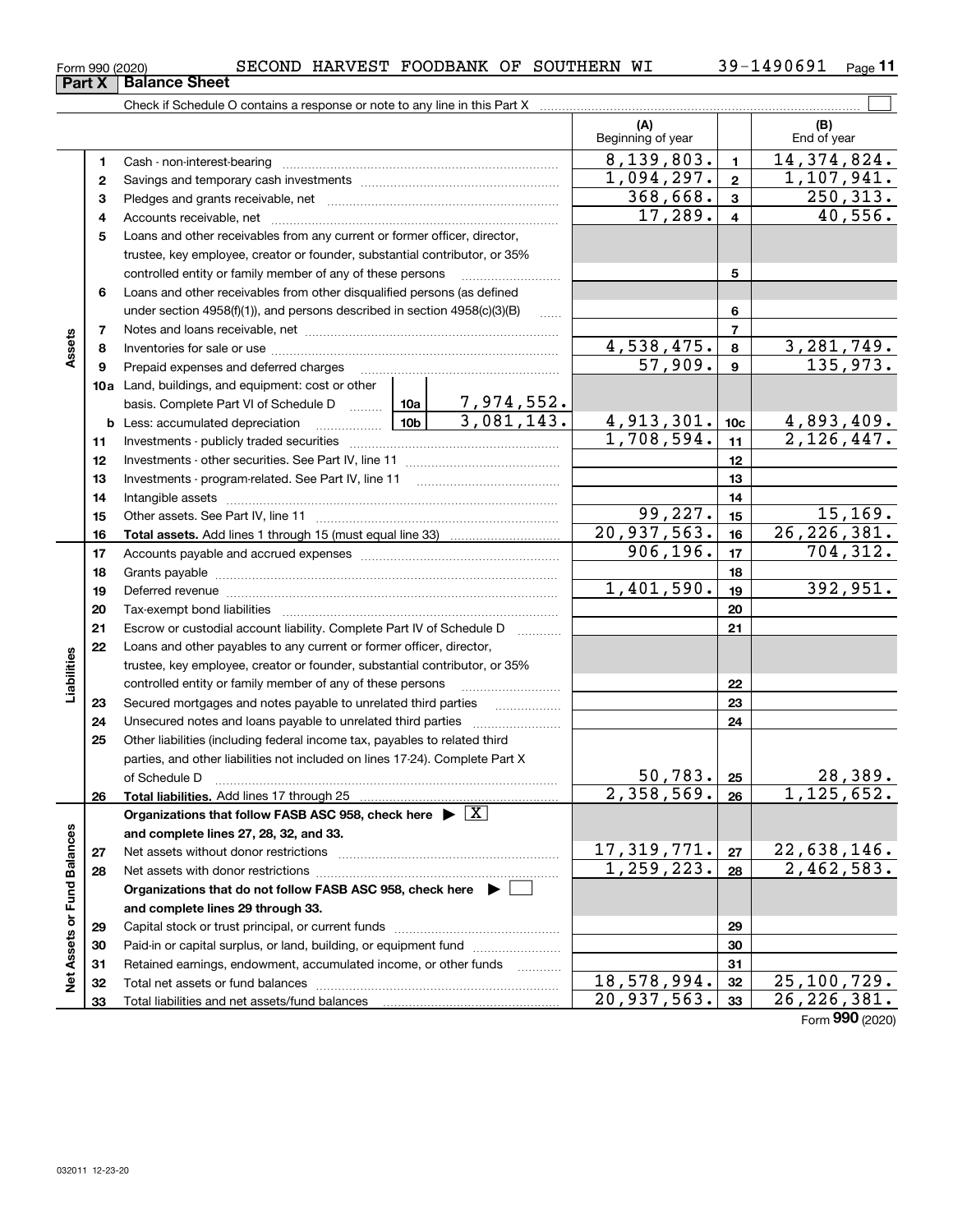|    | SECOND HARVEST FOODBANK OF SOUTHERN WI<br>Form 990 (2020)                                                                                                           |                | 39-1490691     |     | Page $12$          |  |
|----|---------------------------------------------------------------------------------------------------------------------------------------------------------------------|----------------|----------------|-----|--------------------|--|
|    | <b>Reconciliation of Net Assets</b><br><b>Part XI</b>                                                                                                               |                |                |     |                    |  |
|    |                                                                                                                                                                     |                |                |     |                    |  |
|    |                                                                                                                                                                     |                |                |     |                    |  |
| 1  | Total revenue (must equal Part VIII, column (A), line 12)                                                                                                           | $\mathbf{1}$   | 62,801,728.    |     |                    |  |
| 2  |                                                                                                                                                                     | $\overline{2}$ | 56,632,213.    |     |                    |  |
| 3  | Revenue less expenses. Subtract line 2 from line 1                                                                                                                  | 3              | 6, 169, 515.   |     |                    |  |
| 4  |                                                                                                                                                                     | 4              | 18,578,994.    |     |                    |  |
| 5  | Net unrealized gains (losses) on investments                                                                                                                        | 5              |                |     | 352, 220.          |  |
| 6  |                                                                                                                                                                     | 6              |                |     |                    |  |
| 7  | Investment expenses www.communication.com/www.communication.com/www.communication.com/www.com                                                                       | $\overline{7}$ |                |     |                    |  |
| 8  | Prior period adjustments                                                                                                                                            | 8              |                |     |                    |  |
| 9  | Other changes in net assets or fund balances (explain on Schedule O)                                                                                                | 9              |                |     | 0.                 |  |
| 10 | Net assets or fund balances at end of year. Combine lines 3 through 9 (must equal Part X, line 32,                                                                  |                |                |     |                    |  |
|    |                                                                                                                                                                     | 10             | 25,100,729.    |     |                    |  |
|    | Part XII Financial Statements and Reporting                                                                                                                         |                |                |     |                    |  |
|    | Check if Schedule O contains a response or note to any line in this Part XII [11] [12] Check if Schedule O contains a response or note to any line in this Part XII |                |                |     | $\boxed{\text{X}}$ |  |
|    |                                                                                                                                                                     |                |                | Yes | No                 |  |
| 1  | $\boxed{\mathbf{X}}$ Accrual<br>Accounting method used to prepare the Form 990: <u>II</u> Cash<br>Other                                                             |                |                |     |                    |  |
|    | If the organization changed its method of accounting from a prior year or checked "Other," explain in Schedule O.                                                   |                |                |     |                    |  |
|    | 2a Were the organization's financial statements compiled or reviewed by an independent accountant?                                                                  |                | 2a             |     | x                  |  |
|    | If "Yes," check a box below to indicate whether the financial statements for the year were compiled or reviewed on a                                                |                |                |     |                    |  |
|    | separate basis, consolidated basis, or both:                                                                                                                        |                |                |     |                    |  |
|    | Separate basis<br>Consolidated basis<br>Both consolidated and separate basis                                                                                        |                |                |     |                    |  |
|    | <b>b</b> Were the organization's financial statements audited by an independent accountant?                                                                         |                | 2 <sub>b</sub> | х   |                    |  |
|    | If "Yes," check a box below to indicate whether the financial statements for the year were audited on a separate basis,                                             |                |                |     |                    |  |
|    | consolidated basis, or both:                                                                                                                                        |                |                |     |                    |  |
|    | $X$ Separate basis<br><b>Consolidated basis</b><br>Both consolidated and separate basis                                                                             |                |                |     |                    |  |
|    | c If "Yes" to line 2a or 2b, does the organization have a committee that assumes responsibility for oversight of the audit,                                         |                |                | x   |                    |  |
|    |                                                                                                                                                                     |                |                |     |                    |  |
|    | If the organization changed either its oversight process or selection process during the tax year, explain on Schedule O.                                           |                |                |     |                    |  |
|    | 3a As a result of a federal award, was the organization required to undergo an audit or audits as set forth in the Single Audit                                     |                |                |     |                    |  |
|    |                                                                                                                                                                     |                | За             |     | x                  |  |
|    | b If "Yes," did the organization undergo the required audit or audits? If the organization did not undergo the required audit                                       |                |                |     |                    |  |
|    | or audits, explain why on Schedule O and describe any steps taken to undergo such audits                                                                            |                | 3b             |     |                    |  |

Form (2020) **990**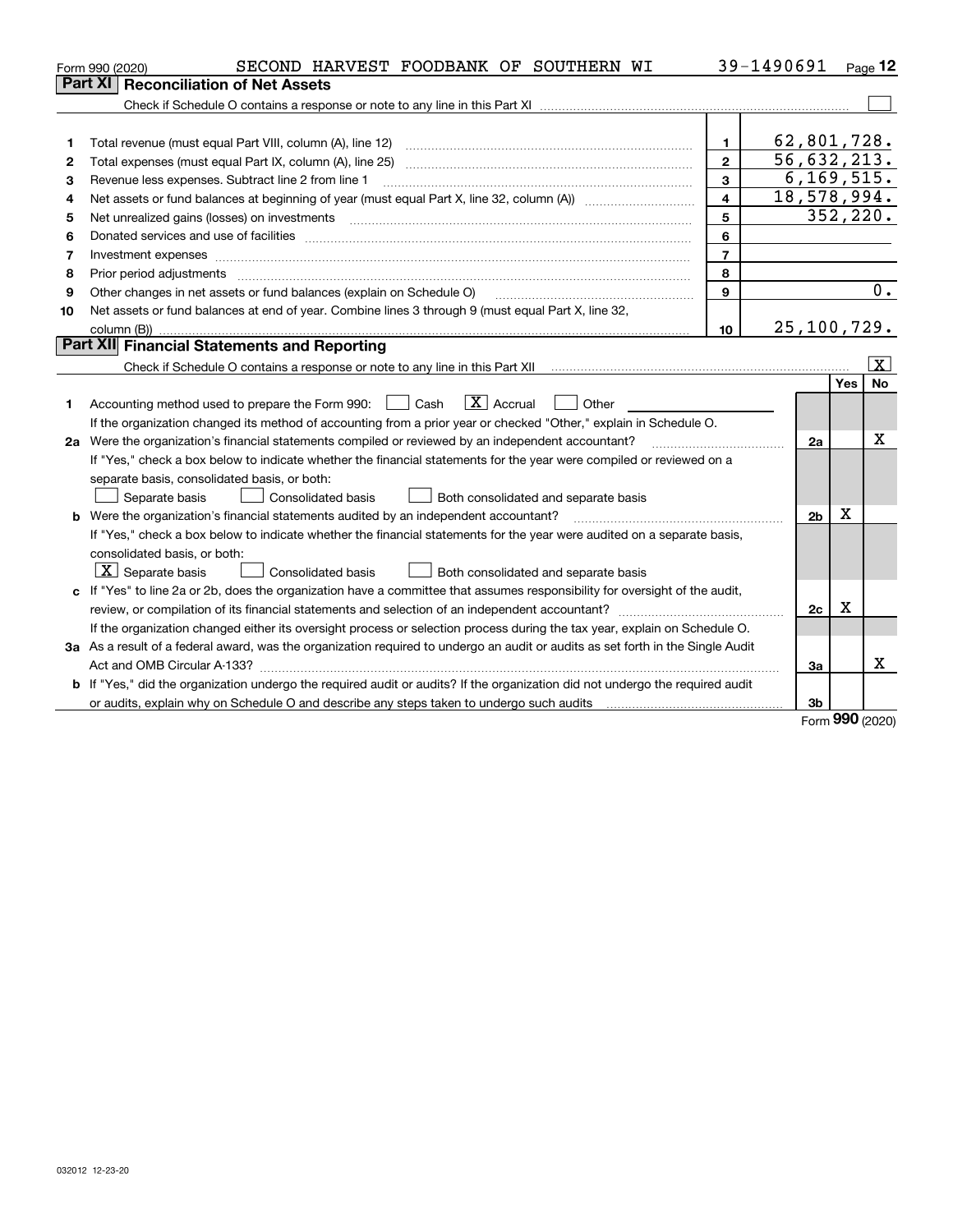|  | <b>SCHEDULE A</b> |
|--|-------------------|
|--|-------------------|

Department of the Treasury

**(Form 990 or 990-EZ)**

## **Public Charity Status and Public Support**

**Complete if the organization is a section 501(c)(3) organization or a section 4947(a)(1) nonexempt charitable trust. | Attach to Form 990 or Form 990-EZ.** 

|  | $\blacktriangleright$ Allach to Form 330 or Form 330-LZ.       |  |
|--|----------------------------------------------------------------|--|
|  | uuw ire aov/Eorm000 for inetructions and the latest informatio |  |

| OMB No 1545-0047                    |
|-------------------------------------|
| 2020                                |
| <b>Open to Public</b><br>Inspection |

٦

|                |                     | Internal Revenue Service |                                               |                                                                                                  | $\blacktriangleright$ Go to www.irs.gov/Form990 for instructions and the latest information.                                                                                                                             |                                    |                                 |                            |  |  | <b>Inspection</b>                     |  |  |
|----------------|---------------------|--------------------------|-----------------------------------------------|--------------------------------------------------------------------------------------------------|--------------------------------------------------------------------------------------------------------------------------------------------------------------------------------------------------------------------------|------------------------------------|---------------------------------|----------------------------|--|--|---------------------------------------|--|--|
|                |                     | Name of the organization |                                               |                                                                                                  |                                                                                                                                                                                                                          |                                    |                                 |                            |  |  | <b>Employer identification number</b> |  |  |
|                |                     |                          |                                               |                                                                                                  | SECOND HARVEST FOODBANK OF SOUTHERN WI                                                                                                                                                                                   |                                    |                                 |                            |  |  | 39-1490691                            |  |  |
|                | Part I              |                          |                                               |                                                                                                  | Reason for Public Charity Status. (All organizations must complete this part.) See instructions.                                                                                                                         |                                    |                                 |                            |  |  |                                       |  |  |
|                |                     |                          |                                               |                                                                                                  | The organization is not a private foundation because it is: (For lines 1 through 12, check only one box.)                                                                                                                |                                    |                                 |                            |  |  |                                       |  |  |
| 1.             |                     |                          |                                               |                                                                                                  | A church, convention of churches, or association of churches described in section 170(b)(1)(A)(i).                                                                                                                       |                                    |                                 |                            |  |  |                                       |  |  |
| 2              |                     |                          |                                               |                                                                                                  | A school described in section 170(b)(1)(A)(ii). (Attach Schedule E (Form 990 or 990-EZ).)                                                                                                                                |                                    |                                 |                            |  |  |                                       |  |  |
| 3              |                     |                          |                                               |                                                                                                  | A hospital or a cooperative hospital service organization described in section 170(b)(1)(A)(iii).                                                                                                                        |                                    |                                 |                            |  |  |                                       |  |  |
| 4              |                     |                          |                                               |                                                                                                  | A medical research organization operated in conjunction with a hospital described in section 170(b)(1)(A)(iii). Enter the hospital's name,                                                                               |                                    |                                 |                            |  |  |                                       |  |  |
|                |                     | city, and state:         |                                               |                                                                                                  |                                                                                                                                                                                                                          |                                    |                                 |                            |  |  |                                       |  |  |
| 5.             |                     |                          |                                               |                                                                                                  | An organization operated for the benefit of a college or university owned or operated by a governmental unit described in                                                                                                |                                    |                                 |                            |  |  |                                       |  |  |
|                |                     |                          |                                               | section 170(b)(1)(A)(iv). (Complete Part II.)                                                    |                                                                                                                                                                                                                          |                                    |                                 |                            |  |  |                                       |  |  |
| 6              |                     |                          |                                               | A federal, state, or local government or governmental unit described in section 170(b)(1)(A)(v). |                                                                                                                                                                                                                          |                                    |                                 |                            |  |  |                                       |  |  |
| $\overline{7}$ | $\lfloor x \rfloor$ |                          |                                               |                                                                                                  | An organization that normally receives a substantial part of its support from a governmental unit or from the general public described in                                                                                |                                    |                                 |                            |  |  |                                       |  |  |
|                |                     |                          |                                               | section 170(b)(1)(A)(vi). (Complete Part II.)                                                    |                                                                                                                                                                                                                          |                                    |                                 |                            |  |  |                                       |  |  |
| 8              |                     |                          |                                               |                                                                                                  | A community trust described in section 170(b)(1)(A)(vi). (Complete Part II.)                                                                                                                                             |                                    |                                 |                            |  |  |                                       |  |  |
| 9              |                     |                          |                                               |                                                                                                  | An agricultural research organization described in section 170(b)(1)(A)(ix) operated in conjunction with a land-grant college                                                                                            |                                    |                                 |                            |  |  |                                       |  |  |
|                |                     |                          |                                               |                                                                                                  | or university or a non-land-grant college of agriculture (see instructions). Enter the name, city, and state of the college or                                                                                           |                                    |                                 |                            |  |  |                                       |  |  |
|                |                     | university:              |                                               |                                                                                                  |                                                                                                                                                                                                                          |                                    |                                 |                            |  |  |                                       |  |  |
| 10             |                     |                          |                                               |                                                                                                  | An organization that normally receives (1) more than 33 1/3% of its support from contributions, membership fees, and gross receipts from                                                                                 |                                    |                                 |                            |  |  |                                       |  |  |
|                |                     |                          |                                               |                                                                                                  | activities related to its exempt functions, subject to certain exceptions; and (2) no more than 33 1/3% of its support from gross investment                                                                             |                                    |                                 |                            |  |  |                                       |  |  |
|                |                     |                          |                                               |                                                                                                  | income and unrelated business taxable income (less section 511 tax) from businesses acquired by the organization after June 30, 1975.                                                                                    |                                    |                                 |                            |  |  |                                       |  |  |
|                |                     |                          |                                               | See section 509(a)(2). (Complete Part III.)                                                      |                                                                                                                                                                                                                          |                                    |                                 |                            |  |  |                                       |  |  |
| 11             |                     |                          |                                               |                                                                                                  | An organization organized and operated exclusively to test for public safety. See section 509(a)(4).                                                                                                                     |                                    |                                 |                            |  |  |                                       |  |  |
| 12             |                     |                          |                                               |                                                                                                  | An organization organized and operated exclusively for the benefit of, to perform the functions of, or to carry out the purposes of one or                                                                               |                                    |                                 |                            |  |  |                                       |  |  |
|                |                     |                          |                                               |                                                                                                  | more publicly supported organizations described in section 509(a)(1) or section 509(a)(2). See section 509(a)(3). Check the box in                                                                                       |                                    |                                 |                            |  |  |                                       |  |  |
|                |                     |                          |                                               |                                                                                                  | lines 12a through 12d that describes the type of supporting organization and complete lines 12e, 12f, and 12g.                                                                                                           |                                    |                                 |                            |  |  |                                       |  |  |
| а              |                     |                          |                                               |                                                                                                  | Type I. A supporting organization operated, supervised, or controlled by its supported organization(s), typically by giving                                                                                              |                                    |                                 |                            |  |  |                                       |  |  |
|                |                     |                          |                                               |                                                                                                  | the supported organization(s) the power to regularly appoint or elect a majority of the directors or trustees of the supporting                                                                                          |                                    |                                 |                            |  |  |                                       |  |  |
|                |                     |                          |                                               | organization. You must complete Part IV, Sections A and B.                                       |                                                                                                                                                                                                                          |                                    |                                 |                            |  |  |                                       |  |  |
| b              |                     |                          |                                               |                                                                                                  | Type II. A supporting organization supervised or controlled in connection with its supported organization(s), by having                                                                                                  |                                    |                                 |                            |  |  |                                       |  |  |
|                |                     |                          |                                               |                                                                                                  | control or management of the supporting organization vested in the same persons that control or manage the supported                                                                                                     |                                    |                                 |                            |  |  |                                       |  |  |
|                |                     |                          |                                               | organization(s). You must complete Part IV, Sections A and C.                                    |                                                                                                                                                                                                                          |                                    |                                 |                            |  |  |                                       |  |  |
|                |                     |                          |                                               |                                                                                                  | Type III functionally integrated. A supporting organization operated in connection with, and functionally integrated with,                                                                                               |                                    |                                 |                            |  |  |                                       |  |  |
| с              |                     |                          |                                               |                                                                                                  | its supported organization(s) (see instructions). You must complete Part IV, Sections A, D, and E.                                                                                                                       |                                    |                                 |                            |  |  |                                       |  |  |
|                |                     |                          |                                               |                                                                                                  | Type III non-functionally integrated. A supporting organization operated in connection with its supported organization(s)                                                                                                |                                    |                                 |                            |  |  |                                       |  |  |
| d              |                     |                          |                                               |                                                                                                  |                                                                                                                                                                                                                          |                                    |                                 |                            |  |  |                                       |  |  |
|                |                     |                          |                                               |                                                                                                  | that is not functionally integrated. The organization generally must satisfy a distribution requirement and an attentiveness<br>requirement (see instructions). You must complete Part IV, Sections A and D, and Part V. |                                    |                                 |                            |  |  |                                       |  |  |
|                |                     |                          |                                               |                                                                                                  |                                                                                                                                                                                                                          |                                    |                                 |                            |  |  |                                       |  |  |
| е              |                     |                          |                                               |                                                                                                  | Check this box if the organization received a written determination from the IRS that it is a Type I, Type II, Type III<br>functionally integrated, or Type III non-functionally integrated supporting organization.     |                                    |                                 |                            |  |  |                                       |  |  |
|                |                     |                          | f Enter the number of supported organizations |                                                                                                  |                                                                                                                                                                                                                          |                                    |                                 |                            |  |  |                                       |  |  |
|                |                     |                          |                                               | Provide the following information about the supported organization(s).                           |                                                                                                                                                                                                                          |                                    |                                 |                            |  |  |                                       |  |  |
|                |                     | (i) Name of supported    |                                               | (ii) EIN                                                                                         | (iii) Type of organization                                                                                                                                                                                               |                                    | (iv) Is the organization listed | (v) Amount of monetary     |  |  | (vi) Amount of other                  |  |  |
|                |                     | organization             |                                               |                                                                                                  | (described on lines 1-10                                                                                                                                                                                                 | in your governing document?<br>Yes | No                              | support (see instructions) |  |  | support (see instructions)            |  |  |
|                |                     |                          |                                               |                                                                                                  | above (see instructions))                                                                                                                                                                                                |                                    |                                 |                            |  |  |                                       |  |  |
|                |                     |                          |                                               |                                                                                                  |                                                                                                                                                                                                                          |                                    |                                 |                            |  |  |                                       |  |  |
|                |                     |                          |                                               |                                                                                                  |                                                                                                                                                                                                                          |                                    |                                 |                            |  |  |                                       |  |  |
|                |                     |                          |                                               |                                                                                                  |                                                                                                                                                                                                                          |                                    |                                 |                            |  |  |                                       |  |  |
|                |                     |                          |                                               |                                                                                                  |                                                                                                                                                                                                                          |                                    |                                 |                            |  |  |                                       |  |  |
|                |                     |                          |                                               |                                                                                                  |                                                                                                                                                                                                                          |                                    |                                 |                            |  |  |                                       |  |  |
|                |                     |                          |                                               |                                                                                                  |                                                                                                                                                                                                                          |                                    |                                 |                            |  |  |                                       |  |  |
|                |                     |                          |                                               |                                                                                                  |                                                                                                                                                                                                                          |                                    |                                 |                            |  |  |                                       |  |  |
|                |                     |                          |                                               |                                                                                                  |                                                                                                                                                                                                                          |                                    |                                 |                            |  |  |                                       |  |  |
|                |                     |                          |                                               |                                                                                                  |                                                                                                                                                                                                                          |                                    |                                 |                            |  |  |                                       |  |  |
|                |                     |                          |                                               |                                                                                                  |                                                                                                                                                                                                                          |                                    |                                 |                            |  |  |                                       |  |  |
| Total          |                     |                          |                                               |                                                                                                  |                                                                                                                                                                                                                          |                                    |                                 |                            |  |  |                                       |  |  |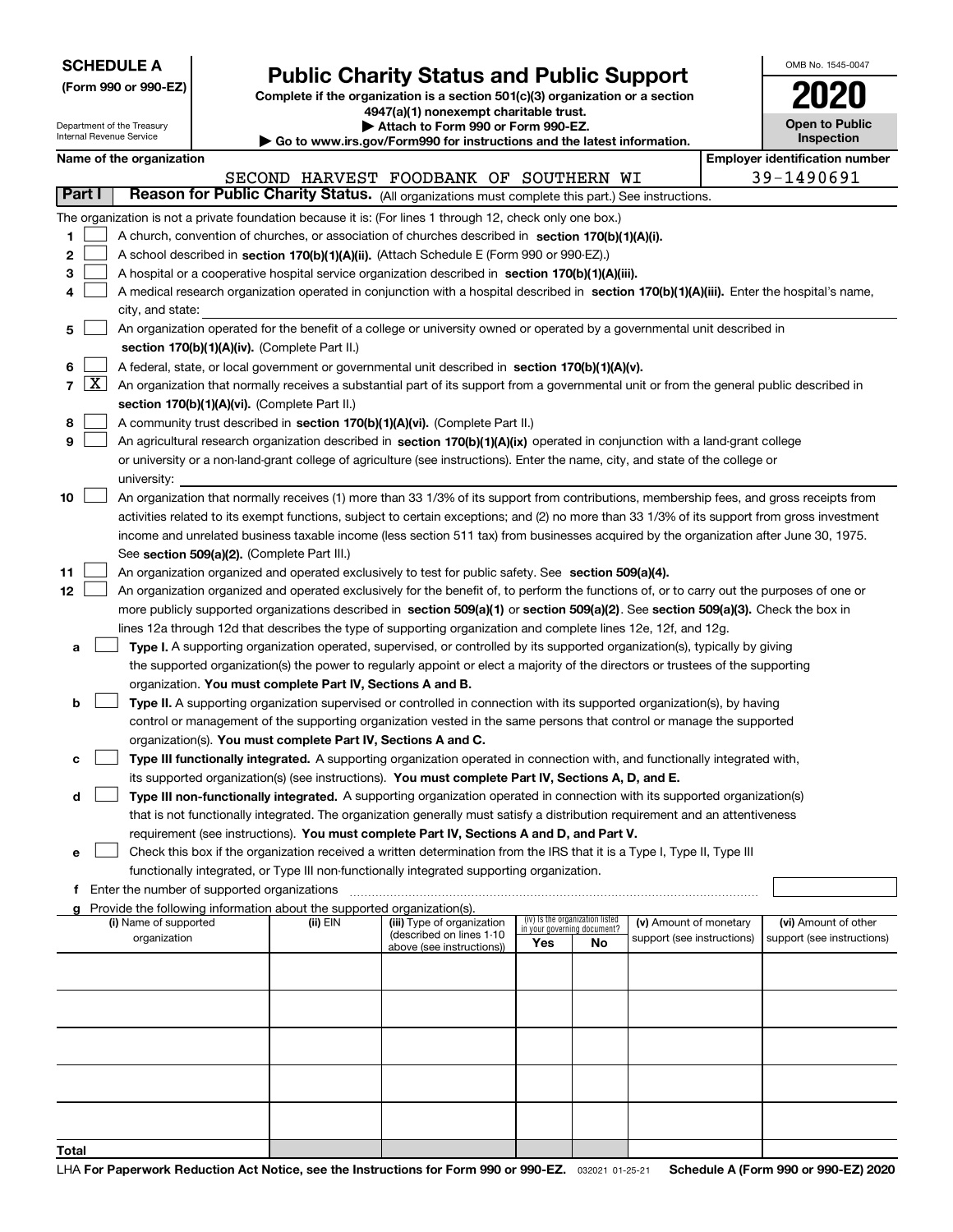#### **2** Schedule A (Form 990 or 990-EZ) 2020  $\,$  SECOND  $\,$  HARVEST  $\,$  FOODBANK  $\,$  OF  $\,$  SOUTHERN  $\,$  WI  $\,$   $\,$   $\,$  39 $-1490691$   $\,$   $\,$  Page **Part II Support Schedule for Organizations Described in Sections 170(b)(1)(A)(iv) and 170(b)(1)(A)(vi)**

(Complete only if you checked the box on line 5, 7, or 8 of Part I or if the organization failed to qualify under Part III. If the organization fails to qualify under the tests listed below, please complete Part III.)

|    | <b>Section A. Public Support</b>                                                                                                               |                                                             |          |            |            |          |                                          |  |  |  |
|----|------------------------------------------------------------------------------------------------------------------------------------------------|-------------------------------------------------------------|----------|------------|------------|----------|------------------------------------------|--|--|--|
|    | Calendar year (or fiscal year beginning in) $\blacktriangleright$                                                                              | (a) 2016                                                    | (b) 2017 | $(c)$ 2018 | $(d)$ 2019 | (e) 2020 | (f) Total                                |  |  |  |
|    | 1 Gifts, grants, contributions, and                                                                                                            |                                                             |          |            |            |          |                                          |  |  |  |
|    | membership fees received. (Do not                                                                                                              |                                                             |          |            |            |          |                                          |  |  |  |
|    | include any "unusual grants.")                                                                                                                 | 33490339. 32347947. 29762658. 41115137. 62041695. 198757776 |          |            |            |          |                                          |  |  |  |
|    | 2 Tax revenues levied for the organ-                                                                                                           |                                                             |          |            |            |          |                                          |  |  |  |
|    | ization's benefit and either paid to                                                                                                           |                                                             |          |            |            |          |                                          |  |  |  |
|    | or expended on its behalf                                                                                                                      |                                                             |          |            |            |          |                                          |  |  |  |
|    | 3 The value of services or facilities                                                                                                          |                                                             |          |            |            |          |                                          |  |  |  |
|    | furnished by a governmental unit to                                                                                                            |                                                             |          |            |            |          |                                          |  |  |  |
|    | the organization without charge                                                                                                                |                                                             |          |            |            |          |                                          |  |  |  |
|    | 4 Total. Add lines 1 through 3                                                                                                                 | 33490339.32347947.29762658.41115137.62041695.198757776      |          |            |            |          |                                          |  |  |  |
| 5. | The portion of total contributions                                                                                                             |                                                             |          |            |            |          |                                          |  |  |  |
|    | by each person (other than a                                                                                                                   |                                                             |          |            |            |          |                                          |  |  |  |
|    | governmental unit or publicly                                                                                                                  |                                                             |          |            |            |          |                                          |  |  |  |
|    | supported organization) included                                                                                                               |                                                             |          |            |            |          |                                          |  |  |  |
|    | on line 1 that exceeds 2% of the                                                                                                               |                                                             |          |            |            |          |                                          |  |  |  |
|    | amount shown on line 11,                                                                                                                       |                                                             |          |            |            |          |                                          |  |  |  |
|    | column (f)                                                                                                                                     |                                                             |          |            |            |          |                                          |  |  |  |
|    | 6 Public support. Subtract line 5 from line 4.                                                                                                 |                                                             |          |            |            |          | 198757776                                |  |  |  |
|    | <b>Section B. Total Support</b>                                                                                                                |                                                             |          |            |            |          |                                          |  |  |  |
|    | Calendar year (or fiscal year beginning in)                                                                                                    | (a) 2016                                                    | (b) 2017 | $(c)$ 2018 | $(d)$ 2019 | (e) 2020 | (f) Total                                |  |  |  |
|    | <b>7</b> Amounts from line 4                                                                                                                   | 33490339.32347947.29762658.41115137.62041695.198757776      |          |            |            |          |                                          |  |  |  |
|    | 8 Gross income from interest,                                                                                                                  |                                                             |          |            |            |          |                                          |  |  |  |
|    | dividends, payments received on                                                                                                                |                                                             |          |            |            |          |                                          |  |  |  |
|    | securities loans, rents, royalties,                                                                                                            |                                                             |          |            |            |          |                                          |  |  |  |
|    | and income from similar sources                                                                                                                | 77,822.                                                     | 85,311.  | 138,947.   | 181,075.   | 152,684. | 635,839.                                 |  |  |  |
|    |                                                                                                                                                |                                                             |          |            |            |          |                                          |  |  |  |
|    | 9 Net income from unrelated business                                                                                                           |                                                             |          |            |            |          |                                          |  |  |  |
|    | activities, whether or not the                                                                                                                 |                                                             |          |            |            |          |                                          |  |  |  |
|    | business is regularly carried on                                                                                                               |                                                             |          |            |            |          |                                          |  |  |  |
|    | 10 Other income. Do not include gain                                                                                                           |                                                             |          |            |            |          |                                          |  |  |  |
|    | or loss from the sale of capital                                                                                                               |                                                             |          |            |            |          |                                          |  |  |  |
|    | assets (Explain in Part VI.) <b>Constant</b>                                                                                                   |                                                             |          |            |            |          | 199393615                                |  |  |  |
|    | 11 Total support. Add lines 7 through 10                                                                                                       |                                                             |          |            |            |          | 6,503,220.                               |  |  |  |
|    | <b>12</b> Gross receipts from related activities, etc. (see instructions)                                                                      |                                                             |          |            |            | 12       |                                          |  |  |  |
|    | 13 First 5 years. If the Form 990 is for the organization's first, second, third, fourth, or fifth tax year as a section 501(c)(3)             |                                                             |          |            |            |          |                                          |  |  |  |
|    | organization, check this box and stop here<br><b>Section C. Computation of Public Support Percentage</b>                                       |                                                             |          |            |            |          |                                          |  |  |  |
|    |                                                                                                                                                |                                                             |          |            |            |          | 99.68                                    |  |  |  |
|    | 14 Public support percentage for 2020 (line 6, column (f), divided by line 11, column (f) <i>mummumumum</i>                                    |                                                             |          |            |            | 14       | %<br>99.68                               |  |  |  |
|    |                                                                                                                                                |                                                             |          |            |            | 15       | %                                        |  |  |  |
|    | 16a 33 1/3% support test - 2020. If the organization did not check the box on line 13, and line 14 is 33 1/3% or more, check this box and      |                                                             |          |            |            |          | $\blacktriangleright$ $\boxed{\text{X}}$ |  |  |  |
|    | stop here. The organization qualifies as a publicly supported organization                                                                     |                                                             |          |            |            |          |                                          |  |  |  |
|    | b 33 1/3% support test - 2019. If the organization did not check a box on line 13 or 16a, and line 15 is 33 1/3% or more, check this box       |                                                             |          |            |            |          |                                          |  |  |  |
|    | and stop here. The organization qualifies as a publicly supported organization                                                                 |                                                             |          |            |            |          |                                          |  |  |  |
|    | 17a 10% -facts-and-circumstances test - 2020. If the organization did not check a box on line 13, 16a, or 16b, and line 14 is 10% or more,     |                                                             |          |            |            |          |                                          |  |  |  |
|    | and if the organization meets the facts-and-circumstances test, check this box and stop here. Explain in Part VI how the organization          |                                                             |          |            |            |          |                                          |  |  |  |
|    | meets the facts-and-circumstances test. The organization qualifies as a publicly supported organization                                        |                                                             |          |            |            |          |                                          |  |  |  |
|    | <b>b 10% -facts-and-circumstances test - 2019.</b> If the organization did not check a box on line 13, 16a, 16b, or 17a, and line 15 is 10% or |                                                             |          |            |            |          |                                          |  |  |  |
|    | more, and if the organization meets the facts-and-circumstances test, check this box and stop here. Explain in Part VI how the                 |                                                             |          |            |            |          |                                          |  |  |  |
|    | organization meets the facts-and-circumstances test. The organization qualifies as a publicly supported organization                           |                                                             |          |            |            |          |                                          |  |  |  |
|    | 18 Private foundation. If the organization did not check a box on line 13, 16a, 16b, 17a, or 17b, check this box and see instructions          |                                                             |          |            |            |          |                                          |  |  |  |

**Schedule A (Form 990 or 990-EZ) 2020**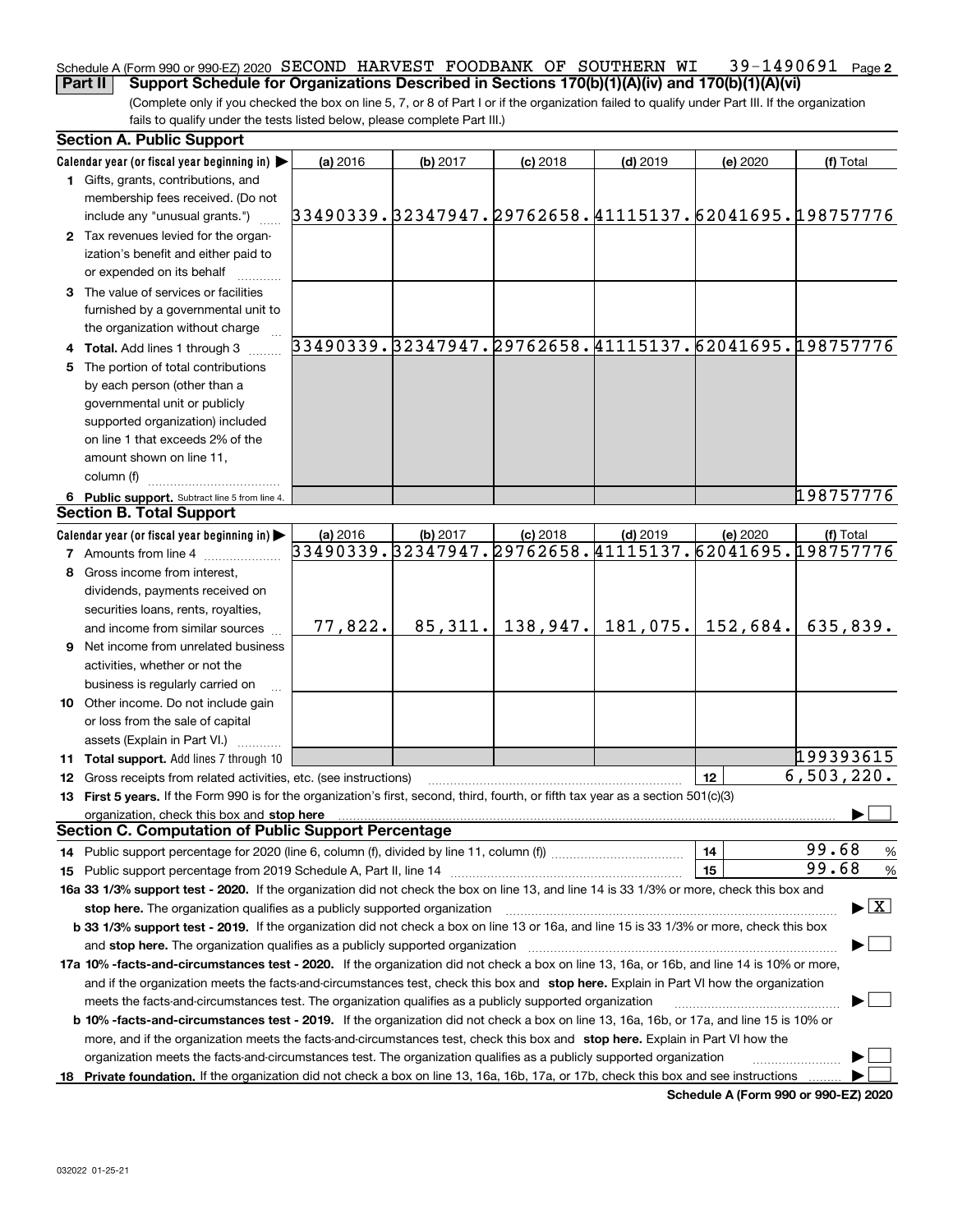#### **3** Schedule A (Form 990 or 990-EZ) 2020  $\,$  SECOND  $\,$  HARVEST  $\,$  FOODBANK  $\,$  OF  $\,$  SOUTHERN  $\,$  WI  $\,$   $\,$   $\,$  39 $-1490691$   $\,$   $\,$  Page **Part III Support Schedule for Organizations Described in Section 509(a)(2)**

(Complete only if you checked the box on line 10 of Part I or if the organization failed to qualify under Part II. If the organization fails to qualify under the tests listed below, please complete Part II.)

|    | <b>Section A. Public Support</b>                                                                                                                 |          |          |            |            |          |           |  |
|----|--------------------------------------------------------------------------------------------------------------------------------------------------|----------|----------|------------|------------|----------|-----------|--|
|    | Calendar year (or fiscal year beginning in) $\blacktriangleright$                                                                                | (a) 2016 | (b) 2017 | $(c)$ 2018 | $(d)$ 2019 | (e) 2020 | (f) Total |  |
|    | 1 Gifts, grants, contributions, and                                                                                                              |          |          |            |            |          |           |  |
|    | membership fees received. (Do not                                                                                                                |          |          |            |            |          |           |  |
|    | include any "unusual grants.")                                                                                                                   |          |          |            |            |          |           |  |
|    | <b>2</b> Gross receipts from admissions,                                                                                                         |          |          |            |            |          |           |  |
|    | merchandise sold or services per-                                                                                                                |          |          |            |            |          |           |  |
|    | formed, or facilities furnished in                                                                                                               |          |          |            |            |          |           |  |
|    | any activity that is related to the<br>organization's tax-exempt purpose                                                                         |          |          |            |            |          |           |  |
|    | 3 Gross receipts from activities that                                                                                                            |          |          |            |            |          |           |  |
|    | are not an unrelated trade or bus-                                                                                                               |          |          |            |            |          |           |  |
|    |                                                                                                                                                  |          |          |            |            |          |           |  |
|    | iness under section 513                                                                                                                          |          |          |            |            |          |           |  |
|    | 4 Tax revenues levied for the organ-                                                                                                             |          |          |            |            |          |           |  |
|    | ization's benefit and either paid to                                                                                                             |          |          |            |            |          |           |  |
|    | or expended on its behalf<br>.                                                                                                                   |          |          |            |            |          |           |  |
|    | 5 The value of services or facilities                                                                                                            |          |          |            |            |          |           |  |
|    | furnished by a governmental unit to                                                                                                              |          |          |            |            |          |           |  |
|    | the organization without charge                                                                                                                  |          |          |            |            |          |           |  |
|    | <b>6 Total.</b> Add lines 1 through 5                                                                                                            |          |          |            |            |          |           |  |
|    | 7a Amounts included on lines 1, 2, and                                                                                                           |          |          |            |            |          |           |  |
|    | 3 received from disqualified persons                                                                                                             |          |          |            |            |          |           |  |
|    | <b>b</b> Amounts included on lines 2 and 3 received                                                                                              |          |          |            |            |          |           |  |
|    | from other than disqualified persons that                                                                                                        |          |          |            |            |          |           |  |
|    | exceed the greater of \$5,000 or 1% of the<br>amount on line 13 for the year                                                                     |          |          |            |            |          |           |  |
|    | c Add lines 7a and 7b                                                                                                                            |          |          |            |            |          |           |  |
|    | 8 Public support. (Subtract line 7c from line 6.)                                                                                                |          |          |            |            |          |           |  |
|    | <b>Section B. Total Support</b>                                                                                                                  |          |          |            |            |          |           |  |
|    | Calendar year (or fiscal year beginning in)                                                                                                      | (a) 2016 | (b) 2017 | $(c)$ 2018 | $(d)$ 2019 | (e) 2020 | (f) Total |  |
|    | 9 Amounts from line 6                                                                                                                            |          |          |            |            |          |           |  |
|    | <b>10a</b> Gross income from interest,                                                                                                           |          |          |            |            |          |           |  |
|    | dividends, payments received on                                                                                                                  |          |          |            |            |          |           |  |
|    | securities loans, rents, royalties,<br>and income from similar sources                                                                           |          |          |            |            |          |           |  |
|    | <b>b</b> Unrelated business taxable income                                                                                                       |          |          |            |            |          |           |  |
|    | (less section 511 taxes) from businesses                                                                                                         |          |          |            |            |          |           |  |
|    | acquired after June 30, 1975 [10001]                                                                                                             |          |          |            |            |          |           |  |
|    |                                                                                                                                                  |          |          |            |            |          |           |  |
|    | c Add lines 10a and 10b<br>11 Net income from unrelated business                                                                                 |          |          |            |            |          |           |  |
|    | activities not included in line 10b,                                                                                                             |          |          |            |            |          |           |  |
|    | whether or not the business is                                                                                                                   |          |          |            |            |          |           |  |
|    | regularly carried on                                                                                                                             |          |          |            |            |          |           |  |
|    | <b>12</b> Other income. Do not include gain<br>or loss from the sale of capital                                                                  |          |          |            |            |          |           |  |
|    | assets (Explain in Part VI.)                                                                                                                     |          |          |            |            |          |           |  |
|    | <b>13</b> Total support. (Add lines 9, 10c, 11, and 12.)                                                                                         |          |          |            |            |          |           |  |
|    | 14 First 5 years. If the Form 990 is for the organization's first, second, third, fourth, or fifth tax year as a section 501(c)(3) organization, |          |          |            |            |          |           |  |
|    | check this box and stop here measurements are constructed as the state of the state of the state of the state o                                  |          |          |            |            |          |           |  |
|    | <b>Section C. Computation of Public Support Percentage</b>                                                                                       |          |          |            |            |          |           |  |
|    | 15 Public support percentage for 2020 (line 8, column (f), divided by line 13, column (f))                                                       |          |          |            |            | 15       | %         |  |
|    | 16 Public support percentage from 2019 Schedule A, Part III, line 15                                                                             |          |          |            |            | 16       | %         |  |
|    | Section D. Computation of Investment Income Percentage                                                                                           |          |          |            |            |          |           |  |
|    | 17<br>17 Investment income percentage for 2020 (line 10c, column (f), divided by line 13, column (f))<br>%                                       |          |          |            |            |          |           |  |
|    | <b>18</b> Investment income percentage from <b>2019</b> Schedule A, Part III, line 17                                                            |          |          |            |            | 18       | %         |  |
|    | 19a 33 1/3% support tests - 2020. If the organization did not check the box on line 14, and line 15 is more than 33 1/3%, and line 17 is not     |          |          |            |            |          |           |  |
|    | more than 33 1/3%, check this box and stop here. The organization qualifies as a publicly supported organization                                 |          |          |            |            |          | ▶         |  |
|    | b 33 1/3% support tests - 2019. If the organization did not check a box on line 14 or line 19a, and line 16 is more than 33 1/3%, and            |          |          |            |            |          |           |  |
|    | line 18 is not more than 33 1/3%, check this box and stop here. The organization qualifies as a publicly supported organization                  |          |          |            |            |          |           |  |
| 20 |                                                                                                                                                  |          |          |            |            |          |           |  |
|    |                                                                                                                                                  |          |          |            |            |          |           |  |

**Schedule A (Form 990 or 990-EZ) 2020**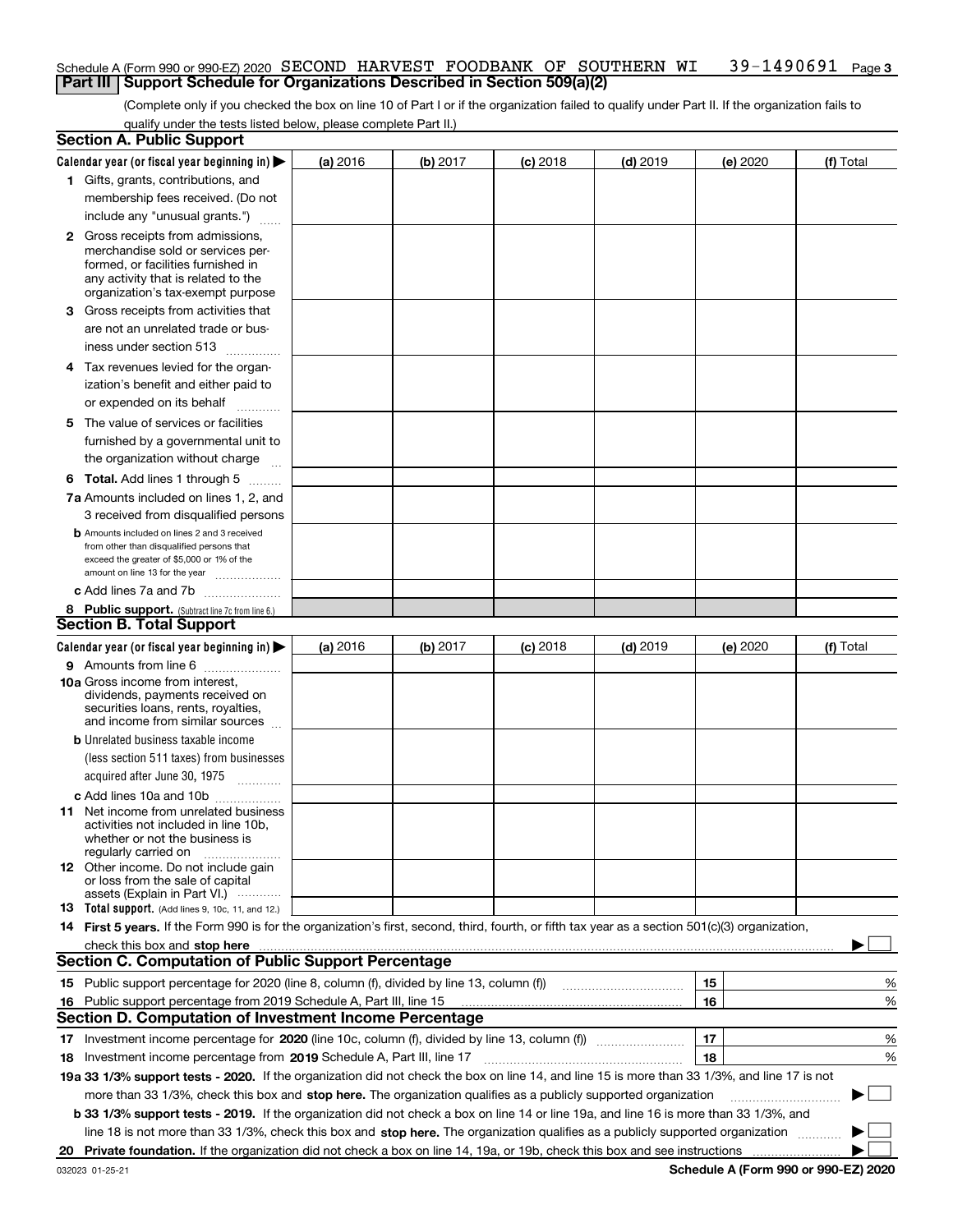#### 39-1490691 Page 4 Schedule A (Form 990 or 990-EZ) 2020  $\,$  SECOND  $\,$  HARVEST  $\,$  FOODBANK  $\,$  OF  $\,$  SOUTHERN  $\,$  WI  $\,$   $\,$   $\,$  39 $-1490691$   $\,$   $\,$  Page

## **Part IV Supporting Organizations**

(Complete only if you checked a box in line 12 on Part I. If you checked box 12a, Part I, complete Sections A and B. If you checked box 12b, Part I, complete Sections A and C. If you checked box 12c, Part I, complete Sections A, D, and E. If you checked box 12d, Part I, complete Sections A and D, and complete Part V.)

## **Section A. All Supporting Organizations**

- **1** Are all of the organization's supported organizations listed by name in the organization's governing documents? If "No," describe in **Part VI** how the supported organizations are designated. If designated by *class or purpose, describe the designation. If historic and continuing relationship, explain.*
- **2** Did the organization have any supported organization that does not have an IRS determination of status under section 509(a)(1) or (2)? If "Yes," explain in Part VI how the organization determined that the supported *organization was described in section 509(a)(1) or (2).*
- **3a** Did the organization have a supported organization described in section 501(c)(4), (5), or (6)? If "Yes," answer *lines 3b and 3c below.*
- **b** Did the organization confirm that each supported organization qualified under section 501(c)(4), (5), or (6) and satisfied the public support tests under section 509(a)(2)? If "Yes," describe in **Part VI** when and how the *organization made the determination.*
- **c**Did the organization ensure that all support to such organizations was used exclusively for section 170(c)(2)(B) purposes? If "Yes," explain in **Part VI** what controls the organization put in place to ensure such use.
- **4a***If* Was any supported organization not organized in the United States ("foreign supported organization")? *"Yes," and if you checked box 12a or 12b in Part I, answer lines 4b and 4c below.*
- **b** Did the organization have ultimate control and discretion in deciding whether to make grants to the foreign supported organization? If "Yes," describe in **Part VI** how the organization had such control and discretion *despite being controlled or supervised by or in connection with its supported organizations.*
- **c** Did the organization support any foreign supported organization that does not have an IRS determination under sections 501(c)(3) and 509(a)(1) or (2)? If "Yes," explain in **Part VI** what controls the organization used *to ensure that all support to the foreign supported organization was used exclusively for section 170(c)(2)(B) purposes.*
- **5a***If "Yes,"* Did the organization add, substitute, or remove any supported organizations during the tax year? answer lines 5b and 5c below (if applicable). Also, provide detail in **Part VI,** including (i) the names and EIN *numbers of the supported organizations added, substituted, or removed; (ii) the reasons for each such action; (iii) the authority under the organization's organizing document authorizing such action; and (iv) how the action was accomplished (such as by amendment to the organizing document).*
- **b** Type I or Type II only. Was any added or substituted supported organization part of a class already designated in the organization's organizing document?
- **cSubstitutions only.**  Was the substitution the result of an event beyond the organization's control?
- **6** Did the organization provide support (whether in the form of grants or the provision of services or facilities) to **Part VI.** *If "Yes," provide detail in* support or benefit one or more of the filing organization's supported organizations? anyone other than (i) its supported organizations, (ii) individuals that are part of the charitable class benefited by one or more of its supported organizations, or (iii) other supporting organizations that also
- **7**Did the organization provide a grant, loan, compensation, or other similar payment to a substantial contributor *If "Yes," complete Part I of Schedule L (Form 990 or 990-EZ).* regard to a substantial contributor? (as defined in section 4958(c)(3)(C)), a family member of a substantial contributor, or a 35% controlled entity with
- **8** Did the organization make a loan to a disqualified person (as defined in section 4958) not described in line 7? *If "Yes," complete Part I of Schedule L (Form 990 or 990-EZ).*
- **9a** Was the organization controlled directly or indirectly at any time during the tax year by one or more in section 509(a)(1) or (2))? If "Yes," *provide detail in* <code>Part VI.</code> disqualified persons, as defined in section 4946 (other than foundation managers and organizations described
- **b** Did one or more disqualified persons (as defined in line 9a) hold a controlling interest in any entity in which the supporting organization had an interest? If "Yes," provide detail in P**art VI**.
- **c**Did a disqualified person (as defined in line 9a) have an ownership interest in, or derive any personal benefit from, assets in which the supporting organization also had an interest? If "Yes," provide detail in P**art VI.**
- **10a** Was the organization subject to the excess business holdings rules of section 4943 because of section supporting organizations)? If "Yes," answer line 10b below. 4943(f) (regarding certain Type II supporting organizations, and all Type III non-functionally integrated
- **b** Did the organization have any excess business holdings in the tax year? (Use Schedule C, Form 4720, to *determine whether the organization had excess business holdings.)*

**YesNo**

**1**

**10b**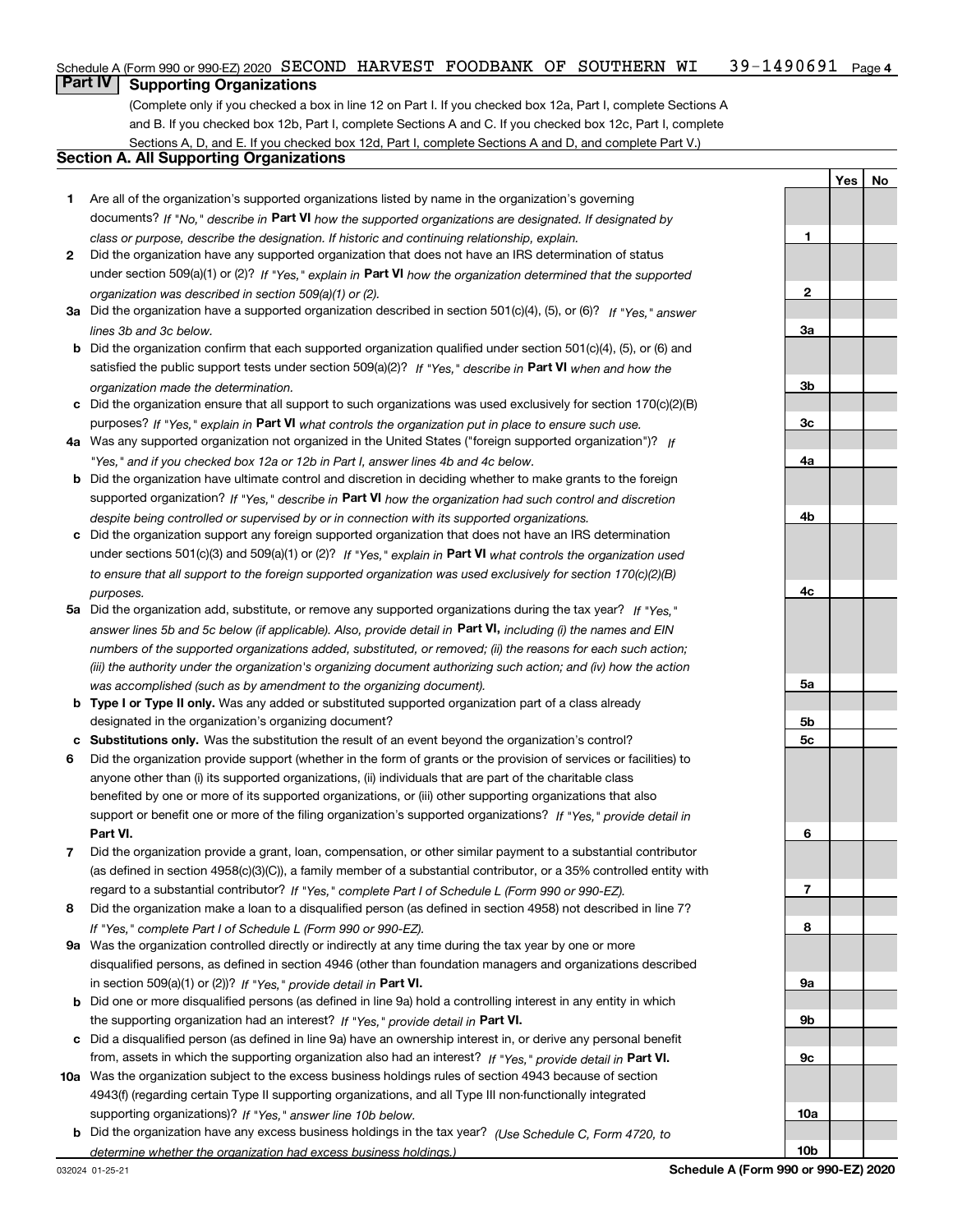#### 39-1490691 Page 5 Schedule A (Form 990 or 990-EZ) 2020  $\,$  SECOND  $\,$  HARVEST  $\,$  FOODBANK  $\,$  OF  $\,$  SOUTHERN  $\,$  WI  $\,$   $\,$   $\,$  39 $-1490691$   $\,$   $\,$  Page **Part IV Supporting Organizations** *(continued)*

|    |                                                                                                                                                                                                                                                                                                                                                                                        |     | Yes | No. |
|----|----------------------------------------------------------------------------------------------------------------------------------------------------------------------------------------------------------------------------------------------------------------------------------------------------------------------------------------------------------------------------------------|-----|-----|-----|
| 11 | Has the organization accepted a gift or contribution from any of the following persons?                                                                                                                                                                                                                                                                                                |     |     |     |
|    | a A person who directly or indirectly controls, either alone or together with persons described in lines 11b and                                                                                                                                                                                                                                                                       |     |     |     |
|    | 11c below, the governing body of a supported organization?                                                                                                                                                                                                                                                                                                                             | 11a |     |     |
|    | <b>b</b> A family member of a person described in line 11a above?                                                                                                                                                                                                                                                                                                                      | 11b |     |     |
|    | c A 35% controlled entity of a person described in line 11a or 11b above? If "Yes" to line 11a, 11b, or 11c, provide                                                                                                                                                                                                                                                                   |     |     |     |
|    | detail in Part VI.                                                                                                                                                                                                                                                                                                                                                                     | 11c |     |     |
|    | <b>Section B. Type I Supporting Organizations</b>                                                                                                                                                                                                                                                                                                                                      |     |     |     |
|    |                                                                                                                                                                                                                                                                                                                                                                                        |     | Yes | No  |
|    | Did the governing body, members of the governing body, officers acting in their official capacity, or membership of one or<br>more supported organizations have the power to regularly appoint or elect at least a majority of the organization's officers,<br>directors, or trustees at all times during the tax year? If "No." describe in Part VI how the supported organization(s) |     |     |     |

|              | directors, or trustees at all times during the tax year? If "No," describe in Part VI how the supported organization(s)        |
|--------------|--------------------------------------------------------------------------------------------------------------------------------|
|              | effectively operated, supervised, or controlled the organization's activities. If the organization had more than one supported |
|              | organization, describe how the powers to appoint and/or remove officers, directors, or trustees were allocated among the       |
|              | supported organizations and what conditions or restrictions, if any, applied to such powers during the tax year.               |
| $\mathbf{2}$ | Did the organization operate for the benefit of any supported organization other than the supported                            |
|              | organization(s) that operated, supervised, or controlled the supporting organization? If "Yes," explain in                     |
|              |                                                                                                                                |

**Part VI**  *how providing such benefit carried out the purposes of the supported organization(s) that operated,*

| supervised, or controlled the supporting organization. |  |
|--------------------------------------------------------|--|
| <b>Section C. Type II Supporting Organizations</b>     |  |
|                                                        |  |

**1**or trustees of each of the organization's supported organization(s)? If "No," describe in **Part VI** how control **1***or management of the supporting organization was vested in the same persons that controlled or managed the supported organization(s).* Were a majority of the organization's directors or trustees during the tax year also a majority of the directors

| <b>Section D. All Type III Supporting Organizations</b> |  |
|---------------------------------------------------------|--|
|                                                         |  |

|              |                                                                                                                        |   | Yes l | No |
|--------------|------------------------------------------------------------------------------------------------------------------------|---|-------|----|
|              | Did the organization provide to each of its supported organizations, by the last day of the fifth month of the         |   |       |    |
|              | organization's tax year, (i) a written notice describing the type and amount of support provided during the prior tax  |   |       |    |
|              | year, (ii) a copy of the Form 990 that was most recently filed as of the date of notification, and (iii) copies of the |   |       |    |
|              | organization's governing documents in effect on the date of notification, to the extent not previously provided?       |   |       |    |
| $\mathbf{2}$ | Were any of the organization's officers, directors, or trustees either (i) appointed or elected by the supported       |   |       |    |
|              | organization(s) or (ii) serving on the governing body of a supported organization? If "No," explain in Part VI how     |   |       |    |
|              | the organization maintained a close and continuous working relationship with the supported organization(s).            | 2 |       |    |
| 3            | By reason of the relationship described in line 2, above, did the organization's supported organizations have a        |   |       |    |
|              | significant voice in the organization's investment policies and in directing the use of the organization's             |   |       |    |
|              | income or assets at all times during the tax year? If "Yes," describe in Part VI the role the organization's           |   |       |    |
|              | supported organizations played in this regard                                                                          | з |       |    |

# *supported organizations played in this regard.* **Section E. Type III Functionally Integrated Supporting Organizations**

- **1**Check the box next to the method that the organization used to satisfy the Integral Part Test during the year (see instructions).
- **alinupy** The organization satisfied the Activities Test. Complete line 2 below.
- **b**The organization is the parent of each of its supported organizations. *Complete* line 3 *below.*  $\mathcal{L}^{\text{max}}$

|  |  |  | $\mathbf{c}$ The organization supported a governmental entity. Describe in Part VI how you supported a governmental entity (see instructions). |  |
|--|--|--|------------------------------------------------------------------------------------------------------------------------------------------------|--|
|--|--|--|------------------------------------------------------------------------------------------------------------------------------------------------|--|

- **2Answer lines 2a and 2b below. Yes No** Activities Test.
- **a** Did substantially all of the organization's activities during the tax year directly further the exempt purposes of the supported organization(s) to which the organization was responsive? If "Yes," then in **Part VI identify those supported organizations and explain**  *how these activities directly furthered their exempt purposes, how the organization was responsive to those supported organizations, and how the organization determined that these activities constituted substantially all of its activities.*
- **b** Did the activities described in line 2a, above, constitute activities that, but for the organization's involvement, **Part VI**  *the reasons for the organization's position that its supported organization(s) would have engaged in* one or more of the organization's supported organization(s) would have been engaged in? If "Yes," e*xplain in these activities but for the organization's involvement.*
- **3** Parent of Supported Organizations. Answer lines 3a and 3b below.
- **a** Did the organization have the power to regularly appoint or elect a majority of the officers, directors, or trustees of each of the supported organizations? If "Yes" or "No" provide details in **Part VI.**
- **b** Did the organization exercise a substantial degree of direction over the policies, programs, and activities of each of its supported organizations? If "Yes," describe in Part VI the role played by the organization in this regard.

**2a**

**2b**

**3a**

**3b**

**1**

**2**

**YesNo**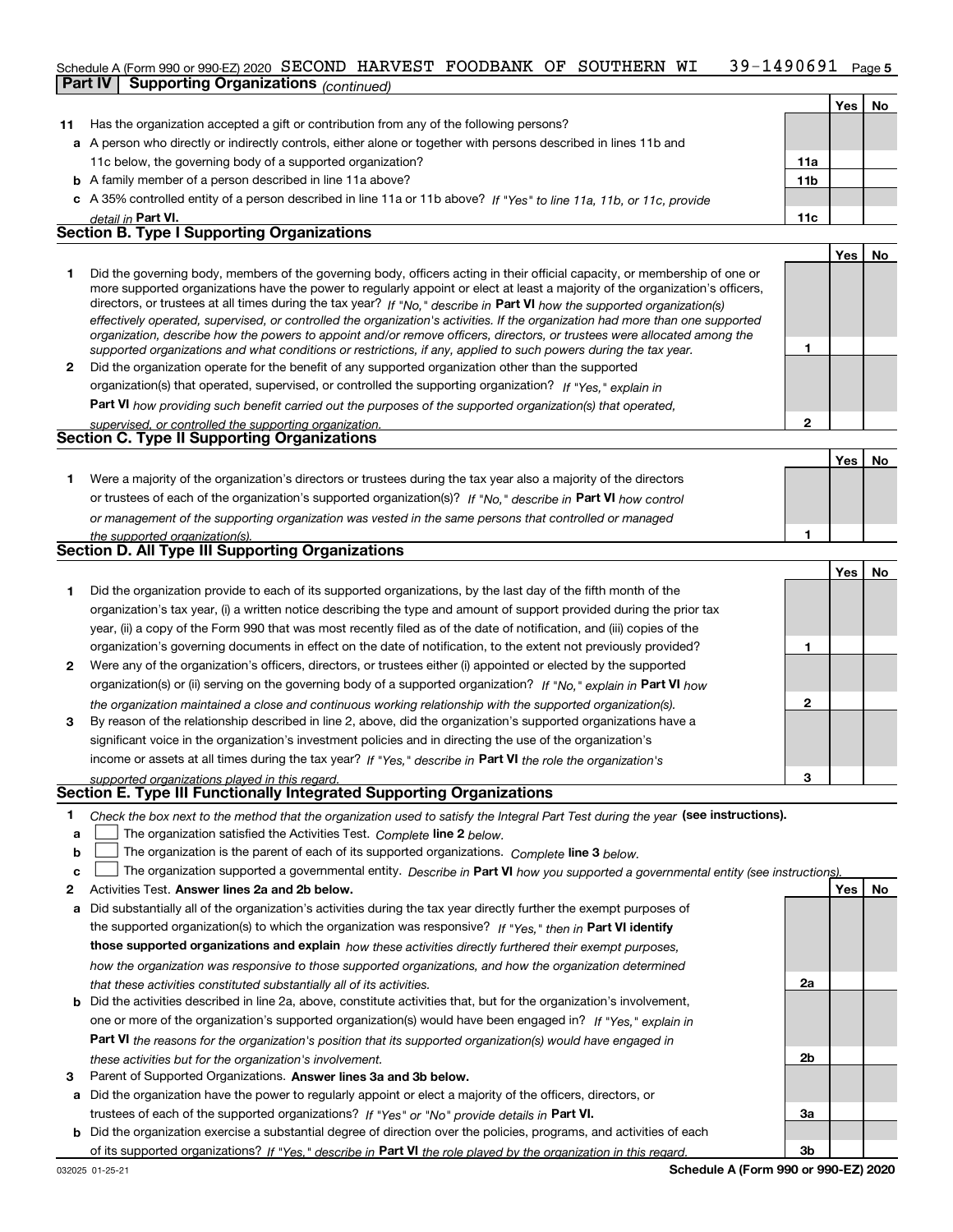|              | Schedule A (Form 990 or 990-EZ) 2020 SECOND HARVEST FOODBANK OF SOUTHERN WI                                                                    |                |                | 39-1490691 $Page 6$            |
|--------------|------------------------------------------------------------------------------------------------------------------------------------------------|----------------|----------------|--------------------------------|
|              | Type III Non-Functionally Integrated 509(a)(3) Supporting Organizations<br><b>Part V</b>                                                       |                |                |                                |
| 1            | Check here if the organization satisfied the Integral Part Test as a qualifying trust on Nov. 20, 1970 (explain in Part VI). See instructions. |                |                |                                |
|              | All other Type III non-functionally integrated supporting organizations must complete Sections A through E.                                    |                |                |                                |
|              | Section A - Adjusted Net Income                                                                                                                |                | (A) Prior Year | (B) Current Year<br>(optional) |
| 1            | Net short-term capital gain                                                                                                                    | 1              |                |                                |
| $\mathbf{2}$ | Recoveries of prior-year distributions                                                                                                         | $\mathbf{2}$   |                |                                |
| 3            | Other gross income (see instructions)                                                                                                          | 3              |                |                                |
| 4            | Add lines 1 through 3.                                                                                                                         | 4              |                |                                |
| 5            | Depreciation and depletion                                                                                                                     | 5              |                |                                |
| 6            | Portion of operating expenses paid or incurred for production or                                                                               |                |                |                                |
|              | collection of gross income or for management, conservation, or                                                                                 |                |                |                                |
|              | maintenance of property held for production of income (see instructions)                                                                       | 6              |                |                                |
| 7            | Other expenses (see instructions)                                                                                                              | $\overline{7}$ |                |                                |
| 8            | Adjusted Net Income (subtract lines 5, 6, and 7 from line 4)                                                                                   | 8              |                |                                |
|              | <b>Section B - Minimum Asset Amount</b>                                                                                                        |                | (A) Prior Year | (B) Current Year<br>(optional) |
| 1            | Aggregate fair market value of all non-exempt-use assets (see                                                                                  |                |                |                                |
|              | instructions for short tax year or assets held for part of year):                                                                              |                |                |                                |
|              | a Average monthly value of securities                                                                                                          | 1a             |                |                                |
|              | <b>b</b> Average monthly cash balances                                                                                                         | 1b             |                |                                |
|              | c Fair market value of other non-exempt-use assets                                                                                             | 1c             |                |                                |
|              | d Total (add lines 1a, 1b, and 1c)                                                                                                             | 1d             |                |                                |
|              | <b>e</b> Discount claimed for blockage or other factors                                                                                        |                |                |                                |
|              | (explain in detail in Part VI):                                                                                                                |                |                |                                |
| $\mathbf{2}$ | Acquisition indebtedness applicable to non-exempt-use assets                                                                                   | $\mathbf{2}$   |                |                                |
| 3            | Subtract line 2 from line 1d.                                                                                                                  | 3              |                |                                |
| 4            | Cash deemed held for exempt use. Enter 0.015 of line 3 (for greater amount,                                                                    |                |                |                                |
|              | see instructions).                                                                                                                             | 4              |                |                                |
| 5            | Net value of non-exempt-use assets (subtract line 4 from line 3)                                                                               | 5              |                |                                |
| 6            | Multiply line 5 by 0.035.                                                                                                                      | 6              |                |                                |
| 7            | Recoveries of prior-year distributions                                                                                                         | 7              |                |                                |
| 8            | Minimum Asset Amount (add line 7 to line 6)                                                                                                    | 8              |                |                                |
|              | <b>Section C - Distributable Amount</b>                                                                                                        |                |                | <b>Current Year</b>            |
| 1            | Adjusted net income for prior year (from Section A, line 8, column A)                                                                          | 1              |                |                                |
| $\mathbf{2}$ | Enter 0.85 of line 1.                                                                                                                          | $\mathbf{2}$   |                |                                |
| 3            | Minimum asset amount for prior year (from Section B, line 8, column A)                                                                         | 3              |                |                                |
| 4            | Enter greater of line 2 or line 3.                                                                                                             | 4              |                |                                |
| 5            | Income tax imposed in prior year                                                                                                               | 5              |                |                                |
| 6            | <b>Distributable Amount.</b> Subtract line 5 from line 4, unless subject to                                                                    |                |                |                                |
|              | emergency temporary reduction (see instructions).                                                                                              | 6              |                |                                |
|              | $\Box$ Observations of the conservation and the H                                                                                              |                |                |                                |

**7** Check here if the current year is the organization's first as a non-functionally integrated Type III supporting organization (see instructions).

**Schedule A (Form 990 or 990-EZ) 2020**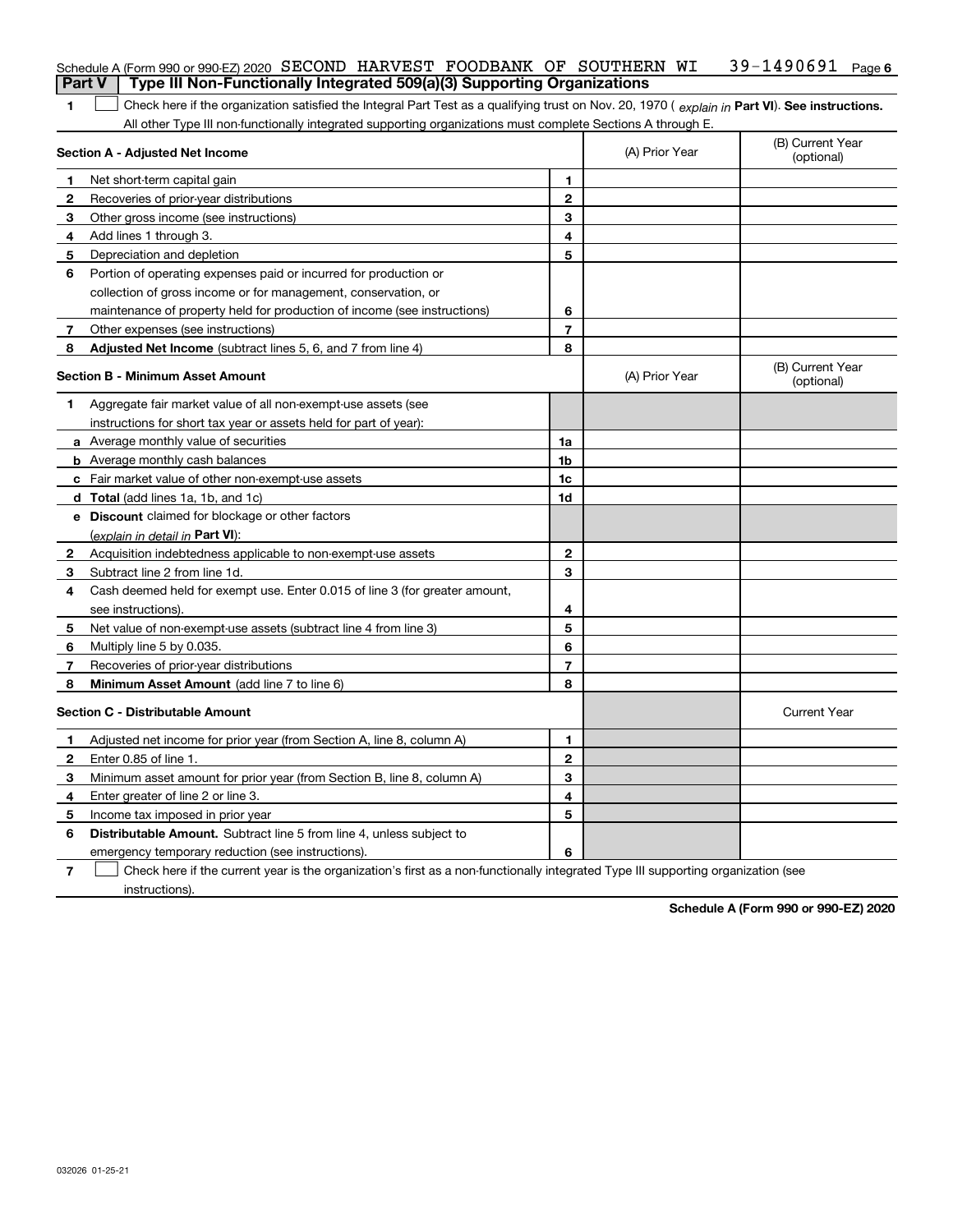## **7** Schedule A (Form 990 or 990-EZ) 2020 Page SECOND HARVEST FOODBANK OF SOUTHERN WI 39-1490691

|    | Type III Non-Functionally Integrated 509(a)(3) Supporting Organizations<br><b>Part V</b><br>(continued) |                                    |                                               |                |                                                  |  |
|----|---------------------------------------------------------------------------------------------------------|------------------------------------|-----------------------------------------------|----------------|--------------------------------------------------|--|
|    | <b>Section D - Distributions</b>                                                                        |                                    |                                               |                | <b>Current Year</b>                              |  |
| 1. | Amounts paid to supported organizations to accomplish exempt purposes                                   |                                    |                                               | 1              |                                                  |  |
| 2  | Amounts paid to perform activity that directly furthers exempt purposes of supported                    |                                    |                                               |                |                                                  |  |
|    | organizations, in excess of income from activity                                                        |                                    |                                               | 2              |                                                  |  |
| 3  | Administrative expenses paid to accomplish exempt purposes of supported organizations                   |                                    |                                               | 3              |                                                  |  |
| 4  | Amounts paid to acquire exempt-use assets                                                               |                                    |                                               | 4              |                                                  |  |
| 5  | Qualified set aside amounts (prior IRS approval required - provide details in Part VI)                  |                                    |                                               | 5              |                                                  |  |
| 6  | Other distributions (describe in Part VI). See instructions.                                            |                                    |                                               | 6              |                                                  |  |
| 7  | <b>Total annual distributions.</b> Add lines 1 through 6.                                               |                                    |                                               | $\overline{7}$ |                                                  |  |
| 8  | Distributions to attentive supported organizations to which the organization is responsive              |                                    |                                               |                |                                                  |  |
|    | (provide details in Part VI). See instructions.                                                         |                                    |                                               | 8              |                                                  |  |
| 9  | Distributable amount for 2020 from Section C, line 6                                                    |                                    |                                               | 9              |                                                  |  |
| 10 | Line 8 amount divided by line 9 amount                                                                  |                                    |                                               | 10             |                                                  |  |
|    | <b>Section E - Distribution Allocations</b> (see instructions)                                          | (i)<br><b>Excess Distributions</b> | (ii)<br><b>Underdistributions</b><br>Pre-2020 |                | (iii)<br><b>Distributable</b><br>Amount for 2020 |  |
| 1  | Distributable amount for 2020 from Section C, line 6                                                    |                                    |                                               |                |                                                  |  |
| 2  | Underdistributions, if any, for years prior to 2020 (reason-                                            |                                    |                                               |                |                                                  |  |
|    | able cause required - explain in Part VI). See instructions.                                            |                                    |                                               |                |                                                  |  |
| 3  | Excess distributions carryover, if any, to 2020                                                         |                                    |                                               |                |                                                  |  |
|    | <b>a</b> From 2015                                                                                      |                                    |                                               |                |                                                  |  |
|    | <b>b</b> From $2016$                                                                                    |                                    |                                               |                |                                                  |  |
|    | $c$ From 2017                                                                                           |                                    |                                               |                |                                                  |  |
|    | <b>d</b> From 2018                                                                                      |                                    |                                               |                |                                                  |  |
|    | e From 2019                                                                                             |                                    |                                               |                |                                                  |  |
|    | f Total of lines 3a through 3e                                                                          |                                    |                                               |                |                                                  |  |
|    | g Applied to underdistributions of prior years                                                          |                                    |                                               |                |                                                  |  |
|    | <b>h</b> Applied to 2020 distributable amount                                                           |                                    |                                               |                |                                                  |  |
| ÷. | Carryover from 2015 not applied (see instructions)                                                      |                                    |                                               |                |                                                  |  |
|    | Remainder. Subtract lines 3g, 3h, and 3i from line 3f.                                                  |                                    |                                               |                |                                                  |  |
| 4  | Distributions for 2020 from Section D,                                                                  |                                    |                                               |                |                                                  |  |
|    | \$<br>line $7:$                                                                                         |                                    |                                               |                |                                                  |  |
|    | a Applied to underdistributions of prior years                                                          |                                    |                                               |                |                                                  |  |
|    | <b>b</b> Applied to 2020 distributable amount                                                           |                                    |                                               |                |                                                  |  |
|    | c Remainder. Subtract lines 4a and 4b from line 4.                                                      |                                    |                                               |                |                                                  |  |
| 5  | Remaining underdistributions for years prior to 2020, if                                                |                                    |                                               |                |                                                  |  |
|    | any. Subtract lines 3g and 4a from line 2. For result greater                                           |                                    |                                               |                |                                                  |  |
|    | than zero, explain in Part VI. See instructions.                                                        |                                    |                                               |                |                                                  |  |
| 6  | Remaining underdistributions for 2020. Subtract lines 3h                                                |                                    |                                               |                |                                                  |  |
|    | and 4b from line 1. For result greater than zero, explain in                                            |                                    |                                               |                |                                                  |  |
|    | <b>Part VI.</b> See instructions.                                                                       |                                    |                                               |                |                                                  |  |
| 7  | Excess distributions carryover to 2021. Add lines 3j                                                    |                                    |                                               |                |                                                  |  |
|    | and 4c.                                                                                                 |                                    |                                               |                |                                                  |  |
| 8  | Breakdown of line 7:                                                                                    |                                    |                                               |                |                                                  |  |
|    | a Excess from 2016                                                                                      |                                    |                                               |                |                                                  |  |
|    | <b>b</b> Excess from 2017                                                                               |                                    |                                               |                |                                                  |  |
|    | c Excess from 2018                                                                                      |                                    |                                               |                |                                                  |  |
|    | d Excess from 2019                                                                                      |                                    |                                               |                |                                                  |  |
|    | e Excess from 2020                                                                                      |                                    |                                               |                |                                                  |  |

**Schedule A (Form 990 or 990-EZ) 2020**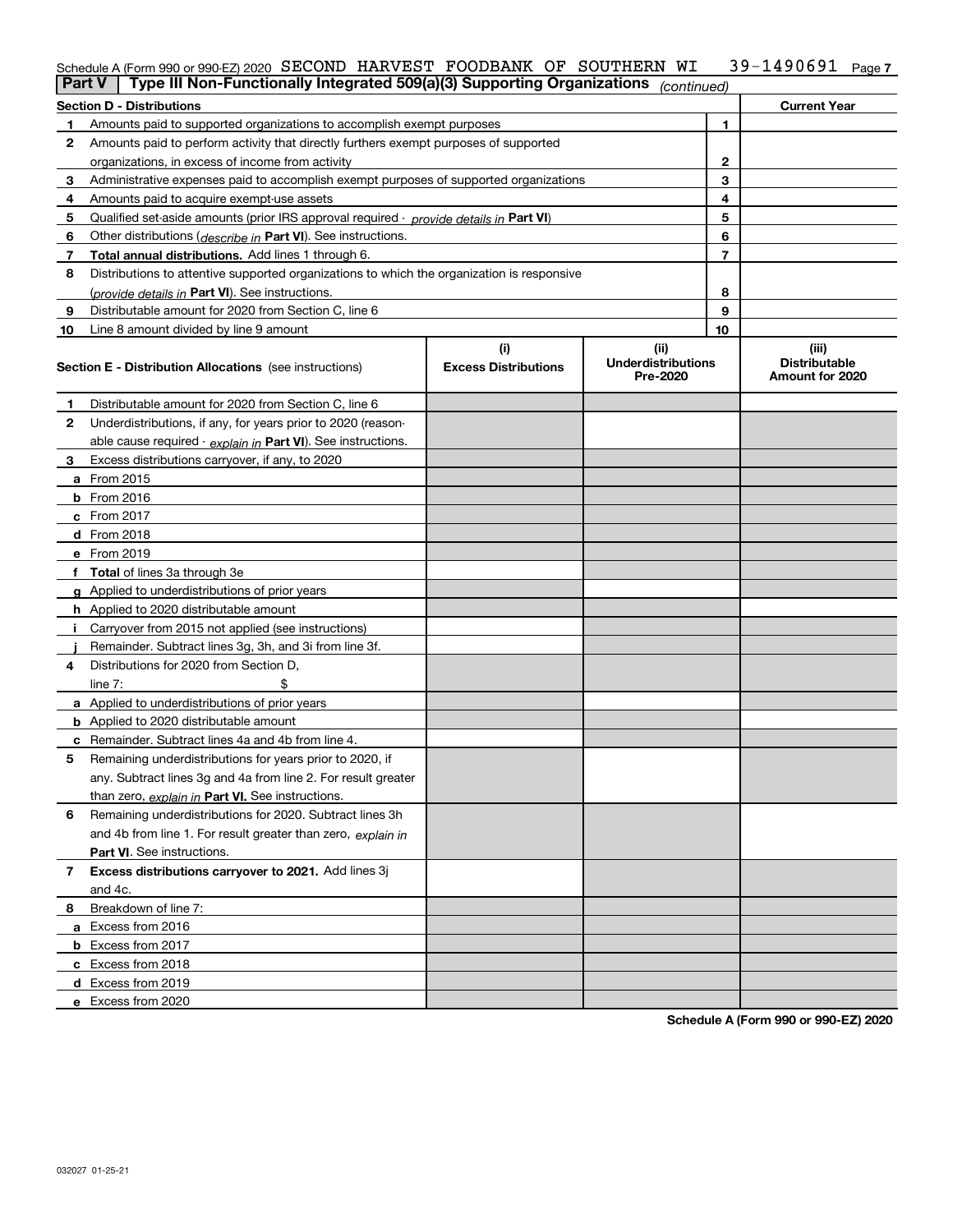|                | Schedule A (Form 990 or 990-EZ) 2020 SECOND HARVEST FOODBANK OF SOUTHERN WI                                                                                                                                                                                                                      |  |  |  | 39-1490691 Page 8 |  |
|----------------|--------------------------------------------------------------------------------------------------------------------------------------------------------------------------------------------------------------------------------------------------------------------------------------------------|--|--|--|-------------------|--|
| <b>Part VI</b> | Supplemental Information. Provide the explanations required by Part II, line 10; Part II, line 17a or 17b; Part III, line 12;                                                                                                                                                                    |  |  |  |                   |  |
|                | Part IV, Section A, lines 1, 2, 3b, 3c, 4b, 4c, 5a, 6, 9a, 9b, 9c, 11a, 11b, and 11c; Part IV, Section B, lines 1 and 2; Part IV, Section C,<br>line 1; Part IV, Section D, lines 2 and 3; Part IV, Section E, lines 1c, 2a, 2b, 3a, and 3b; Part V, line 1; Part V, Section B, line 1e; Part V, |  |  |  |                   |  |
|                | Section D, lines 5, 6, and 8; and Part V, Section E, lines 2, 5, and 6. Also complete this part for any additional information.                                                                                                                                                                  |  |  |  |                   |  |
|                | (See instructions.)                                                                                                                                                                                                                                                                              |  |  |  |                   |  |
|                |                                                                                                                                                                                                                                                                                                  |  |  |  |                   |  |
|                |                                                                                                                                                                                                                                                                                                  |  |  |  |                   |  |
|                |                                                                                                                                                                                                                                                                                                  |  |  |  |                   |  |
|                |                                                                                                                                                                                                                                                                                                  |  |  |  |                   |  |
|                |                                                                                                                                                                                                                                                                                                  |  |  |  |                   |  |
|                |                                                                                                                                                                                                                                                                                                  |  |  |  |                   |  |
|                |                                                                                                                                                                                                                                                                                                  |  |  |  |                   |  |
|                |                                                                                                                                                                                                                                                                                                  |  |  |  |                   |  |
|                |                                                                                                                                                                                                                                                                                                  |  |  |  |                   |  |
|                |                                                                                                                                                                                                                                                                                                  |  |  |  |                   |  |
|                |                                                                                                                                                                                                                                                                                                  |  |  |  |                   |  |
|                |                                                                                                                                                                                                                                                                                                  |  |  |  |                   |  |
|                |                                                                                                                                                                                                                                                                                                  |  |  |  |                   |  |
|                |                                                                                                                                                                                                                                                                                                  |  |  |  |                   |  |
|                |                                                                                                                                                                                                                                                                                                  |  |  |  |                   |  |
|                |                                                                                                                                                                                                                                                                                                  |  |  |  |                   |  |
|                |                                                                                                                                                                                                                                                                                                  |  |  |  |                   |  |
|                |                                                                                                                                                                                                                                                                                                  |  |  |  |                   |  |
|                |                                                                                                                                                                                                                                                                                                  |  |  |  |                   |  |
|                |                                                                                                                                                                                                                                                                                                  |  |  |  |                   |  |
|                |                                                                                                                                                                                                                                                                                                  |  |  |  |                   |  |
|                |                                                                                                                                                                                                                                                                                                  |  |  |  |                   |  |
|                |                                                                                                                                                                                                                                                                                                  |  |  |  |                   |  |
|                |                                                                                                                                                                                                                                                                                                  |  |  |  |                   |  |
|                |                                                                                                                                                                                                                                                                                                  |  |  |  |                   |  |
|                |                                                                                                                                                                                                                                                                                                  |  |  |  |                   |  |
|                |                                                                                                                                                                                                                                                                                                  |  |  |  |                   |  |
|                |                                                                                                                                                                                                                                                                                                  |  |  |  |                   |  |
|                |                                                                                                                                                                                                                                                                                                  |  |  |  |                   |  |
|                |                                                                                                                                                                                                                                                                                                  |  |  |  |                   |  |
|                |                                                                                                                                                                                                                                                                                                  |  |  |  |                   |  |
|                |                                                                                                                                                                                                                                                                                                  |  |  |  |                   |  |
|                |                                                                                                                                                                                                                                                                                                  |  |  |  |                   |  |
|                |                                                                                                                                                                                                                                                                                                  |  |  |  |                   |  |
|                |                                                                                                                                                                                                                                                                                                  |  |  |  |                   |  |
|                |                                                                                                                                                                                                                                                                                                  |  |  |  |                   |  |
|                |                                                                                                                                                                                                                                                                                                  |  |  |  |                   |  |
|                |                                                                                                                                                                                                                                                                                                  |  |  |  |                   |  |
|                |                                                                                                                                                                                                                                                                                                  |  |  |  |                   |  |
|                |                                                                                                                                                                                                                                                                                                  |  |  |  |                   |  |
|                |                                                                                                                                                                                                                                                                                                  |  |  |  |                   |  |
|                |                                                                                                                                                                                                                                                                                                  |  |  |  |                   |  |
|                |                                                                                                                                                                                                                                                                                                  |  |  |  |                   |  |
|                |                                                                                                                                                                                                                                                                                                  |  |  |  |                   |  |
|                |                                                                                                                                                                                                                                                                                                  |  |  |  |                   |  |
|                |                                                                                                                                                                                                                                                                                                  |  |  |  |                   |  |
|                |                                                                                                                                                                                                                                                                                                  |  |  |  |                   |  |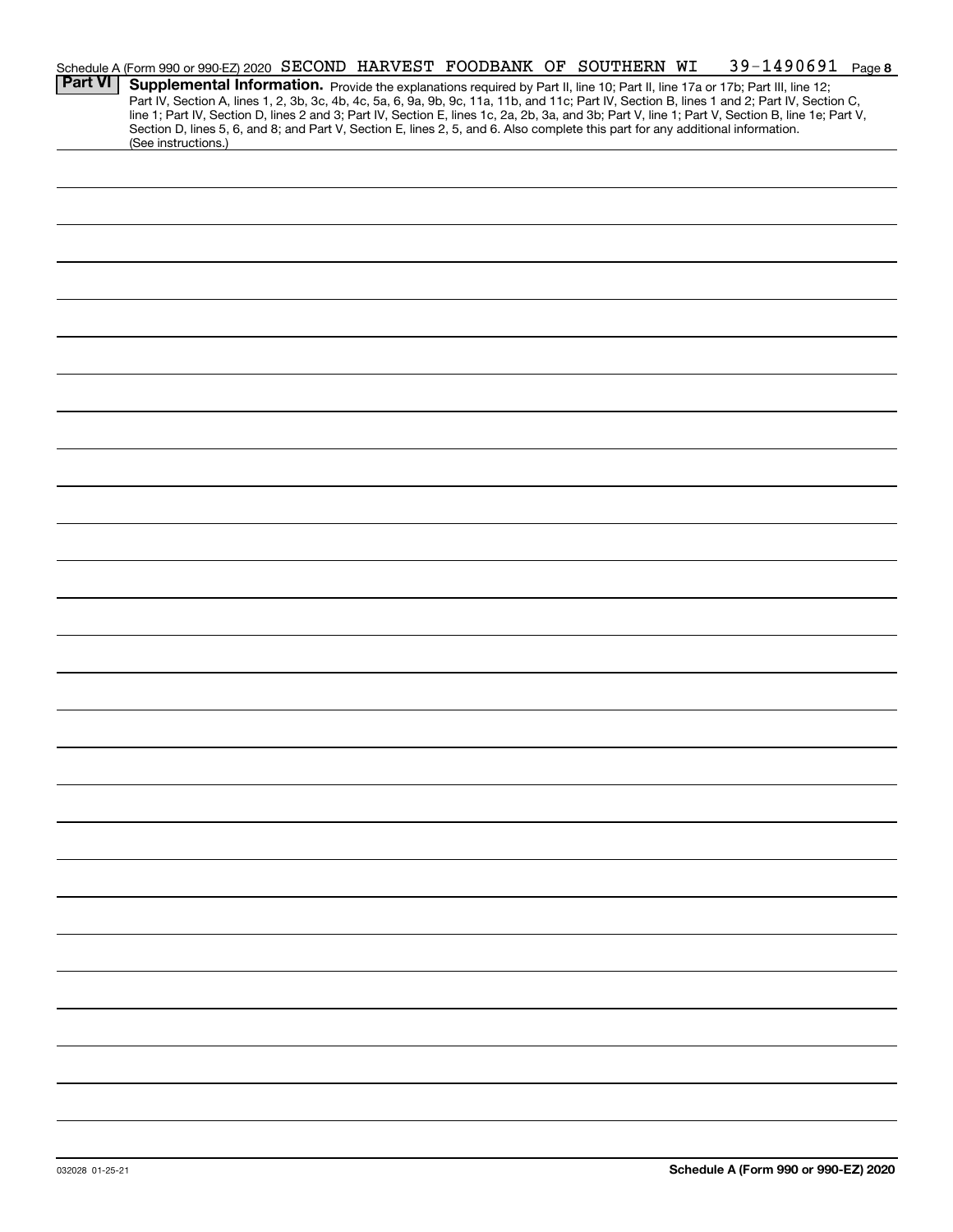Department of the Treasury Internal Revenue Service **(Form 990, 990-EZ, or 990-PF)**

Name of the organization

\*\* PUBLIC DISCLOSURE COPY \*\*

# **Schedule B Schedule of Contributors**

**| Attach to Form 990, Form 990-EZ, or Form 990-PF. | Go to www.irs.gov/Form990 for the latest information.** OMB No. 1545-0047

**2020**

**Employer identification number**

|                                       |  |  | SECOND HARVEST FOODBANK OF SOUTHERN W |  |
|---------------------------------------|--|--|---------------------------------------|--|
| <b>Organization type</b> (check one): |  |  |                                       |  |

SECOND HARVEST FOODBANK OF SOUTHERN WI 39-1490691

| Filers of:         | Section:                                                                    |
|--------------------|-----------------------------------------------------------------------------|
| Form 990 or 990-FZ | $X$ 501(c)( 3) (enter number) organization                                  |
|                    | $4947(a)(1)$ nonexempt charitable trust not treated as a private foundation |
|                    | 527 political organization                                                  |
| Form 990-PF        | 501(c)(3) exempt private foundation                                         |
|                    | 4947(a)(1) nonexempt charitable trust treated as a private foundation       |
|                    | 501(c)(3) taxable private foundation                                        |

Check if your organization is covered by the **General Rule** or a **Special Rule. Note:**  Only a section 501(c)(7), (8), or (10) organization can check boxes for both the General Rule and a Special Rule. See instructions.

#### **General Rule**

 $\mathcal{L}^{\text{max}}$ 

For an organization filing Form 990, 990-EZ, or 990-PF that received, during the year, contributions totaling \$5,000 or more (in money or property) from any one contributor. Complete Parts I and II. See instructions for determining a contributor's total contributions.

#### **Special Rules**

any one contributor, during the year, total contributions of the greater of  $\,$  (1) \$5,000; or **(2)** 2% of the amount on (i) Form 990, Part VIII, line 1h;  $\boxed{\textbf{X}}$  For an organization described in section 501(c)(3) filing Form 990 or 990-EZ that met the 33 1/3% support test of the regulations under sections 509(a)(1) and 170(b)(1)(A)(vi), that checked Schedule A (Form 990 or 990-EZ), Part II, line 13, 16a, or 16b, and that received from or (ii) Form 990-EZ, line 1. Complete Parts I and II.

For an organization described in section 501(c)(7), (8), or (10) filing Form 990 or 990-EZ that received from any one contributor, during the year, total contributions of more than \$1,000 exclusively for religious, charitable, scientific, literary, or educational purposes, or for the prevention of cruelty to children or animals. Complete Parts I (entering "N/A" in column (b) instead of the contributor name and address), II, and III.  $\mathcal{L}^{\text{max}}$ 

purpose. Don't complete any of the parts unless the **General Rule** applies to this organization because it received *nonexclusively* year, contributions <sub>exclusively</sub> for religious, charitable, etc., purposes, but no such contributions totaled more than \$1,000. If this box is checked, enter here the total contributions that were received during the year for an  $\;$ exclusively religious, charitable, etc., For an organization described in section 501(c)(7), (8), or (10) filing Form 990 or 990-EZ that received from any one contributor, during the religious, charitable, etc., contributions totaling \$5,000 or more during the year  $\Box$ — $\Box$   $\Box$  $\mathcal{L}^{\text{max}}$ 

**Caution:**  An organization that isn't covered by the General Rule and/or the Special Rules doesn't file Schedule B (Form 990, 990-EZ, or 990-PF),  **must** but it answer "No" on Part IV, line 2, of its Form 990; or check the box on line H of its Form 990-EZ or on its Form 990-PF, Part I, line 2, to certify that it doesn't meet the filing requirements of Schedule B (Form 990, 990-EZ, or 990-PF).

**For Paperwork Reduction Act Notice, see the instructions for Form 990, 990-EZ, or 990-PF. Schedule B (Form 990, 990-EZ, or 990-PF) (2020)** LHA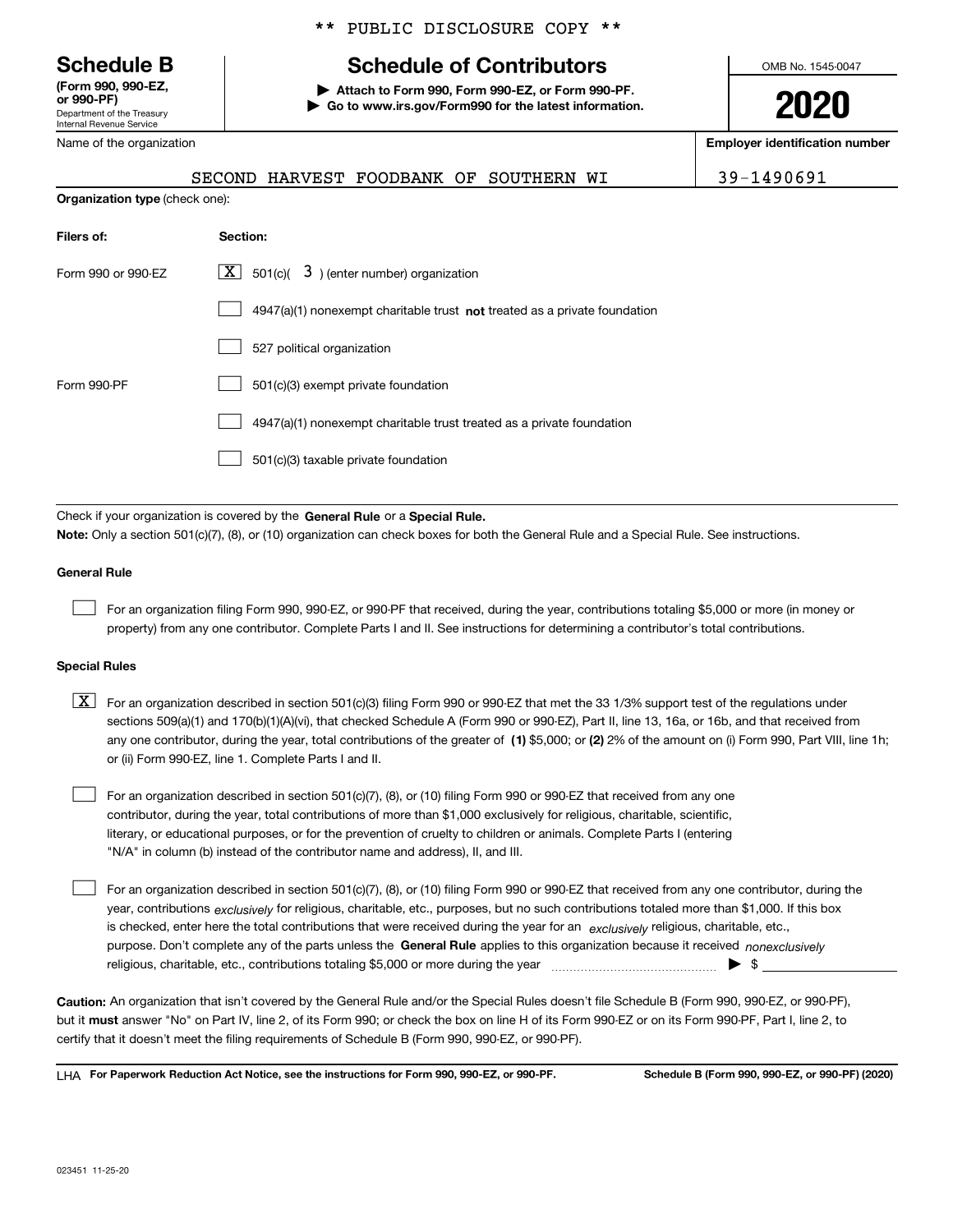Name of organization

**Employer identification number**

#### SECOND HARVEST FOODBANK OF SOUTHERN WI **39-1490691**

**(a)No.(b)Name, address, and ZIP + 4 (c)Total contributions (d)Type of contribution PersonPayrollNoncash (a)No.(b)Name, address, and ZIP + 4 (c)Total contributions (d)Type of contribution PersonPayrollNoncash (a)No.(b)Name, address, and ZIP + 4 (c)Total contributions (d)Type of contribution PersonPayrollNoncash (a) No.(b) Name, address, and ZIP + 4 (c) Total contributions (d) Type of contribution PersonPayrollNoncash(a) No.(b) Name, address, and ZIP + 4 (c) Total contributions (d) Type of contribution PersonPayrollNoncash (a) No.(b)Name, address, and ZIP + 4 (c) Total contributions (d)Type of contribution PersonPayrollNoncash Contributors** (see instructions). Use duplicate copies of Part I if additional space is needed. \$(Complete Part II for noncash contributions.) \$(Complete Part II for noncash contributions.) \$(Complete Part II for noncash contributions.) \$(Complete Part II for noncash contributions.) \$(Complete Part II for noncash contributions.) \$(Complete Part II for noncash contributions.) Chedule B (Form 990, 990-EZ, or 990-PF) (2020)<br>Iame of organization<br>**2Part I 2Part I Contributors** (see instructions). Use duplicate copies of Part I if additional space is needed.  $|X|$  $\mathcal{L}^{\text{max}}$  $\boxed{\text{X}}$  $\boxed{\text{X}}$  $\mathcal{L}^{\text{max}}$  $\overline{\mathbf{X}}$  $|X|$  $\mathcal{L}^{\text{max}}$  $\mathcal{L}^{\text{max}}$  $\mathcal{L}^{\text{max}}$  $\mathcal{L}^{\text{max}}$  $\mathcal{L}^{\text{max}}$  $\mathcal{L}^{\text{max}}$  $\mathcal{L}^{\text{max}}$  $\mathcal{L}^{\text{max}}$  $\mathcal{L}^{\text{max}}$  $\mathcal{L}^{\text{max}}$  $\mathcal{L}^{\text{max}}$  $\begin{array}{c|c|c|c|c|c} 1 & \hspace{1.5cm} & \hspace{1.5cm} & \hspace{1.5cm} & \hspace{1.5cm} & \hspace{1.5cm} & \hspace{1.5cm} & \hspace{1.5cm} & \hspace{1.5cm} & \hspace{1.5cm} & \hspace{1.5cm} & \hspace{1.5cm} & \hspace{1.5cm} & \hspace{1.5cm} & \hspace{1.5cm} & \hspace{1.5cm} & \hspace{1.5cm} & \hspace{1.5cm} & \hspace{1.5cm} & \hspace{1.5cm} & \hspace{1.5cm} &$ <u>16,545,000.</u>  $2$  | Person  $\overline{\text{X}}$ 6,768,744. X  $\overline{3}$  | Person  $\overline{X}$ 2,796,884.

023452 11-25-20 **Schedule B (Form 990, 990-EZ, or 990-PF) (2020)**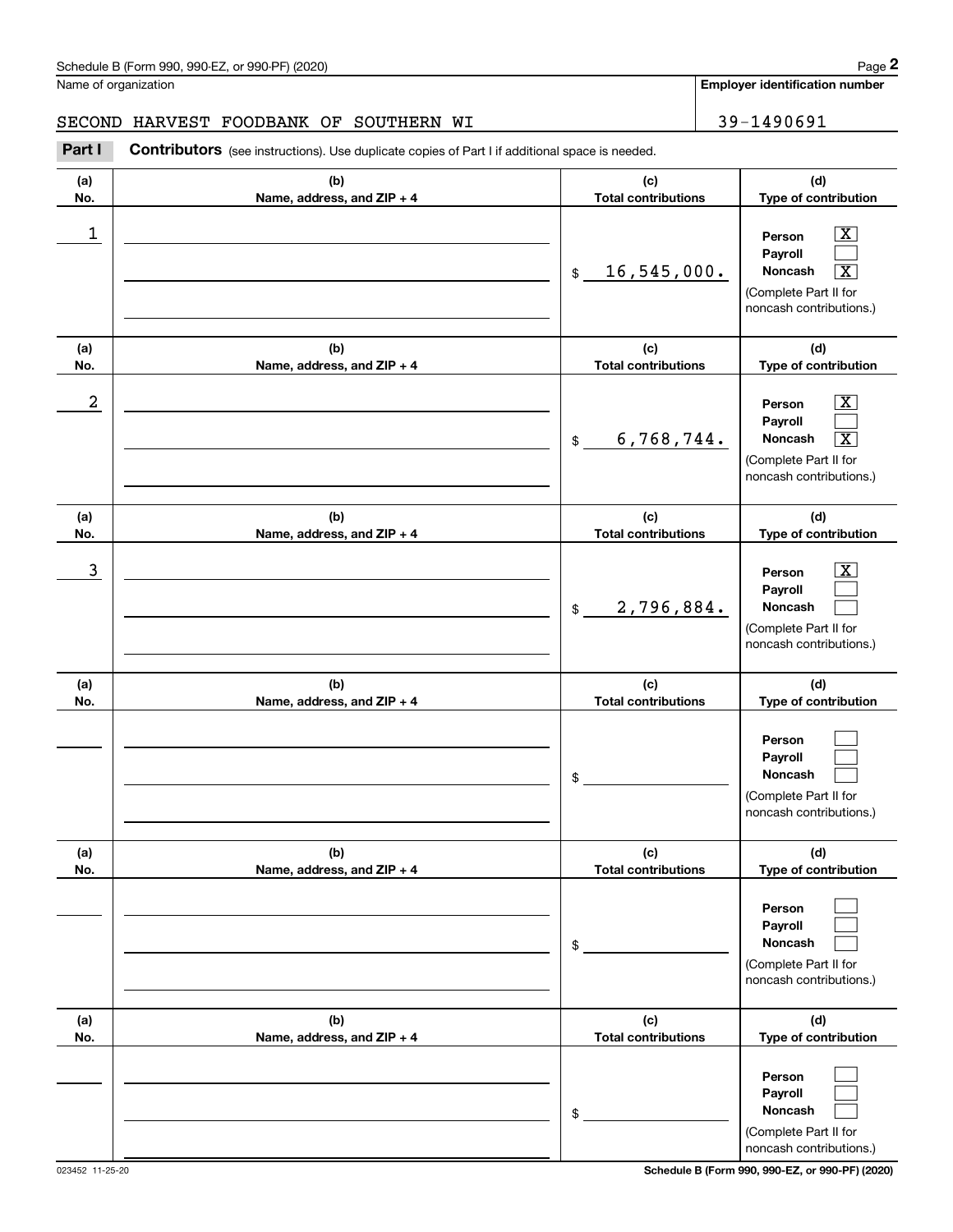| (a)<br>No.<br>from<br>Part I | (b)<br>Description of noncash property given | (c)<br>FMV (or estimate)<br>(See instructions.) | (d)<br>Date received |
|------------------------------|----------------------------------------------|-------------------------------------------------|----------------------|
|                              | FOOD/DRY GOOD DONATIONS                      |                                                 |                      |
| 1                            |                                              |                                                 |                      |
|                              |                                              | 6,045,000.<br>$$\tilde$$                        | 06/30/21             |
| (a)                          |                                              | (c)                                             |                      |
| No.<br>from                  | (b)                                          | FMV (or estimate)                               | (d)<br>Date received |
| Part I                       | Description of noncash property given        | (See instructions.)                             |                      |
|                              | FOOD DONATIONS                               |                                                 |                      |
| 2                            |                                              |                                                 |                      |
|                              |                                              | 6,739,558.<br>$$\tilde{\phantom{a}}$$           | 06/30/21             |
| (a)<br>No.                   | (b)                                          | (c)<br>FMV (or estimate)                        | (d)                  |
| from<br>Part I               | Description of noncash property given        | (See instructions.)                             | Date received        |
|                              |                                              |                                                 |                      |
|                              |                                              |                                                 |                      |
|                              |                                              |                                                 |                      |
|                              |                                              | \$                                              |                      |
| (a)                          |                                              | (c)                                             |                      |
| No.<br>from                  | (b)<br>Description of noncash property given | FMV (or estimate)                               | (d)<br>Date received |
| Part I                       |                                              | (See instructions.)                             |                      |
|                              |                                              |                                                 |                      |
|                              |                                              |                                                 |                      |
|                              |                                              | \$                                              |                      |
|                              |                                              |                                                 |                      |
| (a)<br>No.                   |                                              | (c)                                             |                      |
| from                         | (b)<br>Description of noncash property given | FMV (or estimate)                               | (d)<br>Date received |
| Part I                       |                                              | (See instructions.)                             |                      |
|                              |                                              |                                                 |                      |
|                              |                                              |                                                 |                      |
|                              |                                              | \$                                              |                      |
| (a)                          |                                              |                                                 |                      |
| No.                          | (b)                                          | (c)<br>FMV (or estimate)                        | (d)                  |
| from<br>Part I               | Description of noncash property given        | (See instructions.)                             | Date received        |
|                              |                                              |                                                 |                      |
|                              |                                              |                                                 |                      |
|                              |                                              | \$                                              |                      |
|                              |                                              |                                                 |                      |

**Employer identification number**

Τ

SECOND HARVEST FOODBANK OF SOUTHERN WI 39-1490691

Chedule B (Form 990, 990-EZ, or 990-PF) (2020)<br>Iame of organization<br>**39-1490691**<br>**Part II Roncash Property** (see instructions). Use duplicate copies of Part II if additional space is needed.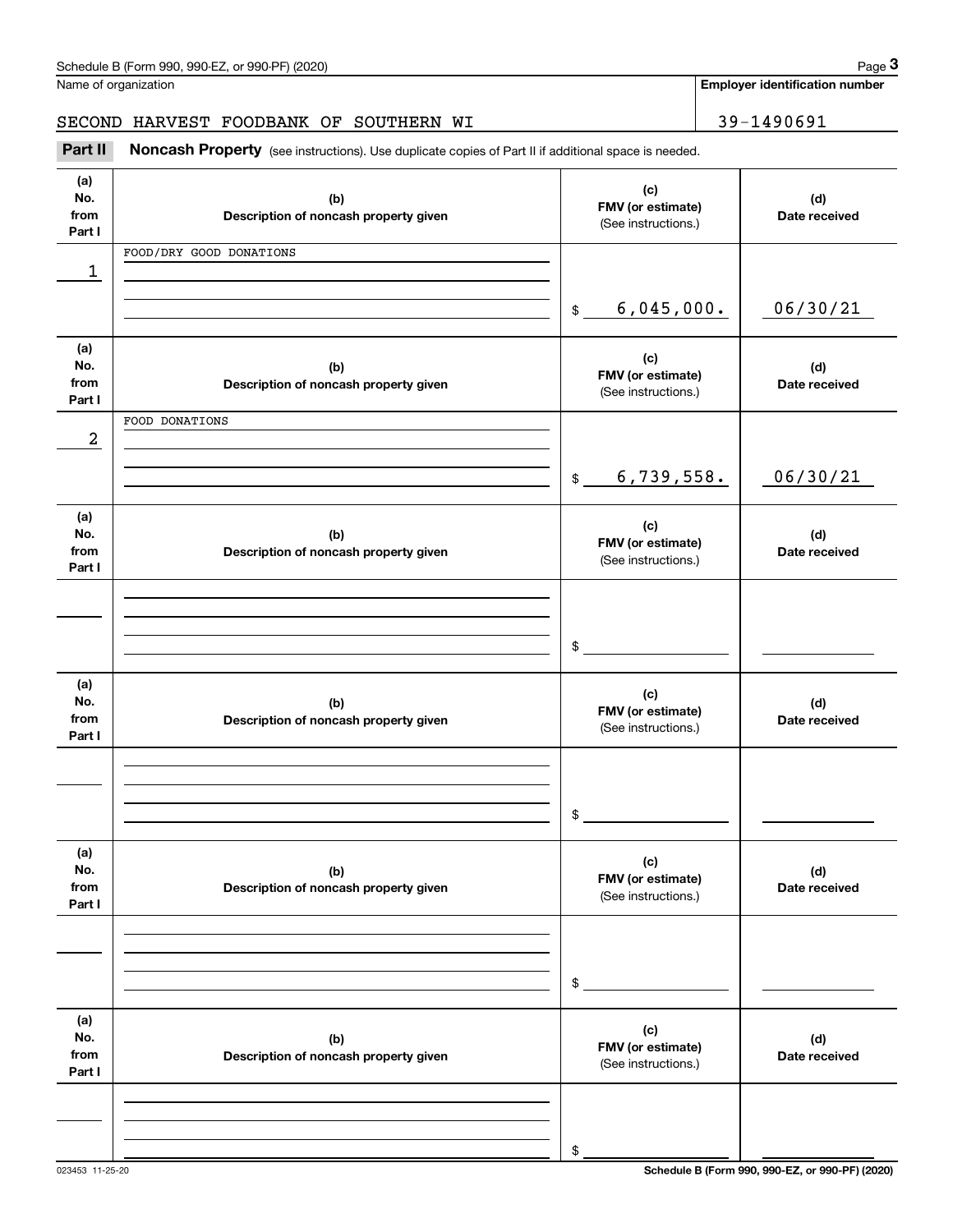|                           | Schedule B (Form 990, 990-EZ, or 990-PF) (2020)                                                                                                                                   |                      | Page 4                                                                                                                                                         |
|---------------------------|-----------------------------------------------------------------------------------------------------------------------------------------------------------------------------------|----------------------|----------------------------------------------------------------------------------------------------------------------------------------------------------------|
| Name of organization      |                                                                                                                                                                                   |                      | <b>Employer identification number</b>                                                                                                                          |
|                           | SECOND HARVEST FOODBANK OF SOUTHERN WI                                                                                                                                            |                      | 39-1490691                                                                                                                                                     |
| Part III                  | from any one contributor. Complete columns (a) through (e) and the following line entry. For organizations                                                                        |                      | Exclusively religious, charitable, etc., contributions to organizations described in section 501(c)(7), (8), or (10) that total more than \$1,000 for the year |
|                           | completing Part III, enter the total of exclusively religious, charitable, etc., contributions of \$1,000 or less for the year. (Enter this info. once.) $\blacktriangleright$ \$ |                      |                                                                                                                                                                |
| (a) No.                   | Use duplicate copies of Part III if additional space is needed.                                                                                                                   |                      |                                                                                                                                                                |
| from<br>Part I            | (b) Purpose of gift                                                                                                                                                               | (c) Use of gift      | (d) Description of how gift is held                                                                                                                            |
|                           |                                                                                                                                                                                   |                      |                                                                                                                                                                |
|                           |                                                                                                                                                                                   |                      |                                                                                                                                                                |
|                           |                                                                                                                                                                                   |                      |                                                                                                                                                                |
|                           |                                                                                                                                                                                   | (e) Transfer of gift |                                                                                                                                                                |
|                           | Transferee's name, address, and ZIP + 4                                                                                                                                           |                      | Relationship of transferor to transferee                                                                                                                       |
|                           |                                                                                                                                                                                   |                      |                                                                                                                                                                |
|                           |                                                                                                                                                                                   |                      |                                                                                                                                                                |
|                           |                                                                                                                                                                                   |                      |                                                                                                                                                                |
| (a) No.<br>from           | (b) Purpose of gift                                                                                                                                                               | (c) Use of gift      | (d) Description of how gift is held                                                                                                                            |
| Part I                    |                                                                                                                                                                                   |                      |                                                                                                                                                                |
|                           |                                                                                                                                                                                   |                      |                                                                                                                                                                |
|                           |                                                                                                                                                                                   |                      |                                                                                                                                                                |
|                           |                                                                                                                                                                                   | (e) Transfer of gift |                                                                                                                                                                |
|                           |                                                                                                                                                                                   |                      |                                                                                                                                                                |
|                           | Transferee's name, address, and ZIP + 4                                                                                                                                           |                      | Relationship of transferor to transferee                                                                                                                       |
|                           |                                                                                                                                                                                   |                      |                                                                                                                                                                |
|                           |                                                                                                                                                                                   |                      |                                                                                                                                                                |
| (a) No.<br>from           |                                                                                                                                                                                   |                      |                                                                                                                                                                |
| Part I                    | (b) Purpose of gift                                                                                                                                                               | (c) Use of gift      | (d) Description of how gift is held                                                                                                                            |
|                           |                                                                                                                                                                                   |                      |                                                                                                                                                                |
|                           |                                                                                                                                                                                   |                      |                                                                                                                                                                |
|                           |                                                                                                                                                                                   | (e) Transfer of gift |                                                                                                                                                                |
|                           |                                                                                                                                                                                   |                      |                                                                                                                                                                |
|                           | Transferee's name, address, and $ZIP + 4$                                                                                                                                         |                      | Relationship of transferor to transferee                                                                                                                       |
|                           |                                                                                                                                                                                   |                      |                                                                                                                                                                |
|                           |                                                                                                                                                                                   |                      |                                                                                                                                                                |
|                           |                                                                                                                                                                                   |                      |                                                                                                                                                                |
| (a) No.<br>from<br>Part I | (b) Purpose of gift                                                                                                                                                               | (c) Use of gift      | (d) Description of how gift is held                                                                                                                            |
|                           |                                                                                                                                                                                   |                      |                                                                                                                                                                |
|                           |                                                                                                                                                                                   |                      |                                                                                                                                                                |
|                           |                                                                                                                                                                                   |                      |                                                                                                                                                                |
|                           |                                                                                                                                                                                   | (e) Transfer of gift |                                                                                                                                                                |
|                           | Transferee's name, address, and $ZIP + 4$                                                                                                                                         |                      | Relationship of transferor to transferee                                                                                                                       |
|                           |                                                                                                                                                                                   |                      |                                                                                                                                                                |
|                           |                                                                                                                                                                                   |                      |                                                                                                                                                                |
|                           |                                                                                                                                                                                   |                      |                                                                                                                                                                |

Schedule B (Form 990, 990-EZ, or 990-PF) (2020) Page 4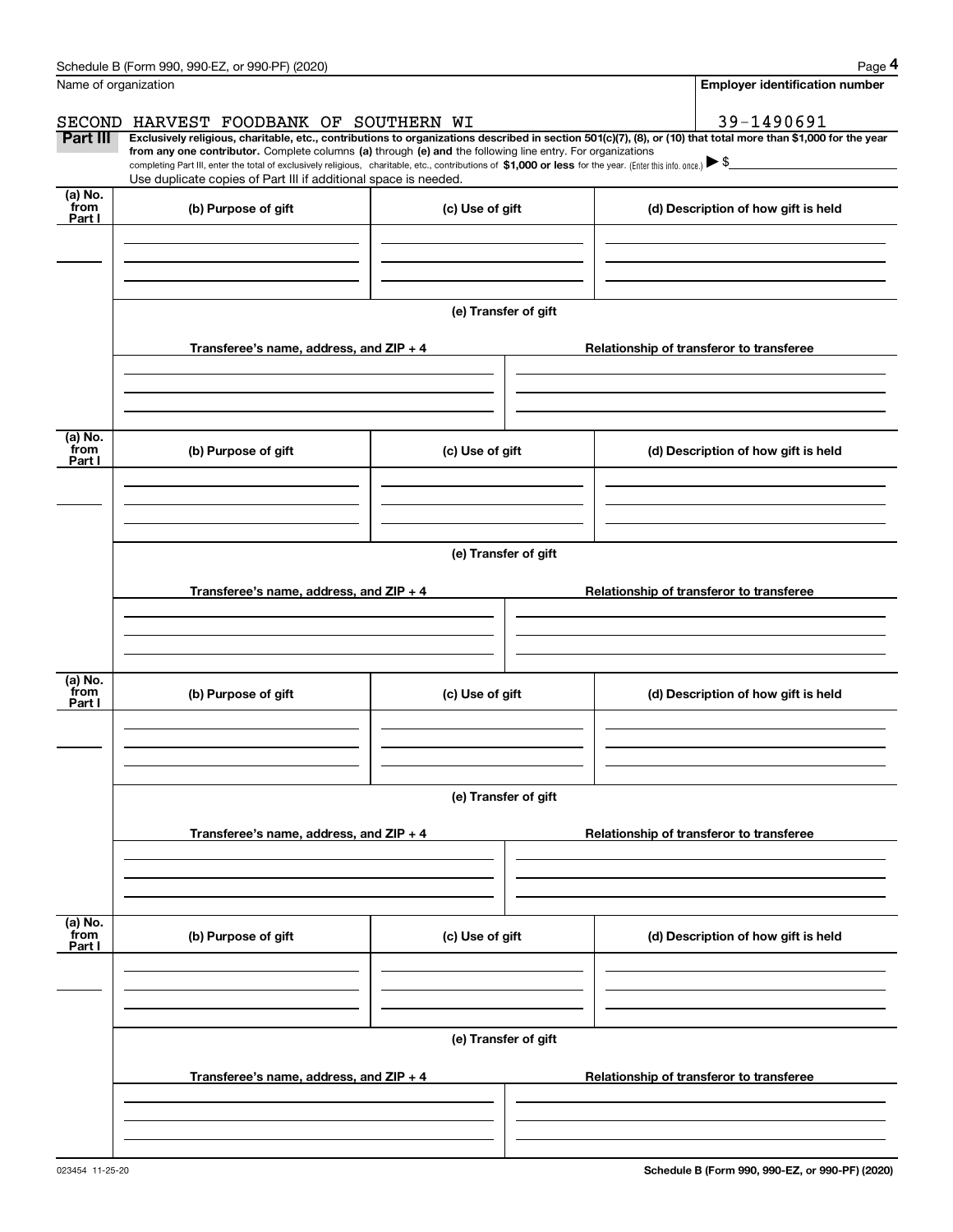| <b>SCHEDULE D</b> |  |
|-------------------|--|
|-------------------|--|

| (Form 990) |  |
|------------|--|
|------------|--|

## **SCHEDULE D Supplemental Financial Statements**

(Form 990)<br>
Pepartment of the Treasury<br>
Department of the Treasury<br>
Department of the Treasury<br>
Department of the Treasury<br> **Co to www.irs.gov/Form990 for instructions and the latest information.**<br> **Co to www.irs.gov/Form9** 



Department of the Treasury Internal Revenue Service

**Name of the organization Employer identification number**

|         | SECOND HARVEST FOODBANK OF SOUTHERN WI                                                                                                                                                                                                                                                                                                                            |                         |                          | 39-1490691                                         |           |
|---------|-------------------------------------------------------------------------------------------------------------------------------------------------------------------------------------------------------------------------------------------------------------------------------------------------------------------------------------------------------------------|-------------------------|--------------------------|----------------------------------------------------|-----------|
| Part I  | Organizations Maintaining Donor Advised Funds or Other Similar Funds or Accounts. Complete if the                                                                                                                                                                                                                                                                 |                         |                          |                                                    |           |
|         | organization answered "Yes" on Form 990, Part IV, line 6.                                                                                                                                                                                                                                                                                                         |                         |                          |                                                    |           |
|         |                                                                                                                                                                                                                                                                                                                                                                   | (a) Donor advised funds |                          | (b) Funds and other accounts                       |           |
| 1       |                                                                                                                                                                                                                                                                                                                                                                   |                         |                          |                                                    |           |
| 2       | Aggregate value of contributions to (during year)                                                                                                                                                                                                                                                                                                                 |                         |                          |                                                    |           |
| з       | Aggregate value of grants from (during year)                                                                                                                                                                                                                                                                                                                      |                         |                          |                                                    |           |
| 4       |                                                                                                                                                                                                                                                                                                                                                                   |                         |                          |                                                    |           |
| 5       | Did the organization inform all donors and donor advisors in writing that the assets held in donor advised funds                                                                                                                                                                                                                                                  |                         |                          |                                                    |           |
|         |                                                                                                                                                                                                                                                                                                                                                                   |                         |                          | Yes                                                | No        |
| 6       | Did the organization inform all grantees, donors, and donor advisors in writing that grant funds can be used only                                                                                                                                                                                                                                                 |                         |                          |                                                    |           |
|         | for charitable purposes and not for the benefit of the donor or donor advisor, or for any other purpose conferring                                                                                                                                                                                                                                                |                         |                          |                                                    |           |
|         | impermissible private benefit?                                                                                                                                                                                                                                                                                                                                    |                         |                          | Yes                                                | No        |
| Part II | Conservation Easements. Complete if the organization answered "Yes" on Form 990, Part IV, line 7.                                                                                                                                                                                                                                                                 |                         |                          |                                                    |           |
| 1       | Purpose(s) of conservation easements held by the organization (check all that apply).                                                                                                                                                                                                                                                                             |                         |                          |                                                    |           |
|         | Preservation of land for public use (for example, recreation or education)                                                                                                                                                                                                                                                                                        |                         |                          | Preservation of a historically important land area |           |
|         | Protection of natural habitat                                                                                                                                                                                                                                                                                                                                     |                         |                          | Preservation of a certified historic structure     |           |
|         | Preservation of open space                                                                                                                                                                                                                                                                                                                                        |                         |                          |                                                    |           |
| 2       | Complete lines 2a through 2d if the organization held a qualified conservation contribution in the form of a conservation easement on the last                                                                                                                                                                                                                    |                         |                          |                                                    |           |
|         | day of the tax year.                                                                                                                                                                                                                                                                                                                                              |                         |                          | Held at the End of the Tax Year                    |           |
|         |                                                                                                                                                                                                                                                                                                                                                                   |                         | 2a                       |                                                    |           |
| b       | Total acreage restricted by conservation easements                                                                                                                                                                                                                                                                                                                |                         | 2 <sub>b</sub>           |                                                    |           |
|         | Number of conservation easements on a certified historic structure included in (a) manufacture included in (a)                                                                                                                                                                                                                                                    |                         | 2c                       |                                                    |           |
| c       | d Number of conservation easements included in (c) acquired after 7/25/06, and not on a historic structure                                                                                                                                                                                                                                                        |                         |                          |                                                    |           |
|         |                                                                                                                                                                                                                                                                                                                                                                   |                         | 2d                       |                                                    |           |
| 3       | listed in the National Register [11, 1200] [12] The National Register [11, 1200] [12] The National Register [11, 1200] [12] The National Register [11, 1200] [12] The National Register [11, 1200] [12] The National Register<br>Number of conservation easements modified, transferred, released, extinguished, or terminated by the organization during the tax |                         |                          |                                                    |           |
|         | $year \blacktriangleright$                                                                                                                                                                                                                                                                                                                                        |                         |                          |                                                    |           |
| 4       | Number of states where property subject to conservation easement is located >                                                                                                                                                                                                                                                                                     |                         |                          |                                                    |           |
| 5       | Does the organization have a written policy regarding the periodic monitoring, inspection, handling of                                                                                                                                                                                                                                                            |                         |                          |                                                    |           |
|         | violations, and enforcement of the conservation easements it holds?                                                                                                                                                                                                                                                                                               |                         |                          | Yes                                                | <b>No</b> |
| 6       | Staff and volunteer hours devoted to monitoring, inspecting, handling of violations, and enforcing conservation easements during the year                                                                                                                                                                                                                         |                         |                          |                                                    |           |
|         |                                                                                                                                                                                                                                                                                                                                                                   |                         |                          |                                                    |           |
| 7       | Amount of expenses incurred in monitoring, inspecting, handling of violations, and enforcing conservation easements during the year                                                                                                                                                                                                                               |                         |                          |                                                    |           |
|         | $\blacktriangleright$ \$                                                                                                                                                                                                                                                                                                                                          |                         |                          |                                                    |           |
| 8       | Does each conservation easement reported on line 2(d) above satisfy the requirements of section 170(h)(4)(B)(i)                                                                                                                                                                                                                                                   |                         |                          |                                                    |           |
|         |                                                                                                                                                                                                                                                                                                                                                                   |                         |                          | Yes                                                | No        |
| 9       | In Part XIII, describe how the organization reports conservation easements in its revenue and expense statement and                                                                                                                                                                                                                                               |                         |                          |                                                    |           |
|         | balance sheet, and include, if applicable, the text of the footnote to the organization's financial statements that describes the                                                                                                                                                                                                                                 |                         |                          |                                                    |           |
|         | organization's accounting for conservation easements.                                                                                                                                                                                                                                                                                                             |                         |                          |                                                    |           |
|         | Organizations Maintaining Collections of Art, Historical Treasures, or Other Similar Assets.<br>Part III                                                                                                                                                                                                                                                          |                         |                          |                                                    |           |
|         | Complete if the organization answered "Yes" on Form 990, Part IV, line 8.                                                                                                                                                                                                                                                                                         |                         |                          |                                                    |           |
|         | 1a If the organization elected, as permitted under FASB ASC 958, not to report in its revenue statement and balance sheet works                                                                                                                                                                                                                                   |                         |                          |                                                    |           |
|         | of art, historical treasures, or other similar assets held for public exhibition, education, or research in furtherance of public                                                                                                                                                                                                                                 |                         |                          |                                                    |           |
|         | service, provide in Part XIII the text of the footnote to its financial statements that describes these items.                                                                                                                                                                                                                                                    |                         |                          |                                                    |           |
|         | b If the organization elected, as permitted under FASB ASC 958, to report in its revenue statement and balance sheet works of                                                                                                                                                                                                                                     |                         |                          |                                                    |           |
|         | art, historical treasures, or other similar assets held for public exhibition, education, or research in furtherance of public service,                                                                                                                                                                                                                           |                         |                          |                                                    |           |
|         | provide the following amounts relating to these items:                                                                                                                                                                                                                                                                                                            |                         |                          |                                                    |           |
|         |                                                                                                                                                                                                                                                                                                                                                                   |                         | ▶                        | - \$                                               |           |
|         | (ii) Assets included in Form 990, Part X                                                                                                                                                                                                                                                                                                                          |                         | $\blacktriangleright$ \$ |                                                    |           |
| 2       | If the organization received or held works of art, historical treasures, or other similar assets for financial gain, provide                                                                                                                                                                                                                                      |                         |                          |                                                    |           |
|         | the following amounts required to be reported under FASB ASC 958 relating to these items:                                                                                                                                                                                                                                                                         |                         |                          |                                                    |           |
| а       |                                                                                                                                                                                                                                                                                                                                                                   |                         | $\blacktriangleright$ \$ |                                                    |           |
|         |                                                                                                                                                                                                                                                                                                                                                                   |                         | $\blacktriangleright$ \$ |                                                    |           |

|  | LHA For Paperwork Reduction Act Notice, see the Instructions for Form 990. |  |  |  |
|--|----------------------------------------------------------------------------|--|--|--|
|--|----------------------------------------------------------------------------|--|--|--|

**For Paperwork Reduction Act Notice, Schedule D (Form 990) 2020**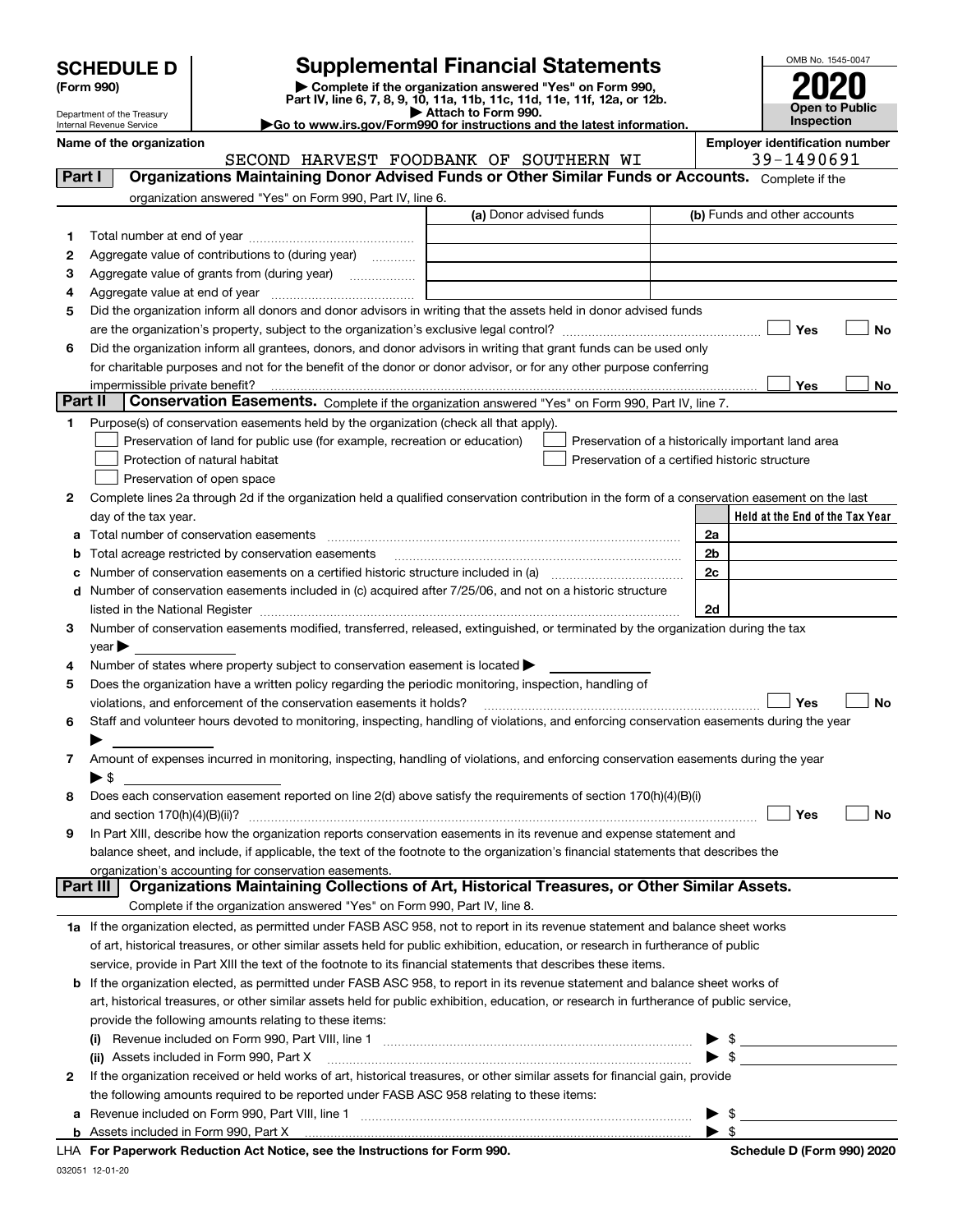|               | Schedule D (Form 990) 2020                                                                                                                                                                                                                                                                                                             | SECOND HARVEST FOODBANK OF SOUTHERN WI  |                |                                    |            |                                 | 39-1490691            |                     |           | Page 2      |
|---------------|----------------------------------------------------------------------------------------------------------------------------------------------------------------------------------------------------------------------------------------------------------------------------------------------------------------------------------------|-----------------------------------------|----------------|------------------------------------|------------|---------------------------------|-----------------------|---------------------|-----------|-------------|
| Part III      | Organizations Maintaining Collections of Art, Historical Treasures, or Other Similar Assets (continued)                                                                                                                                                                                                                                |                                         |                |                                    |            |                                 |                       |                     |           |             |
| З             | Using the organization's acquisition, accession, and other records, check any of the following that make significant use of its                                                                                                                                                                                                        |                                         |                |                                    |            |                                 |                       |                     |           |             |
|               | collection items (check all that apply):                                                                                                                                                                                                                                                                                               |                                         |                |                                    |            |                                 |                       |                     |           |             |
| a             | Public exhibition                                                                                                                                                                                                                                                                                                                      | d                                       |                | Loan or exchange program           |            |                                 |                       |                     |           |             |
| b             | Scholarly research                                                                                                                                                                                                                                                                                                                     | е                                       | Other          |                                    |            |                                 |                       |                     |           |             |
| c             | Preservation for future generations                                                                                                                                                                                                                                                                                                    |                                         |                |                                    |            |                                 |                       |                     |           |             |
| 4             | Provide a description of the organization's collections and explain how they further the organization's exempt purpose in Part XIII.                                                                                                                                                                                                   |                                         |                |                                    |            |                                 |                       |                     |           |             |
| 5             | During the year, did the organization solicit or receive donations of art, historical treasures, or other similar assets                                                                                                                                                                                                               |                                         |                |                                    |            |                                 |                       |                     |           |             |
|               |                                                                                                                                                                                                                                                                                                                                        |                                         |                |                                    |            |                                 |                       | Yes                 |           | No          |
|               | Part IV<br>Escrow and Custodial Arrangements. Complete if the organization answered "Yes" on Form 990, Part IV, line 9, or                                                                                                                                                                                                             |                                         |                |                                    |            |                                 |                       |                     |           |             |
|               | reported an amount on Form 990, Part X, line 21.                                                                                                                                                                                                                                                                                       |                                         |                |                                    |            |                                 |                       |                     |           |             |
|               | 1a Is the organization an agent, trustee, custodian or other intermediary for contributions or other assets not included                                                                                                                                                                                                               |                                         |                |                                    |            |                                 |                       |                     |           |             |
|               |                                                                                                                                                                                                                                                                                                                                        |                                         |                |                                    |            |                                 |                       | Yes                 |           | No          |
|               | b If "Yes," explain the arrangement in Part XIII and complete the following table:                                                                                                                                                                                                                                                     |                                         |                |                                    |            |                                 |                       |                     |           |             |
|               |                                                                                                                                                                                                                                                                                                                                        |                                         |                |                                    |            | 1c                              |                       | Amount              |           |             |
|               | c Beginning balance                                                                                                                                                                                                                                                                                                                    |                                         |                |                                    |            | 1d                              |                       |                     |           |             |
| е             | d Additions during the year manufactured and an account of the year manufactured and account of the year manufactured and account of the year manufactured and account of the year manufactured and account of the year manufa<br>Distributions during the year manufactured and an intervention of the year manufactured and the year |                                         |                |                                    |            | 1e                              |                       |                     |           |             |
|               | Ending balance <i>www.communicality.communicality.communicality.communicality.communicality.communicality.communicality.com</i>                                                                                                                                                                                                        |                                         |                |                                    |            | 1f                              |                       |                     |           |             |
|               | 2a Did the organization include an amount on Form 990, Part X, line 21, for escrow or custodial account liability?                                                                                                                                                                                                                     |                                         |                |                                    |            |                                 |                       | Yes                 |           | No          |
|               | <b>b</b> If "Yes," explain the arrangement in Part XIII. Check here if the explanation has been provided on Part XIII                                                                                                                                                                                                                  |                                         |                |                                    |            |                                 |                       |                     |           |             |
| <b>Part V</b> | Endowment Funds. Complete if the organization answered "Yes" on Form 990, Part IV, line 10.                                                                                                                                                                                                                                            |                                         |                |                                    |            |                                 |                       |                     |           |             |
|               |                                                                                                                                                                                                                                                                                                                                        | (a) Current year                        | (b) Prior year | (c) Two years back                 |            |                                 | (d) Three years back  | (e) Four years back |           |             |
| 1a            | Beginning of year balance                                                                                                                                                                                                                                                                                                              | 1,708,594.                              | 1,751,467.     |                                    | 474,989.   |                                 | 452,890.              |                     | 404,184.  |             |
| b             |                                                                                                                                                                                                                                                                                                                                        | 30,554.                                 | 109.           |                                    | 1,194,148. |                                 |                       |                     |           |             |
|               | Net investment earnings, gains, and losses                                                                                                                                                                                                                                                                                             | 440,595.                                | $-13, 152.$    |                                    | 82,330.    |                                 | 22,099.               |                     |           | 48,706.     |
| d             |                                                                                                                                                                                                                                                                                                                                        |                                         |                |                                    |            |                                 |                       |                     |           |             |
|               | e Other expenditures for facilities                                                                                                                                                                                                                                                                                                    |                                         |                |                                    |            |                                 |                       |                     |           |             |
|               | and programs                                                                                                                                                                                                                                                                                                                           | 47,742.                                 | 29,830.        |                                    |            |                                 |                       |                     |           |             |
| Ť.            |                                                                                                                                                                                                                                                                                                                                        |                                         |                |                                    |            |                                 |                       |                     |           |             |
| g             | End of year balance                                                                                                                                                                                                                                                                                                                    | 2,132,001.                              | 1,708,594.     |                                    | 1,751,467. |                                 | 474,989.              |                     | 452,890.  |             |
| 2             | Provide the estimated percentage of the current year end balance (line 1g, column (a)) held as:                                                                                                                                                                                                                                        |                                         |                |                                    |            |                                 |                       |                     |           |             |
| a             | Board designated or quasi-endowment                                                                                                                                                                                                                                                                                                    | 89.0000                                 | %              |                                    |            |                                 |                       |                     |           |             |
|               | <b>b</b> Permanent endowment $\blacktriangleright$ 11.0000                                                                                                                                                                                                                                                                             | $\%$                                    |                |                                    |            |                                 |                       |                     |           |             |
|               | Term endowment $\blacktriangleright$<br>%                                                                                                                                                                                                                                                                                              |                                         |                |                                    |            |                                 |                       |                     |           |             |
|               | The percentages on lines 2a, 2b, and 2c should equal 100%.                                                                                                                                                                                                                                                                             |                                         |                |                                    |            |                                 |                       |                     |           |             |
|               | 3a Are there endowment funds not in the possession of the organization that are held and administered for the organization                                                                                                                                                                                                             |                                         |                |                                    |            |                                 |                       |                     |           |             |
|               | by:                                                                                                                                                                                                                                                                                                                                    |                                         |                |                                    |            |                                 |                       |                     | Yes       | No          |
|               | (i)                                                                                                                                                                                                                                                                                                                                    |                                         |                |                                    |            |                                 |                       | 3a(i)               |           | X           |
|               |                                                                                                                                                                                                                                                                                                                                        |                                         |                |                                    |            |                                 |                       | 3a(ii)              |           | $\mathbf X$ |
|               |                                                                                                                                                                                                                                                                                                                                        |                                         |                |                                    |            |                                 |                       | 3 <sub>b</sub>      |           |             |
| 4             | Describe in Part XIII the intended uses of the organization's endowment funds.<br><b>Part VI</b>                                                                                                                                                                                                                                       |                                         |                |                                    |            |                                 |                       |                     |           |             |
|               | Land, Buildings, and Equipment.                                                                                                                                                                                                                                                                                                        |                                         |                |                                    |            |                                 |                       |                     |           |             |
|               | Complete if the organization answered "Yes" on Form 990, Part IV, line 11a. See Form 990, Part X, line 10.                                                                                                                                                                                                                             |                                         |                |                                    |            |                                 |                       |                     |           |             |
|               | Description of property                                                                                                                                                                                                                                                                                                                | (a) Cost or other<br>basis (investment) |                | (b) Cost or other<br>basis (other) |            | (c) Accumulated<br>depreciation |                       | (d) Book value      |           |             |
|               |                                                                                                                                                                                                                                                                                                                                        |                                         |                | 500, 402.                          |            |                                 |                       |                     | 500, 402. |             |
|               |                                                                                                                                                                                                                                                                                                                                        |                                         |                | 5,148,906.                         |            | 1,847,965.                      |                       | 3,300,941.          |           |             |
|               |                                                                                                                                                                                                                                                                                                                                        |                                         |                |                                    |            |                                 |                       |                     |           |             |
|               |                                                                                                                                                                                                                                                                                                                                        |                                         |                | 2,325,244.                         |            | 1,233,178.                      |                       | 1,092,066.          |           |             |
|               |                                                                                                                                                                                                                                                                                                                                        |                                         |                |                                    |            |                                 |                       |                     |           |             |
|               |                                                                                                                                                                                                                                                                                                                                        |                                         |                |                                    |            |                                 | $\blacktriangleright$ | 4,893,409.          |           |             |

**Schedule D (Form 990) 2020**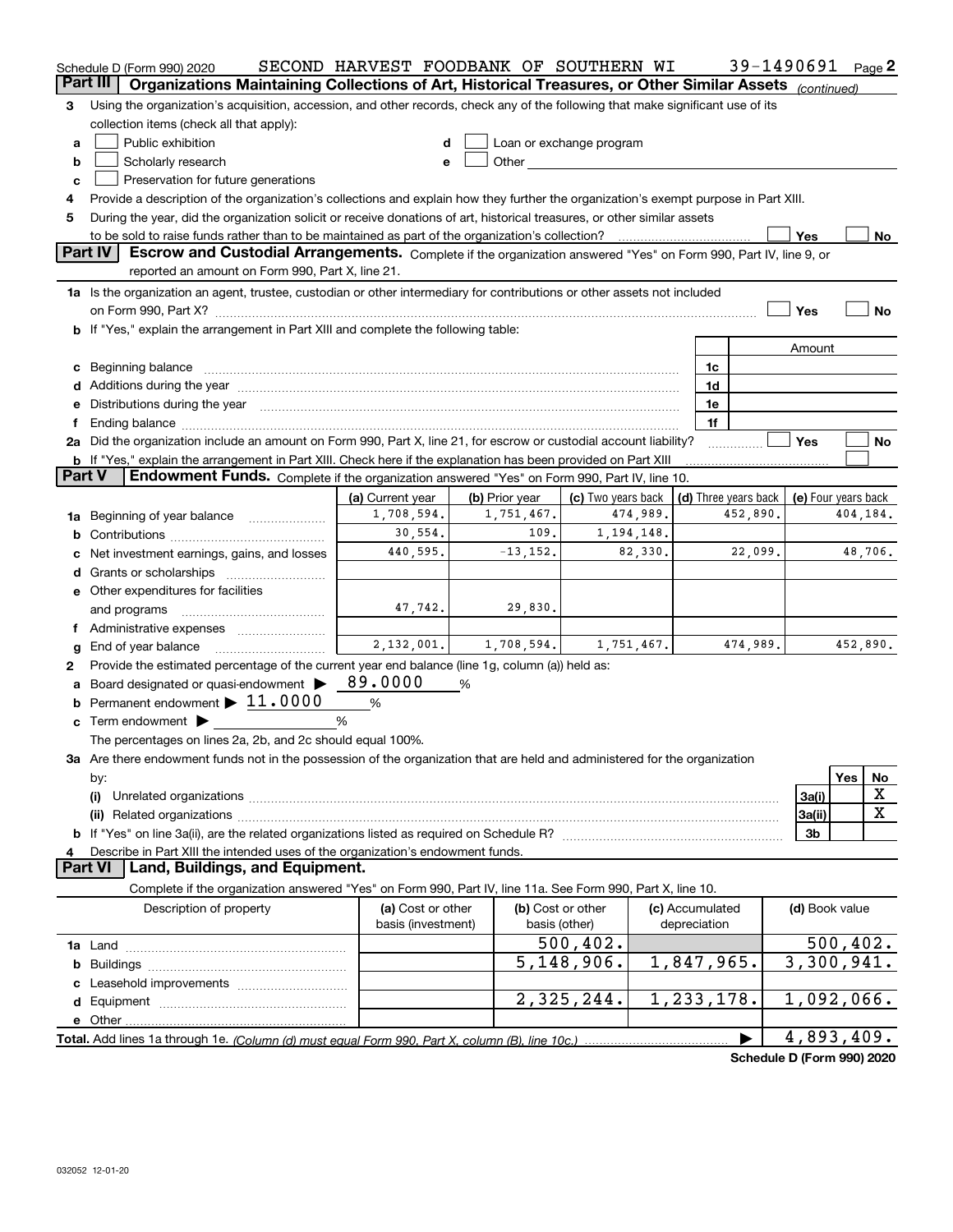| Schedule D (Form 990) 2020                                                                                                                           |                              |                 |                | SECOND HARVEST FOODBANK OF SOUTHERN WI                                                                            | 39-1490691<br>Page <sup>3</sup> |
|------------------------------------------------------------------------------------------------------------------------------------------------------|------------------------------|-----------------|----------------|-------------------------------------------------------------------------------------------------------------------|---------------------------------|
| Part VII Investments - Other Securities.                                                                                                             |                              |                 |                |                                                                                                                   |                                 |
|                                                                                                                                                      |                              |                 |                | Complete if the organization answered "Yes" on Form 990, Part IV, line 11b. See Form 990, Part X, line 12.        |                                 |
| (a) Description of security or category (including name of security)                                                                                 |                              |                 | (b) Book value | (c) Method of valuation: Cost or end-of-year market value                                                         |                                 |
| (1) Financial derivatives                                                                                                                            |                              |                 |                |                                                                                                                   |                                 |
|                                                                                                                                                      |                              |                 |                |                                                                                                                   |                                 |
| (3) Other                                                                                                                                            |                              |                 |                |                                                                                                                   |                                 |
| (A)                                                                                                                                                  |                              |                 |                |                                                                                                                   |                                 |
| (B)                                                                                                                                                  |                              |                 |                |                                                                                                                   |                                 |
| (C)                                                                                                                                                  |                              |                 |                |                                                                                                                   |                                 |
| (D)                                                                                                                                                  |                              |                 |                |                                                                                                                   |                                 |
| (E)                                                                                                                                                  |                              |                 |                |                                                                                                                   |                                 |
| (F)                                                                                                                                                  |                              |                 |                |                                                                                                                   |                                 |
| (G)                                                                                                                                                  |                              |                 |                |                                                                                                                   |                                 |
| (H)                                                                                                                                                  |                              |                 |                |                                                                                                                   |                                 |
| Total. (Col. (b) must equal Form 990, Part X, col. (B) line 12.)                                                                                     |                              |                 |                |                                                                                                                   |                                 |
| Part VIII Investments - Program Related.                                                                                                             |                              |                 |                |                                                                                                                   |                                 |
|                                                                                                                                                      |                              |                 |                | Complete if the organization answered "Yes" on Form 990, Part IV, line 11c. See Form 990, Part X, line 13.        |                                 |
| (a) Description of investment                                                                                                                        |                              |                 | (b) Book value | (c) Method of valuation: Cost or end-of-year market value                                                         |                                 |
| (1)                                                                                                                                                  |                              |                 |                |                                                                                                                   |                                 |
| (2)                                                                                                                                                  |                              |                 |                |                                                                                                                   |                                 |
| (3)                                                                                                                                                  |                              |                 |                |                                                                                                                   |                                 |
| (4)                                                                                                                                                  |                              |                 |                |                                                                                                                   |                                 |
| (5)                                                                                                                                                  |                              |                 |                |                                                                                                                   |                                 |
| (6)                                                                                                                                                  |                              |                 |                |                                                                                                                   |                                 |
| (7)                                                                                                                                                  |                              |                 |                |                                                                                                                   |                                 |
| (8)                                                                                                                                                  |                              |                 |                |                                                                                                                   |                                 |
| (9)                                                                                                                                                  |                              |                 |                |                                                                                                                   |                                 |
| <b>Total.</b> (Col. (b) must equal Form 990, Part X, col. (B) line 13.)<br>Part IX<br><b>Other Assets.</b>                                           |                              |                 |                |                                                                                                                   |                                 |
|                                                                                                                                                      |                              |                 |                |                                                                                                                   |                                 |
|                                                                                                                                                      |                              | (a) Description |                | Complete if the organization answered "Yes" on Form 990, Part IV, line 11d. See Form 990, Part X, line 15.        | (b) Book value                  |
|                                                                                                                                                      |                              |                 |                |                                                                                                                   |                                 |
| (1)<br>(2)                                                                                                                                           |                              |                 |                |                                                                                                                   |                                 |
|                                                                                                                                                      |                              |                 |                |                                                                                                                   |                                 |
| (3)                                                                                                                                                  |                              |                 |                |                                                                                                                   |                                 |
| (4)                                                                                                                                                  |                              |                 |                |                                                                                                                   |                                 |
| (5)<br>(6)                                                                                                                                           |                              |                 |                |                                                                                                                   |                                 |
| (7)                                                                                                                                                  |                              |                 |                |                                                                                                                   |                                 |
| (8)                                                                                                                                                  |                              |                 |                |                                                                                                                   |                                 |
| (9)                                                                                                                                                  |                              |                 |                |                                                                                                                   |                                 |
| Total. (Column (b) must equal Form 990. Part X, col. (B) line 15.)                                                                                   |                              |                 |                |                                                                                                                   |                                 |
| <b>Other Liabilities.</b><br>Part X                                                                                                                  |                              |                 |                |                                                                                                                   |                                 |
|                                                                                                                                                      |                              |                 |                | Complete if the organization answered "Yes" on Form 990, Part IV, line 11e or 11f. See Form 990, Part X, line 25. |                                 |
| 1.                                                                                                                                                   | (a) Description of liability |                 |                |                                                                                                                   | (b) Book value                  |
| (1)<br>Federal income taxes                                                                                                                          |                              |                 |                |                                                                                                                   |                                 |
| CAPITAL LEASE OBLIGATION<br>(2)                                                                                                                      |                              |                 |                |                                                                                                                   | 28,389.                         |
| (3)                                                                                                                                                  |                              |                 |                |                                                                                                                   |                                 |
| (4)                                                                                                                                                  |                              |                 |                |                                                                                                                   |                                 |
| (5)                                                                                                                                                  |                              |                 |                |                                                                                                                   |                                 |
| (6)                                                                                                                                                  |                              |                 |                |                                                                                                                   |                                 |
| (7)                                                                                                                                                  |                              |                 |                |                                                                                                                   |                                 |
| (8)                                                                                                                                                  |                              |                 |                |                                                                                                                   |                                 |
| (9)                                                                                                                                                  |                              |                 |                |                                                                                                                   |                                 |
| Total. (Column (b) must equal Form 990, Part X, col. (B) line 25.)                                                                                   |                              |                 |                |                                                                                                                   | 28,389.                         |
| 2. Liability for uncertain tax positions. In Part XIII, provide the text of the footnote to the organization's financial statements that reports the |                              |                 |                |                                                                                                                   |                                 |

organization's liability for uncertain tax positions under FASB ASC 740. Check here if the text of the footnote has been provided in Part XIII

 $\vert$  X  $\vert$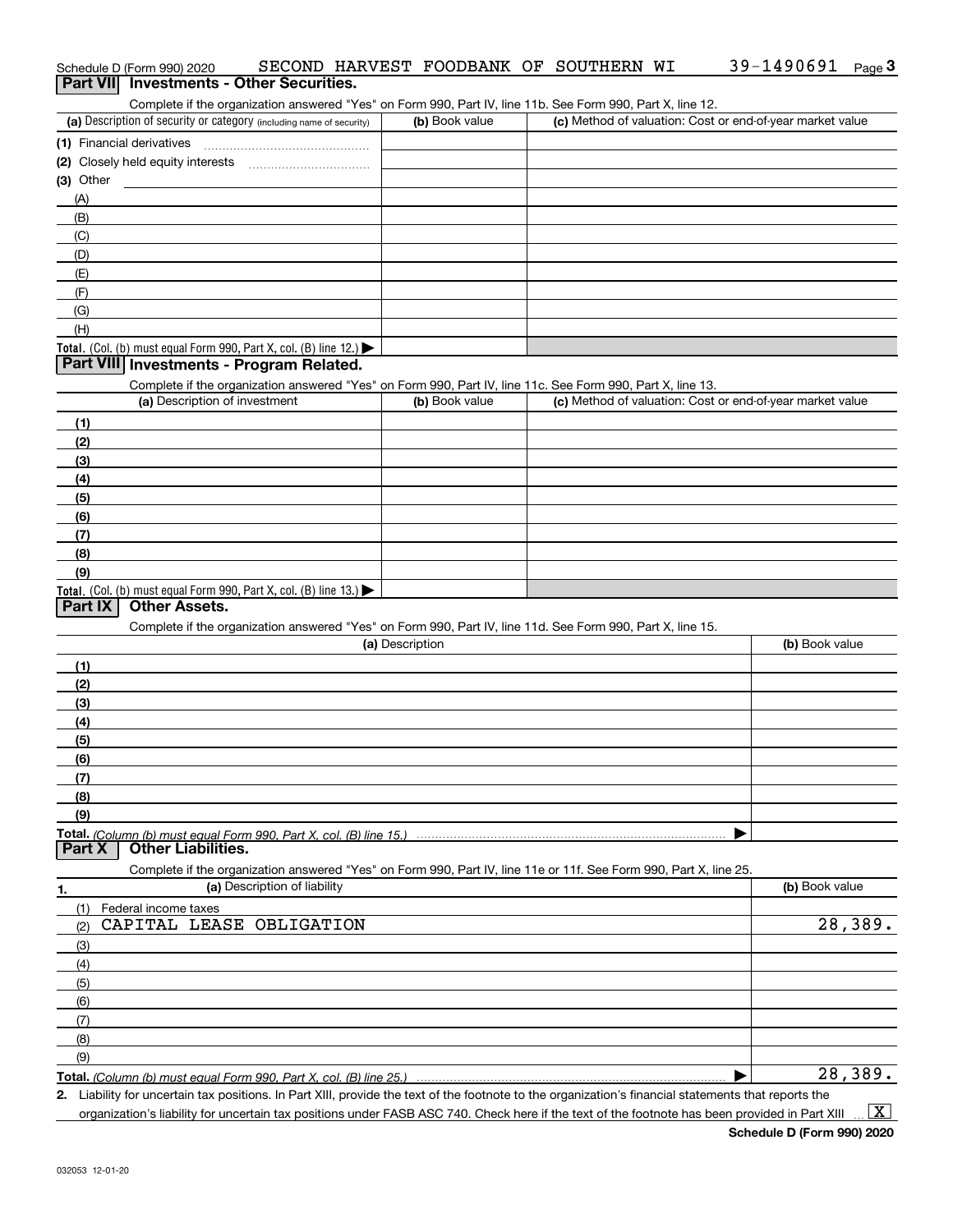|    | SECOND HARVEST FOODBANK OF SOUTHERN WI<br>Schedule D (Form 990) 2020                                                |                |                            |                | 39-1490691<br>Page $4$      |
|----|---------------------------------------------------------------------------------------------------------------------|----------------|----------------------------|----------------|-----------------------------|
|    | <b>Part XI</b><br>Reconciliation of Revenue per Audited Financial Statements With Revenue per Return.               |                |                            |                |                             |
|    | Complete if the organization answered "Yes" on Form 990, Part IV, line 12a.                                         |                |                            |                |                             |
| 1  | Total revenue, gains, and other support per audited financial statements                                            |                |                            | $\blacksquare$ | $\overline{69}$ , 222, 493. |
| 2  | Amounts included on line 1 but not on Form 990, Part VIII, line 12:                                                 |                |                            |                |                             |
| a  | Net unrealized gains (losses) on investments [11] matter contracts and the unrealized gains (losses) on investments | 2a             | 352, 220.                  |                |                             |
|    |                                                                                                                     | 2 <sub>b</sub> | 6,045,000.                 |                |                             |
| с  |                                                                                                                     | 2c             |                            |                |                             |
| d  |                                                                                                                     | 2d             |                            |                |                             |
| е  | Add lines 2a through 2d                                                                                             |                |                            | 2e             | 6,397,220.                  |
| З. |                                                                                                                     |                |                            | $\mathbf{a}$   | 62,825,273.                 |
| 4  | Amounts included on Form 990, Part VIII, line 12, but not on line 1:                                                |                |                            |                |                             |
|    |                                                                                                                     |                | $\frac{14,830}{-38,375}$ . |                |                             |
| b  |                                                                                                                     | 4 <sub>h</sub> |                            |                |                             |
|    | Add lines 4a and 4b                                                                                                 |                |                            | 4c             | $-23,545.$                  |
|    |                                                                                                                     |                |                            | 5              | 62,801,728.                 |
| 5. |                                                                                                                     |                |                            |                |                             |
|    | Part XII   Reconciliation of Expenses per Audited Financial Statements With Expenses per Return.                    |                |                            |                |                             |
|    | Complete if the organization answered "Yes" on Form 990, Part IV, line 12a.                                         |                |                            |                |                             |
| 1  |                                                                                                                     |                |                            | $\blacksquare$ | 62,700,758.                 |
| 2  | Amounts included on line 1 but not on Form 990, Part IX, line 25:                                                   |                |                            |                |                             |
| a  |                                                                                                                     | 2a             | 6,045,000.                 |                |                             |
|    |                                                                                                                     | 2 <sub>b</sub> |                            |                |                             |
| c  |                                                                                                                     | 2c             |                            |                |                             |
|    |                                                                                                                     | 2d             | 38, 375.                   |                |                             |
| е  |                                                                                                                     |                |                            | 2e             | 6,083,375.                  |
| З. |                                                                                                                     |                |                            | $\mathbf{a}$   | $\overline{56}$ , 617, 383. |
| 4  | Amounts included on Form 990, Part IX, line 25, but not on line 1:                                                  |                |                            |                |                             |
| a  | Investment expenses not included on Form 990, Part VIII, line 7b [1000000000000000000000000000000000                | 4a             | 14,830.                    |                |                             |
|    |                                                                                                                     | 4b             |                            |                |                             |
|    | Add lines 4a and 4b                                                                                                 |                |                            | 4c             | 14,830.                     |
| 5  | Part XIII Supplemental Information.                                                                                 |                |                            |                | 56,632,213.                 |

Provide the descriptions required for Part II, lines 3, 5, and 9; Part III, lines 1a and 4; Part IV, lines 1b and 2b; Part V, line 4; Part X, line 2; Part XI, lines 2d and 4b; and Part XII, lines 2d and 4b. Also complete this part to provide any additional information.

#### PART V, LINE 4:

#### EARNINGS FROM THE ENDOWMENT ARE TO BE USED TO SUPPORT THE CHARITABLE

#### MISSION OF THE ORGANIZATION.

PART X, LINE 2:

THE ORGANIZATION IS EXEMPT FROM FEDERAL INCOME TAX UNDER SECTION 501(C)

(3) OF THE INTERNAL REVENUE CODE AND CORRESPONDING PROVISIONS OF WISCONSIN

LAW, AND ACCORDINGLY, IS NOT SUBJECT TO FEDERAL OR STATE INCOME TAXES.

HOWEVER, INCOME FROM CERTAIN ACTIVITIES NOT DIRECTLY RELATED TO THE

TAX-EXEMPT PURPOSE MAY BE SUBJECT TO TAXATION AS UNRELATED BUSINESS

## INCOME.

#### THE ORGANIZATION MUST RECOGNIZE THE TAX BENEFIT ASSOCIATED WITH THE TAX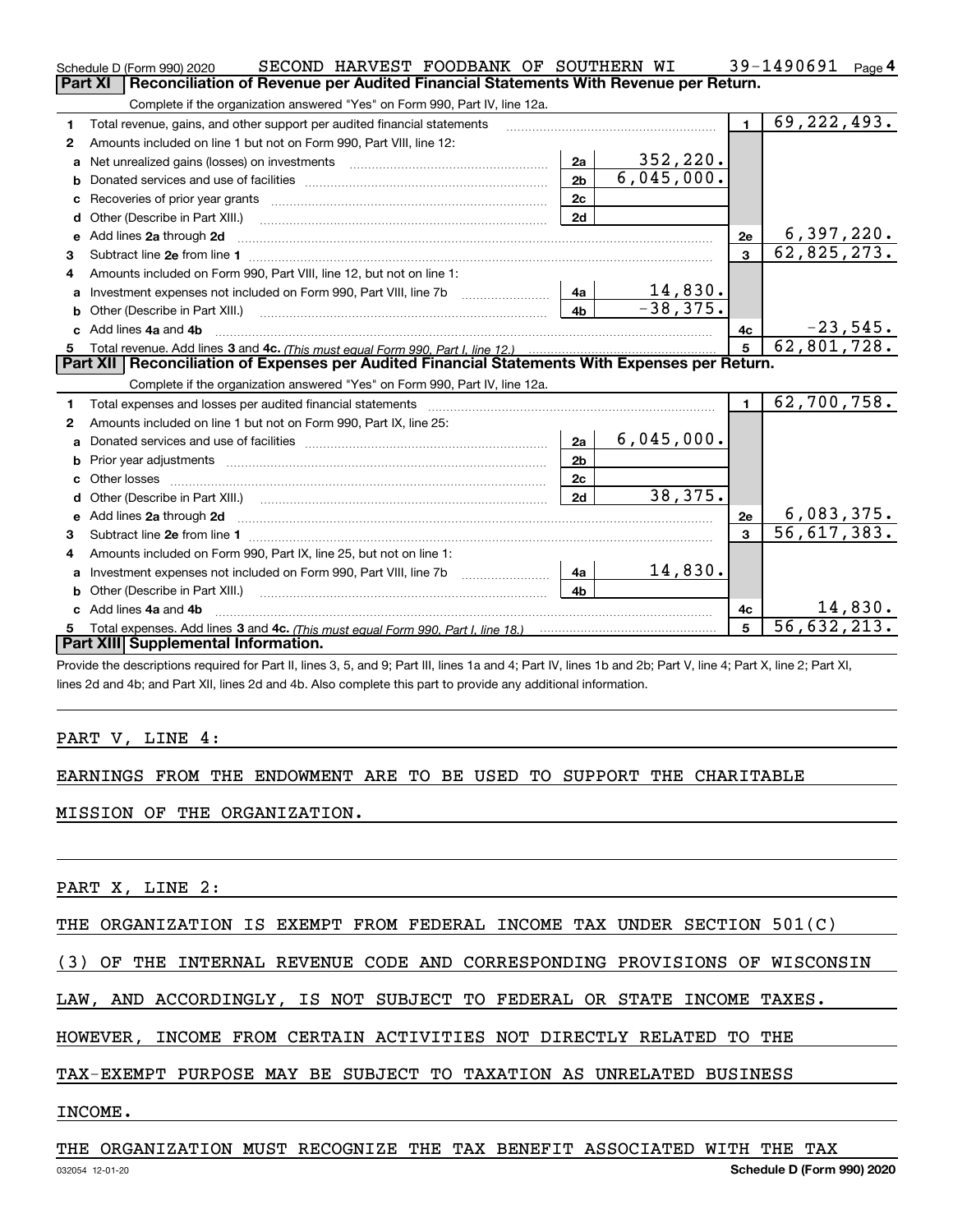| Schedule D (Form 990) 2020 SECOND HARVEST FOODBANK OF SOUTHERN WI 39-1490691 Page 5<br><b>Part XIII Supplemental Information</b> (continued)  |
|-----------------------------------------------------------------------------------------------------------------------------------------------|
| POSITIONS TAKEN FOR TAX RETURN PURPOSES WHEN IT IS MORE LIKELY THAN NOT                                                                       |
| THE POSITION WILL BE SUSTAINED. THE ORGANIZATION DOES NOT BELIEVE THERE                                                                       |
| ARE ANY MATERIAL UNCERTAIN TAX POSITIONS, AND, ACCORDINGLY, THEY DID NOT                                                                      |
| RECOGNIZE ANY LIABILITY FOR UNRECOGNIZED TAX BENEFITS. FOR THE YEARS ENDED                                                                    |
| JUNE 30, 2021 AND 2020, THERE WERE NO INTEREST OR PENALTIES RECORDED OR                                                                       |
|                                                                                                                                               |
|                                                                                                                                               |
| PART XI, LINE 4B - OTHER ADJUSTMENTS: Network and the set of the set of the set of the set of the set of the s                                |
| $-38,375.$<br>RENT EXPENSES                                                                                                                   |
| FUNDRAISING EXPENSES<br><u> 1989 - Johann Stoff, deutscher Stoff, der Stoff, der Stoff, der Stoff, der Stoff, der Stoff, der Stoff, der S</u> |
|                                                                                                                                               |
| PART XII, LINE 2D - OTHER ADJUSTMENTS: Network and the set of the set of the set of the set of the set of the                                 |
| 38,375.<br>RENT EXPENSES                                                                                                                      |
| FUNDRAISING EXPENSES<br><u> 1989 - Johann Stoff, deutscher Stoff, der Stoff, der Stoff, der Stoff, der Stoff, der Stoff, der Stoff, der S</u> |
|                                                                                                                                               |
|                                                                                                                                               |
|                                                                                                                                               |
|                                                                                                                                               |
|                                                                                                                                               |
|                                                                                                                                               |
|                                                                                                                                               |
|                                                                                                                                               |
|                                                                                                                                               |
|                                                                                                                                               |
|                                                                                                                                               |
|                                                                                                                                               |
|                                                                                                                                               |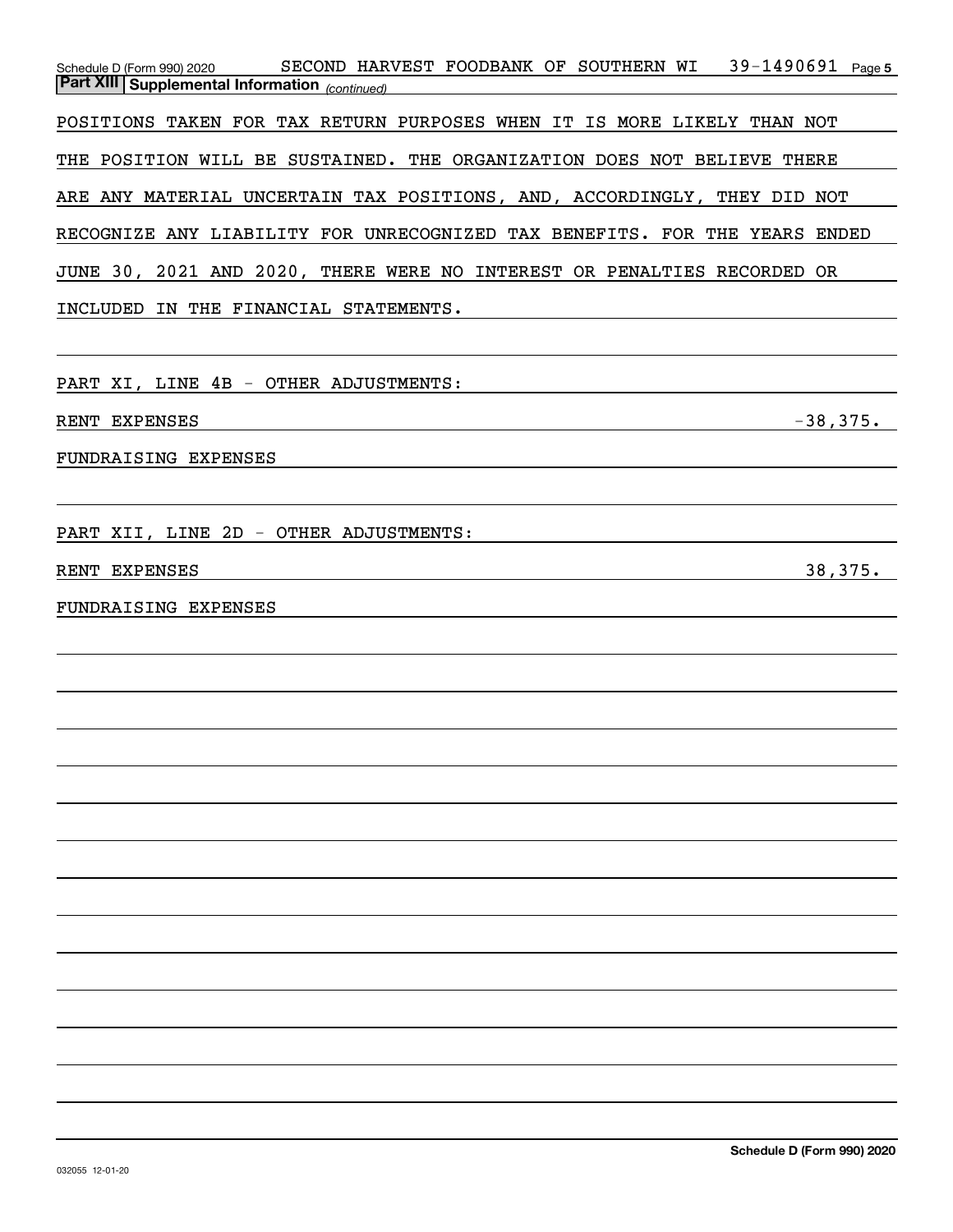| <b>SCHEDULE G</b>                                                                                                                         |                                  | <b>Supplemental Information Regarding Fundraising or Gaming Activities</b>                                                                                                                                                                                                                                                                                                                                                                                                                                                                                                                                            |                                                                                       |    |                                                       |                                                                            | OMB No. 1545-0047                                       |
|-------------------------------------------------------------------------------------------------------------------------------------------|----------------------------------|-----------------------------------------------------------------------------------------------------------------------------------------------------------------------------------------------------------------------------------------------------------------------------------------------------------------------------------------------------------------------------------------------------------------------------------------------------------------------------------------------------------------------------------------------------------------------------------------------------------------------|---------------------------------------------------------------------------------------|----|-------------------------------------------------------|----------------------------------------------------------------------------|---------------------------------------------------------|
| (Form 990 or 990-EZ)                                                                                                                      |                                  | Complete if the organization answered "Yes" on Form 990, Part IV, line 17, 18, or 19, or if the<br>organization entered more than \$15,000 on Form 990-EZ, line 6a.                                                                                                                                                                                                                                                                                                                                                                                                                                                   |                                                                                       |    |                                                       |                                                                            | <b>2020</b>                                             |
| Department of the Treasury                                                                                                                |                                  | Attach to Form 990 or Form 990-EZ.                                                                                                                                                                                                                                                                                                                                                                                                                                                                                                                                                                                    |                                                                                       |    |                                                       |                                                                            | <b>Open to Public</b>                                   |
| Internal Revenue Service<br>Name of the organization                                                                                      |                                  | Go to www.irs.gov/Form990 for instructions and the latest information.                                                                                                                                                                                                                                                                                                                                                                                                                                                                                                                                                |                                                                                       |    |                                                       |                                                                            | Inspection<br><b>Employer identification number</b>     |
|                                                                                                                                           |                                  | SECOND HARVEST FOODBANK OF SOUTHERN WI                                                                                                                                                                                                                                                                                                                                                                                                                                                                                                                                                                                |                                                                                       |    |                                                       | 39-1490691                                                                 |                                                         |
| Part I                                                                                                                                    |                                  | Fundraising Activities. Complete if the organization answered "Yes" on Form 990, Part IV, line 17. Form 990-EZ filers are not                                                                                                                                                                                                                                                                                                                                                                                                                                                                                         |                                                                                       |    |                                                       |                                                                            |                                                         |
|                                                                                                                                           | required to complete this part.  |                                                                                                                                                                                                                                                                                                                                                                                                                                                                                                                                                                                                                       |                                                                                       |    |                                                       |                                                                            |                                                         |
| $\boxed{\text{X}}$ Mail solicitations<br>a<br>  X  <br>b<br>Phone solicitations<br>c<br>$\boxed{\textbf{X}}$ In-person solicitations<br>d | Internet and email solicitations | 1 Indicate whether the organization raised funds through any of the following activities. Check all that apply.<br>$f\left[\frac{X}{X}\right]$ Solicitation of government grants<br>$g\mid X$ Special fundraising events<br>2 a Did the organization have a written or oral agreement with any individual (including officers, directors, trustees, or<br>key employees listed in Form 990, Part VII) or entity in connection with professional fundraising services?<br><b>b</b> If "Yes," list the 10 highest paid individuals or entities (fundraisers) pursuant to agreements under which the fundraiser is to be |                                                                                       |    | $e$ $\boxed{X}$ Solicitation of non-government grants | $\boxed{\text{X}}$ Yes                                                     | No                                                      |
| compensated at least \$5,000 by the organization.                                                                                         |                                  |                                                                                                                                                                                                                                                                                                                                                                                                                                                                                                                                                                                                                       |                                                                                       |    |                                                       |                                                                            |                                                         |
| (i) Name and address of individual<br>or entity (fundraiser)                                                                              |                                  | (ii) Activity                                                                                                                                                                                                                                                                                                                                                                                                                                                                                                                                                                                                         | (iii) <sub>Did</sub><br>fundraiser<br>have custody<br>or control of<br>contributions? |    | (iv) Gross receipts<br>from activity                  | (v) Amount paid<br>to (or retained by)<br>fundraiser<br>listed in col. (i) | (vi) Amount paid<br>to (or retained by)<br>organization |
| RKD GROUP - 7130 S. 29TH                                                                                                                  |                                  |                                                                                                                                                                                                                                                                                                                                                                                                                                                                                                                                                                                                                       | Yes                                                                                   | No |                                                       |                                                                            |                                                         |
| STREET, LINCOLN, NE                                                                                                                       | 68516                            | DIRECT MAIL                                                                                                                                                                                                                                                                                                                                                                                                                                                                                                                                                                                                           |                                                                                       | x  | 2,882,191.                                            | 507,007.                                                                   | 2, 375, 184.                                            |
| Total<br>or licensing.<br>WI                                                                                                              |                                  | 3 List all states in which the organization is registered or licensed to solicit contributions or has been notified it is exempt from registration                                                                                                                                                                                                                                                                                                                                                                                                                                                                    |                                                                                       |    | 2,882,191.                                            | 507,007.                                                                   | 2, 375, 184.                                            |
|                                                                                                                                           |                                  |                                                                                                                                                                                                                                                                                                                                                                                                                                                                                                                                                                                                                       |                                                                                       |    |                                                       |                                                                            |                                                         |
|                                                                                                                                           |                                  |                                                                                                                                                                                                                                                                                                                                                                                                                                                                                                                                                                                                                       |                                                                                       |    |                                                       |                                                                            |                                                         |
|                                                                                                                                           |                                  |                                                                                                                                                                                                                                                                                                                                                                                                                                                                                                                                                                                                                       |                                                                                       |    |                                                       |                                                                            |                                                         |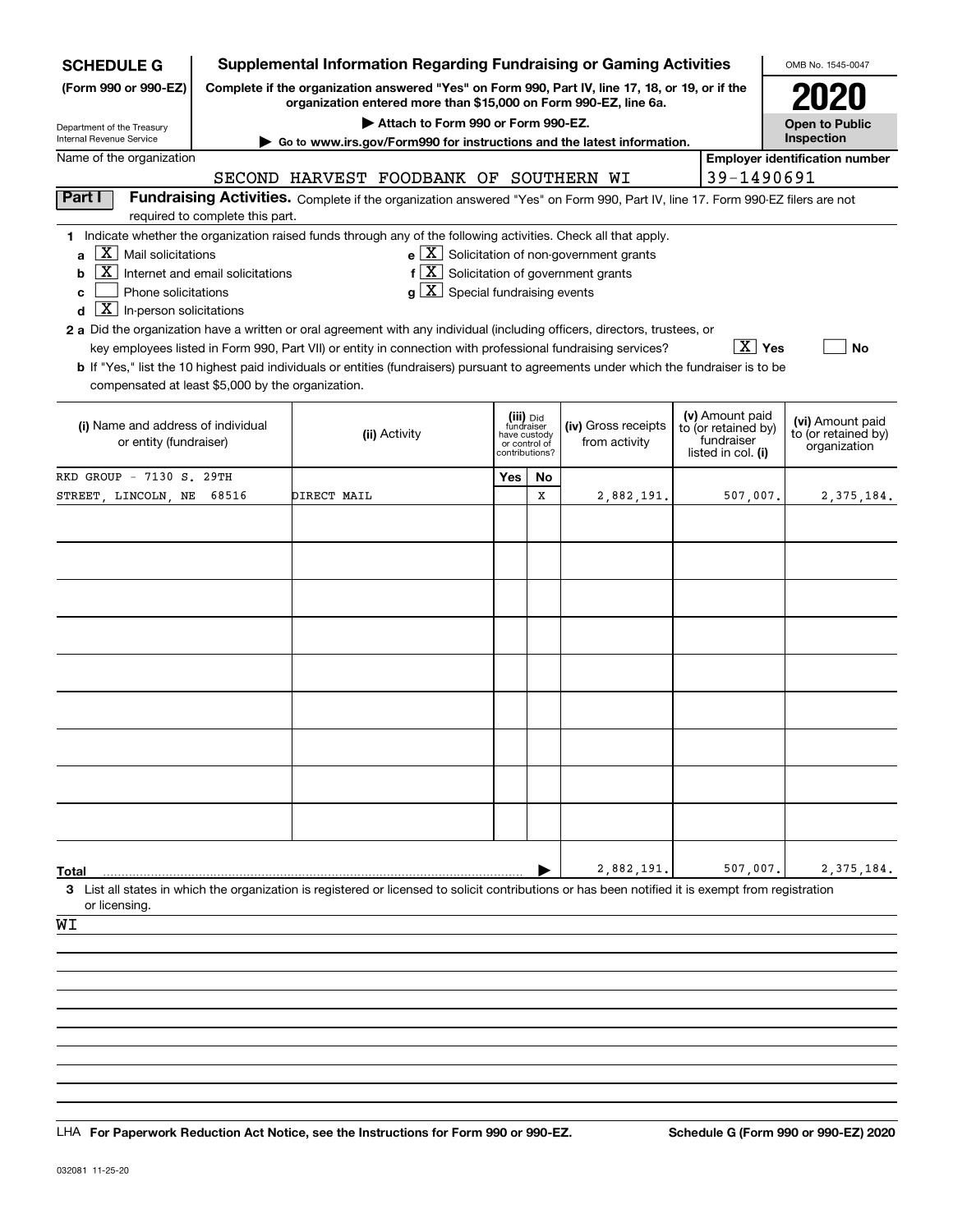| Schedule G (Form 990 or 990-EZ) 2020 SECOND HARVEST FOODBANK OF SOUTHERN WI 39-1490691 Page 2                                                |  |  |  |  |
|----------------------------------------------------------------------------------------------------------------------------------------------|--|--|--|--|
| <b>Part II</b> Fundraising Events. Complete if the organization answered "Yes" on Form 990, Part IV, line 18, or reported more than \$15,000 |  |  |  |  |

of fundraising event contributions and gross income on Form 990-EZ, lines 1 and 6b. List events with gross receipts greater than \$5,000.

|                 |    |                                                                                                                                                                                                                                           | (a) Event $#1$ | $(b)$ Event #2          | (c) Other events | (d) Total events<br>(add col. (a) through<br>col. (c) |
|-----------------|----|-------------------------------------------------------------------------------------------------------------------------------------------------------------------------------------------------------------------------------------------|----------------|-------------------------|------------------|-------------------------------------------------------|
|                 |    |                                                                                                                                                                                                                                           | (event type)   | (event type)            | (total number)   |                                                       |
| Revenue         | 1  |                                                                                                                                                                                                                                           |                |                         |                  |                                                       |
|                 | 2  |                                                                                                                                                                                                                                           |                |                         |                  |                                                       |
|                 |    | 3 Gross income (line 1 minus line 2)                                                                                                                                                                                                      |                |                         |                  |                                                       |
|                 |    |                                                                                                                                                                                                                                           |                |                         |                  |                                                       |
|                 | 5  |                                                                                                                                                                                                                                           |                |                         |                  |                                                       |
|                 |    |                                                                                                                                                                                                                                           |                |                         |                  |                                                       |
| Direct Expenses | 6  |                                                                                                                                                                                                                                           |                |                         |                  |                                                       |
|                 | 7  | Food and beverages                                                                                                                                                                                                                        |                |                         |                  |                                                       |
|                 | 8  |                                                                                                                                                                                                                                           |                |                         |                  |                                                       |
|                 | 9  |                                                                                                                                                                                                                                           |                |                         |                  |                                                       |
|                 | 10 | Direct expense summary. Add lines 4 through 9 in column (d)                                                                                                                                                                               |                |                         | ▶                |                                                       |
| <b>Part III</b> |    | 11 Net income summary. Subtract line 10 from line 3, column (d)<br>Gaming. Complete if the organization answered "Yes" on Form 990, Part IV, line 19, or reported more than                                                               |                |                         |                  |                                                       |
|                 |    | \$15,000 on Form 990-EZ, line 6a.                                                                                                                                                                                                         |                |                         |                  |                                                       |
|                 |    |                                                                                                                                                                                                                                           |                | (b) Pull tabs/instant   |                  | (d) Total gaming (add                                 |
|                 |    |                                                                                                                                                                                                                                           | (a) Bingo      | bingo/progressive bingo | (c) Other gaming | col. (a) through col. (c))                            |
| Revenue         |    |                                                                                                                                                                                                                                           |                |                         |                  |                                                       |
|                 |    |                                                                                                                                                                                                                                           |                |                         |                  |                                                       |
|                 |    |                                                                                                                                                                                                                                           |                |                         |                  |                                                       |
|                 | 2  |                                                                                                                                                                                                                                           |                |                         |                  |                                                       |
| Direct Expenses | 3  |                                                                                                                                                                                                                                           |                |                         |                  |                                                       |
|                 | 4  |                                                                                                                                                                                                                                           |                |                         |                  |                                                       |
|                 |    |                                                                                                                                                                                                                                           |                |                         |                  |                                                       |
|                 |    |                                                                                                                                                                                                                                           | Yes            | Yes<br>%                | Yes<br>%         |                                                       |
|                 | 6. | Volunteer labor                                                                                                                                                                                                                           | %<br>No        | No                      | No               |                                                       |
|                 | 7  | Direct expense summary. Add lines 2 through 5 in column (d)                                                                                                                                                                               |                |                         |                  |                                                       |
|                 |    |                                                                                                                                                                                                                                           |                |                         |                  |                                                       |
|                 | 8  |                                                                                                                                                                                                                                           |                |                         |                  |                                                       |
|                 |    |                                                                                                                                                                                                                                           |                |                         |                  |                                                       |
|                 |    | 9 Enter the state(s) in which the organization conducts gaming activities:                                                                                                                                                                |                |                         |                  |                                                       |
|                 |    |                                                                                                                                                                                                                                           |                |                         |                  | Yes<br>No                                             |
|                 |    | <b>b</b> If "No," explain:                                                                                                                                                                                                                |                |                         |                  |                                                       |
|                 |    |                                                                                                                                                                                                                                           |                |                         |                  |                                                       |
|                 |    |                                                                                                                                                                                                                                           |                |                         |                  | Yes<br>No                                             |
|                 |    | <b>b</b> If "Yes," explain: <u>example and a set of the set of the set of the set of the set of the set of the set of the set of the set of the set of the set of the set of the set of the set of the set of the set of the set of t</u> |                |                         |                  |                                                       |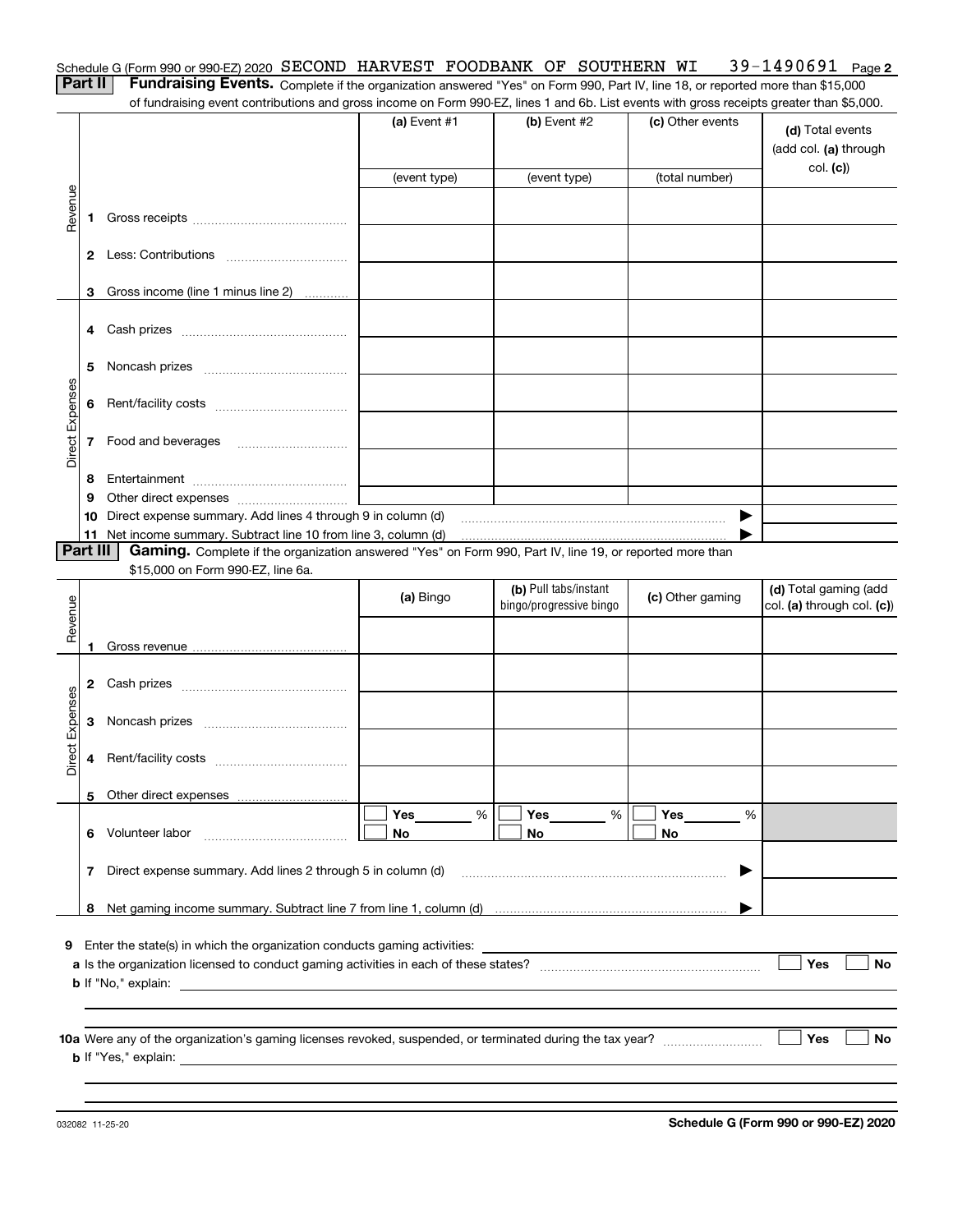| Schedule G (Form 990 or 990-EZ) 2020 SECOND HARVEST FOODBANK OF SOUTHERN WI                                                                                                                                                                                        | 39-1490691      | Page 3    |
|--------------------------------------------------------------------------------------------------------------------------------------------------------------------------------------------------------------------------------------------------------------------|-----------------|-----------|
|                                                                                                                                                                                                                                                                    | Yes             | No        |
| 12 Is the organization a grantor, beneficiary or trustee of a trust, or a member of a partnership or other entity formed                                                                                                                                           |                 |           |
|                                                                                                                                                                                                                                                                    | Yes             | No        |
| 13 Indicate the percentage of gaming activity conducted in:                                                                                                                                                                                                        |                 |           |
|                                                                                                                                                                                                                                                                    | 13а             | %         |
| <b>b</b> An outside facility <b>contained an according to the contract of the contract of the contract of the contract of the contract of the contract of the contract of the contract of the contract of the contract of the contrac</b>                          | 13 <sub>b</sub> | %         |
| 14 Enter the name and address of the person who prepares the organization's gaming/special events books and records:                                                                                                                                               |                 |           |
|                                                                                                                                                                                                                                                                    |                 |           |
| Name $\blacktriangleright$<br><u>state and the state of the state of the state of the state of the state of the state of the state of the state of the state of the state of the state of the state of the state of the state of the state of the state of the</u> |                 |           |
|                                                                                                                                                                                                                                                                    |                 |           |
| <u>and the contract of the contract of the contract of the contract of the contract of the contract of the contract of</u><br>Address $\blacktriangleright$                                                                                                        |                 |           |
| 15a Does the organization have a contract with a third party from whom the organization receives gaming revenue?                                                                                                                                                   | Yes             | No        |
|                                                                                                                                                                                                                                                                    |                 |           |
|                                                                                                                                                                                                                                                                    |                 |           |
| c If "Yes," enter name and address of the third party:                                                                                                                                                                                                             |                 |           |
|                                                                                                                                                                                                                                                                    |                 |           |
| Name $\blacktriangleright$                                                                                                                                                                                                                                         |                 |           |
| Address $\blacktriangleright$                                                                                                                                                                                                                                      |                 |           |
|                                                                                                                                                                                                                                                                    |                 |           |
| 16 Gaming manager information:                                                                                                                                                                                                                                     |                 |           |
| <u> 1989 - Johann Barbara, martin amerikan basal dan berasal dalam basal dan berasal dalam basal dalam basal dala</u><br>Name $\blacktriangleright$                                                                                                                |                 |           |
|                                                                                                                                                                                                                                                                    |                 |           |
| Gaming manager compensation > \$                                                                                                                                                                                                                                   |                 |           |
|                                                                                                                                                                                                                                                                    |                 |           |
|                                                                                                                                                                                                                                                                    |                 |           |
|                                                                                                                                                                                                                                                                    |                 |           |
|                                                                                                                                                                                                                                                                    |                 |           |
| Director/officer<br>Employee<br>Independent contractor                                                                                                                                                                                                             |                 |           |
|                                                                                                                                                                                                                                                                    |                 |           |
| <b>17</b> Mandatory distributions:                                                                                                                                                                                                                                 |                 |           |
| a Is the organization required under state law to make charitable distributions from the gaming proceeds to                                                                                                                                                        |                 |           |
| retain the state gaming license?                                                                                                                                                                                                                                   | Yes $\lfloor$   | <b>No</b> |
| <b>b</b> Enter the amount of distributions required under state law to be distributed to other exempt organizations or spent in the                                                                                                                                |                 |           |
| organization's own exempt activities during the tax year $\triangleright$ \$                                                                                                                                                                                       |                 |           |
| Part IV<br>Supplemental Information. Provide the explanations required by Part I, line 2b, columns (iii) and (v); and Part III, lines 9, 9b, 10b,                                                                                                                  |                 |           |
| 15b, 15c, 16, and 17b, as applicable. Also provide any additional information. See instructions.                                                                                                                                                                   |                 |           |
|                                                                                                                                                                                                                                                                    |                 |           |
|                                                                                                                                                                                                                                                                    |                 |           |
|                                                                                                                                                                                                                                                                    |                 |           |
|                                                                                                                                                                                                                                                                    |                 |           |
|                                                                                                                                                                                                                                                                    |                 |           |
|                                                                                                                                                                                                                                                                    |                 |           |
|                                                                                                                                                                                                                                                                    |                 |           |
|                                                                                                                                                                                                                                                                    |                 |           |
|                                                                                                                                                                                                                                                                    |                 |           |
|                                                                                                                                                                                                                                                                    |                 |           |
|                                                                                                                                                                                                                                                                    |                 |           |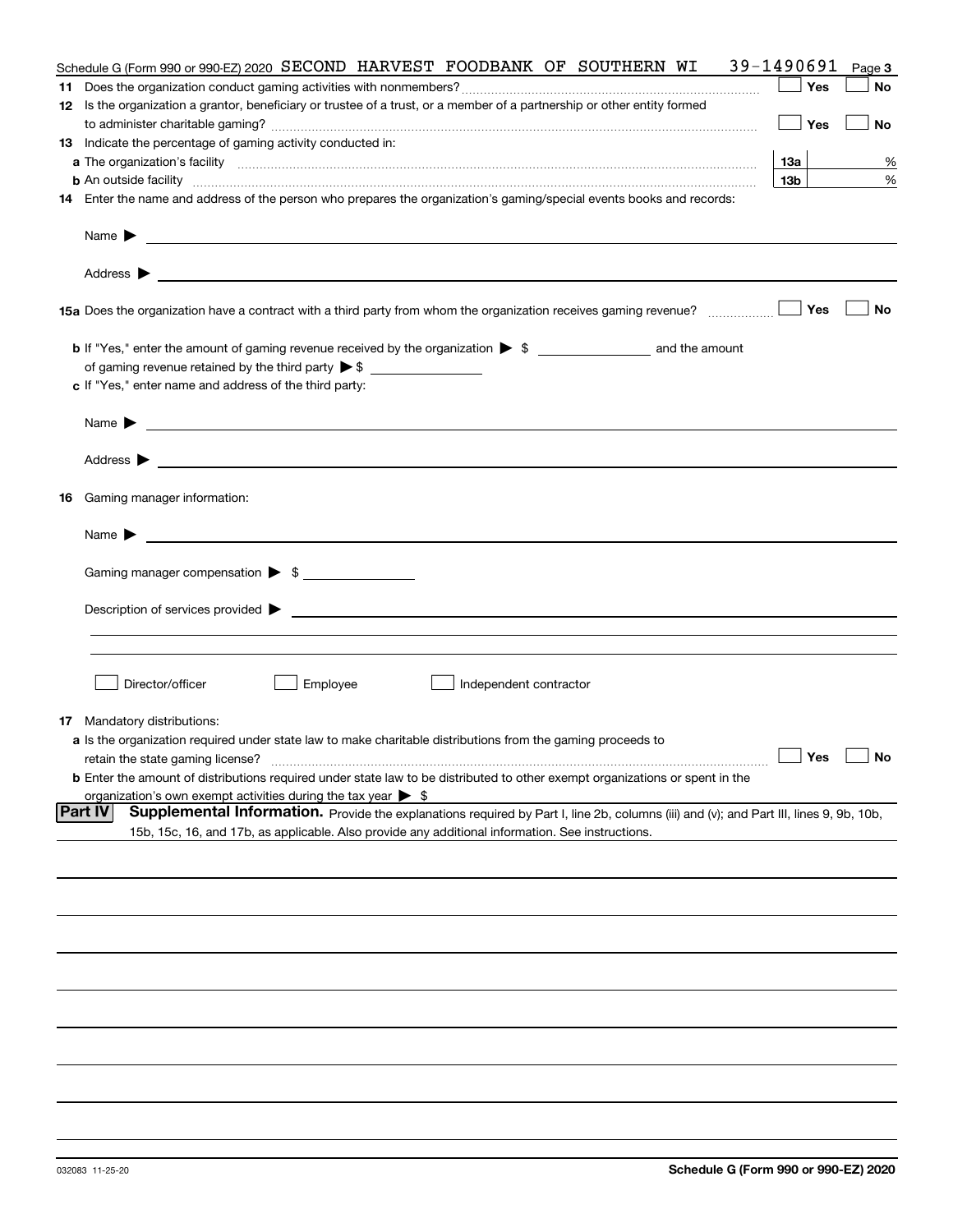| Schedule G (Form 990 or 990-EZ) SECOND HAR<br><b>Part IV</b> Supplemental Information (continued) |  |  | SECOND HARVEST FOODBANK OF SOUTHERN WI | 39-1490691 Page 4 |  |
|---------------------------------------------------------------------------------------------------|--|--|----------------------------------------|-------------------|--|
|                                                                                                   |  |  |                                        |                   |  |
|                                                                                                   |  |  |                                        |                   |  |
|                                                                                                   |  |  |                                        |                   |  |
|                                                                                                   |  |  |                                        |                   |  |
|                                                                                                   |  |  |                                        |                   |  |
|                                                                                                   |  |  |                                        |                   |  |
|                                                                                                   |  |  |                                        |                   |  |
|                                                                                                   |  |  |                                        |                   |  |
|                                                                                                   |  |  |                                        |                   |  |
|                                                                                                   |  |  |                                        |                   |  |
|                                                                                                   |  |  |                                        |                   |  |
|                                                                                                   |  |  |                                        |                   |  |
|                                                                                                   |  |  |                                        |                   |  |
|                                                                                                   |  |  |                                        |                   |  |
|                                                                                                   |  |  |                                        |                   |  |
|                                                                                                   |  |  |                                        |                   |  |
|                                                                                                   |  |  |                                        |                   |  |
|                                                                                                   |  |  |                                        |                   |  |
|                                                                                                   |  |  |                                        |                   |  |
|                                                                                                   |  |  |                                        |                   |  |
|                                                                                                   |  |  |                                        |                   |  |
|                                                                                                   |  |  |                                        |                   |  |
|                                                                                                   |  |  |                                        |                   |  |
|                                                                                                   |  |  |                                        |                   |  |
|                                                                                                   |  |  |                                        |                   |  |
|                                                                                                   |  |  |                                        |                   |  |
|                                                                                                   |  |  |                                        |                   |  |
|                                                                                                   |  |  |                                        |                   |  |
|                                                                                                   |  |  |                                        |                   |  |
|                                                                                                   |  |  |                                        |                   |  |
|                                                                                                   |  |  |                                        |                   |  |
|                                                                                                   |  |  |                                        |                   |  |
|                                                                                                   |  |  |                                        |                   |  |
|                                                                                                   |  |  |                                        |                   |  |
|                                                                                                   |  |  |                                        |                   |  |
|                                                                                                   |  |  |                                        |                   |  |
|                                                                                                   |  |  |                                        |                   |  |
|                                                                                                   |  |  |                                        |                   |  |
|                                                                                                   |  |  |                                        |                   |  |
|                                                                                                   |  |  |                                        |                   |  |
|                                                                                                   |  |  |                                        |                   |  |
|                                                                                                   |  |  |                                        |                   |  |
|                                                                                                   |  |  |                                        |                   |  |
|                                                                                                   |  |  |                                        |                   |  |
|                                                                                                   |  |  |                                        |                   |  |
|                                                                                                   |  |  |                                        |                   |  |
|                                                                                                   |  |  |                                        |                   |  |
|                                                                                                   |  |  |                                        |                   |  |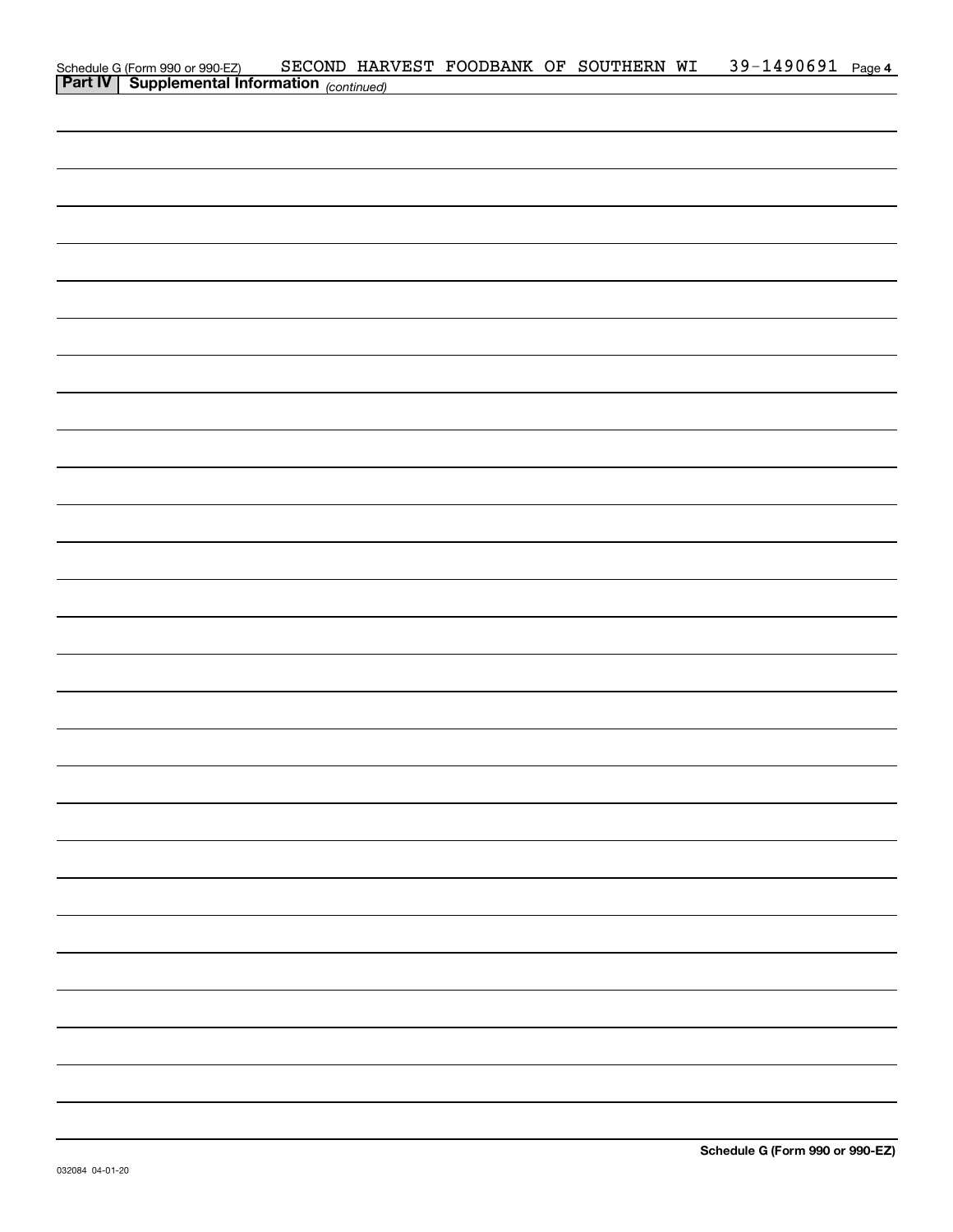| <b>SCHEDULE I</b><br>(Form 990)                                                                                                                                                                                                                                                                                 |                          | <b>Grants and Other Assistance to Organizations,</b><br>Governments, and Individuals in the United States<br>Complete if the organization answered "Yes" on Form 990, Part IV, line 21 or 22. |                                                       |                                         |                                                                |                                          | OMB No. 1545-0047                                       |
|-----------------------------------------------------------------------------------------------------------------------------------------------------------------------------------------------------------------------------------------------------------------------------------------------------------------|--------------------------|-----------------------------------------------------------------------------------------------------------------------------------------------------------------------------------------------|-------------------------------------------------------|-----------------------------------------|----------------------------------------------------------------|------------------------------------------|---------------------------------------------------------|
| Department of the Treasury<br>Internal Revenue Service                                                                                                                                                                                                                                                          |                          |                                                                                                                                                                                               | Attach to Form 990.                                   |                                         |                                                                |                                          | <b>Open to Public</b><br>Inspection                     |
| Name of the organization                                                                                                                                                                                                                                                                                        |                          |                                                                                                                                                                                               | Go to www.irs.gov/Form990 for the latest information. |                                         |                                                                |                                          | <b>Employer identification number</b>                   |
| Part I<br><b>General Information on Grants and Assistance</b>                                                                                                                                                                                                                                                   |                          | SECOND HARVEST FOODBANK OF SOUTHERN WI                                                                                                                                                        |                                                       |                                         |                                                                |                                          | 39-1490691                                              |
| Does the organization maintain records to substantiate the amount of the grants or assistance, the grantees' eligibility for the grants or assistance, and the selection<br>1.<br>Describe in Part IV the organization's procedures for monitoring the use of grant funds in the United States.<br>$\mathbf{2}$ |                          |                                                                                                                                                                                               |                                                       |                                         |                                                                |                                          | $\sqrt{X}$ Yes<br>l No                                  |
| Part II<br>Grants and Other Assistance to Domestic Organizations and Domestic Governments. Complete if the organization answered "Yes" on Form 990, Part IV, line 21, for any                                                                                                                                   |                          |                                                                                                                                                                                               |                                                       |                                         |                                                                |                                          |                                                         |
| recipient that received more than \$5,000. Part II can be duplicated if additional space is needed.<br><b>1 (a)</b> Name and address of organization<br>or government                                                                                                                                           | $(b)$ EIN                | (c) IRC section<br>(if applicable)                                                                                                                                                            | (d) Amount of<br>cash grant                           | (e) Amount of<br>non-cash<br>assistance | (f) Method of<br>valuation (book,<br>FMV, appraisal,<br>other) | (g) Description of<br>noncash assistance | (h) Purpose of grant<br>or assistance                   |
| VERA COURT KIDS CAFE<br>614 VERA COURT<br>MADISON, WI 53704                                                                                                                                                                                                                                                     | $39-1945609$ $501(C)(3)$ |                                                                                                                                                                                               | 8,716,                                                | $\mathbf{0}$ .                          |                                                                |                                          | KIDS CAFE PROGRAM                                       |
| FOOD BANK OF IOWA<br>2220 EAST 17TH ST.<br>DES MOINES, IA 50316                                                                                                                                                                                                                                                 | $42 - 1177880$ 501(C)(3) |                                                                                                                                                                                               | 55,000                                                | $\mathbf{0}$ .                          |                                                                |                                          | SHARED PROCEEDS FROM<br>DRIVE OUT HUNGER GOLF<br>OUTING |
| HAWKEYE AREA COMMUNITY ACTION<br>PROGRAM INC. - 1515 HAWKEYE DRIVE<br>HIAWATHA, IA 52233                                                                                                                                                                                                                        | $42 - 0898405$ 501(C)(3) |                                                                                                                                                                                               | 85,000                                                | $\mathbf{0}$ .                          |                                                                |                                          | SHARED PROCEEDS FROM<br>DRIVE OUT HUNGER GOLF<br>buting |
| RIVERBEND FOOD BANK<br>4010 KIMMEL DRIVE<br>DAVENPORT, IA 52802                                                                                                                                                                                                                                                 | $36 - 3147342$ 501(C)(3) |                                                                                                                                                                                               | 20,000                                                | $\mathbf{0}$ .                          |                                                                |                                          | SHARED PROCEEDS FROM<br>DRIVE OUT HUNGER GOLF<br>OUTING |
| NORTHEAST IOWA FOOD BANK, INC.<br>PO BOX 2397<br>WATERLOO, IA 50704                                                                                                                                                                                                                                             | $42 - 1169648$ 501(C)(3) |                                                                                                                                                                                               | 30,000,                                               | $\mathbf{0}$ .                          |                                                                |                                          | SHARED PROCEEDS FROM<br>DRIVE OUT HUNGER GOLF<br>buting |
| FEEDING AMERICA EASTERN WISCONSIN<br>INC - 1700 W. FOND DU LAC AVENUE -<br>MILWAUKEE, WI 52305                                                                                                                                                                                                                  | $39-1384593$ $501(C)(3)$ |                                                                                                                                                                                               | 12,000.                                               | $\mathbf{0}$ .                          |                                                                |                                          | SHARED PROCEEDS FROM<br>DRIVE OUT HUNGER GOLF<br>OUTING |
| 2 Enter total number of section 501(c)(3) and government organizations listed in the line 1 table<br>3 Enter total number of other organizations listed in the line 1 table                                                                                                                                     |                          |                                                                                                                                                                                               |                                                       |                                         |                                                                |                                          | 7.<br>$\overline{0}$ .                                  |

**For Paperwork Reduction Act Notice, see the Instructions for Form 990. Schedule I (Form 990) 2020** LHA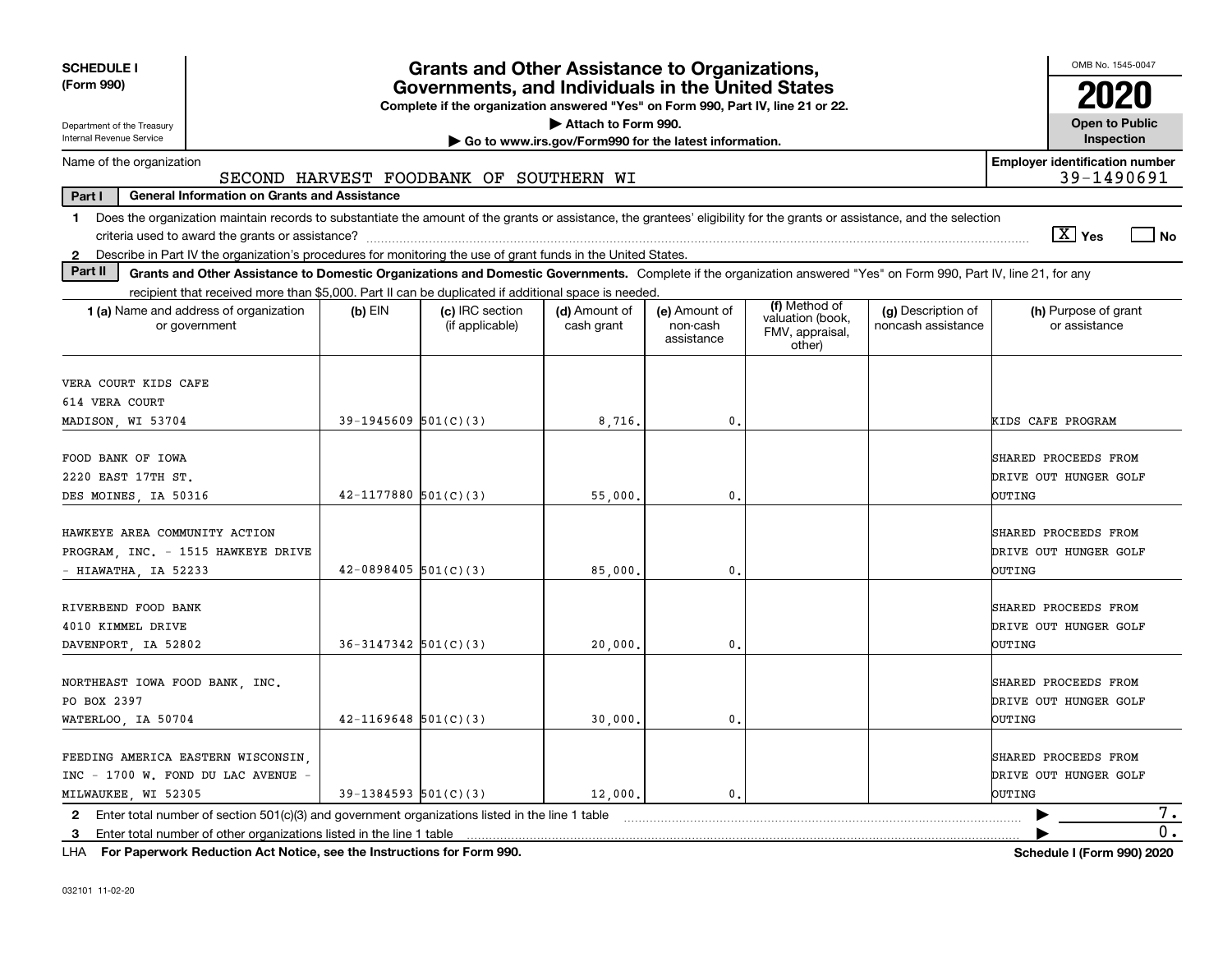# **Part II Continuation of Grants and Other Assistance to Domestic Organizations and Domestic Governments**  (Schedule I (Form 990), Part II.) **(a) (b) (c) (d) (e) (f) (g) (h)** Name and address of organization or government  $(b)$  EIN  $(c)$  IRC section if applicable (d) Amount of cash grant (e) Amount of non-cash assistance(f) Method of valuation (book, FMV, appraisal, other) (g) Description of non-cash assistance (h) Purpose of grant or assistance FOOD BANKS FOR THE HEARTLAND SHARED PROCEEDS FROM 10525 J STREET DRIVE OUT HUNGER GOLF OMAHA, NE 68127 (2013) 49-0637701 501(C)(3) (3) 5,000. 0.

Schedule I (Form 990) Page 1 SECOND HARVEST FOODBANK OF SOUTHERN WI

**Schedule I (Form 990)**

39-1490691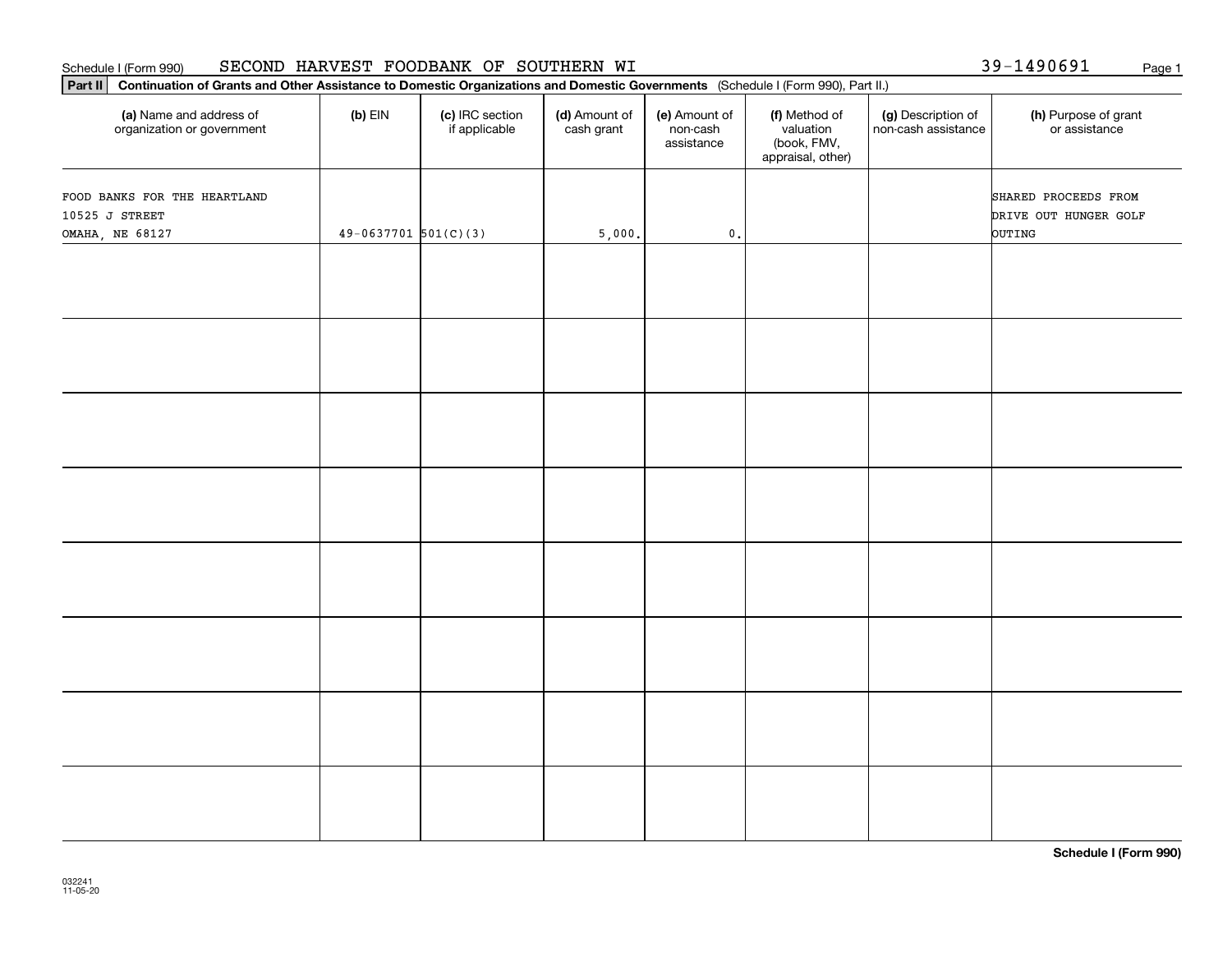#### Schedule I (Form 990) 2020 Page SECOND HARVEST FOODBANK OF SOUTHERN WI 39-1490691

**2**

**Part III | Grants and Other Assistance to Domestic Individuals. Complete if the organization answered "Yes" on Form 990, Part IV, line 22.** Part III can be duplicated if additional space is needed.

| (a) Type of grant or assistance | (b) Number of<br>recipients | (c) Amount of<br>cash grant | (d) Amount of non-<br>cash assistance | (e) Method of valuation<br>(book, FMV, appraisal, other) | (f) Description of noncash assistance |
|---------------------------------|-----------------------------|-----------------------------|---------------------------------------|----------------------------------------------------------|---------------------------------------|
|                                 |                             |                             |                                       |                                                          |                                       |
|                                 |                             |                             |                                       |                                                          |                                       |
|                                 |                             |                             |                                       |                                                          |                                       |
|                                 |                             |                             |                                       |                                                          |                                       |
|                                 |                             |                             |                                       |                                                          |                                       |
|                                 |                             |                             |                                       |                                                          |                                       |
|                                 |                             |                             |                                       |                                                          |                                       |
|                                 |                             |                             |                                       |                                                          |                                       |
|                                 |                             |                             |                                       |                                                          |                                       |
|                                 |                             |                             |                                       |                                                          |                                       |

Part IV | Supplemental Information. Provide the information required in Part I, line 2; Part III, column (b); and any other additional information.

FORM 990, PART I, LINE 2:

KIDS CAFE PROGRAM: SECOND HARVEST PROVIDES AFTER SCHOOL MEALS AND

NUTRITION EDUCATION TO AT RISK YOUTH.

#### DRIVE OUT HUNGER GOLF OUTING: SECOND HARVEST SPLITS PROCEEDS RECEIVED

FROM THE GOLF OUTING WITH OTHER AREA FOOD BANKS.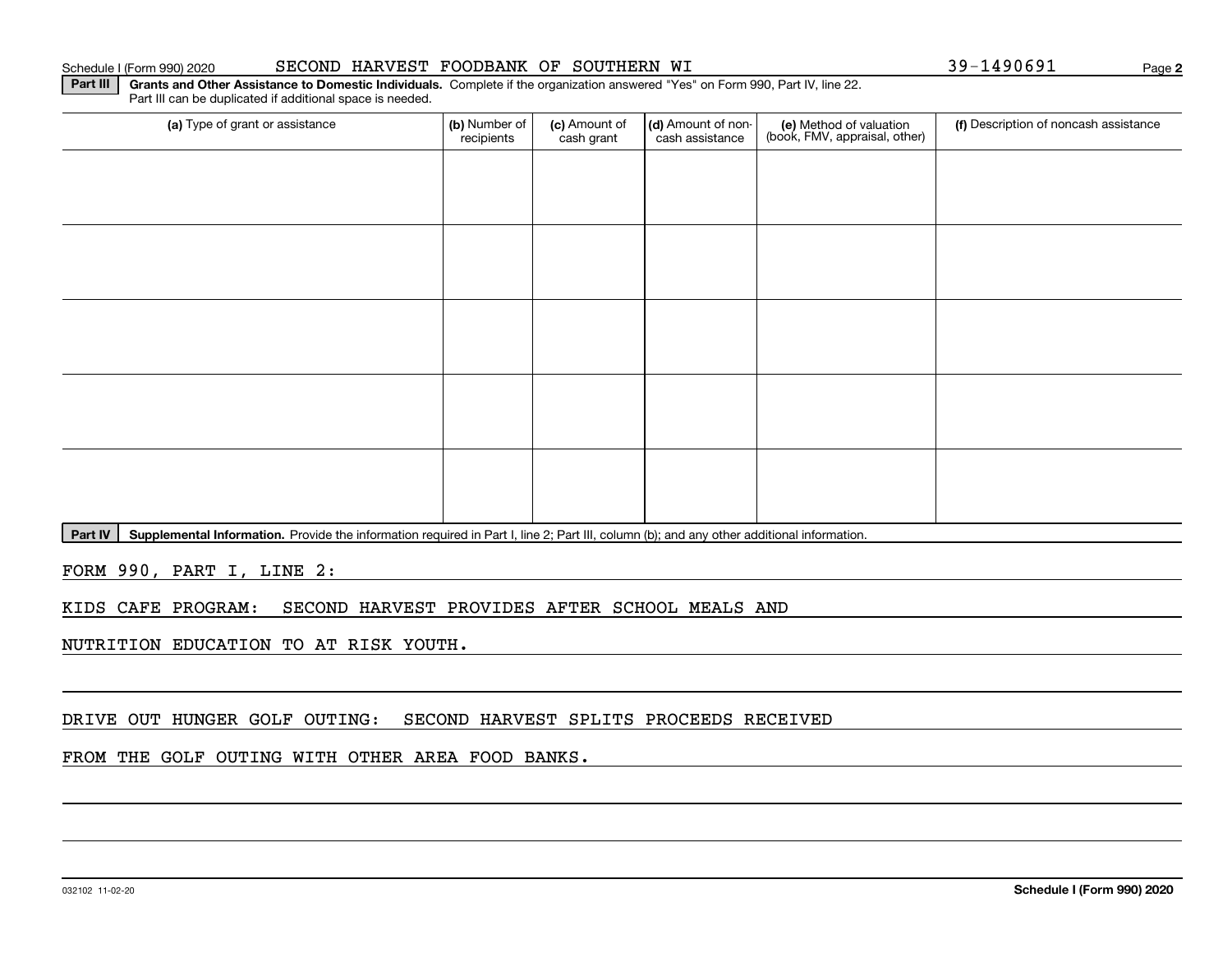|   | <b>SCHEDULE J</b>                                       | <b>Compensation Information</b>                                                                                        | OMB No. 1545-0047                     |     |                  |
|---|---------------------------------------------------------|------------------------------------------------------------------------------------------------------------------------|---------------------------------------|-----|------------------|
|   | (Form 990)                                              | For certain Officers, Directors, Trustees, Key Employees, and Highest                                                  |                                       |     |                  |
|   |                                                         | <b>Compensated Employees</b>                                                                                           | 2020                                  |     |                  |
|   |                                                         | Complete if the organization answered "Yes" on Form 990, Part IV, line 23.                                             | <b>Open to Public</b>                 |     |                  |
|   | Department of the Treasury<br>Internal Revenue Service  | Attach to Form 990.<br>$\blacktriangleright$ Go to www.irs.gov/Form990 for instructions and the latest information.    | Inspection                            |     |                  |
|   | Name of the organization                                |                                                                                                                        | <b>Employer identification number</b> |     |                  |
|   |                                                         | SECOND HARVEST FOODBANK OF SOUTHERN WI                                                                                 | 39-1490691                            |     |                  |
|   | Part I                                                  | <b>Questions Regarding Compensation</b>                                                                                |                                       |     |                  |
|   |                                                         |                                                                                                                        |                                       | Yes | No               |
|   |                                                         | Check the appropriate box(es) if the organization provided any of the following to or for a person listed on Form 990, |                                       |     |                  |
|   |                                                         | Part VII, Section A, line 1a. Complete Part III to provide any relevant information regarding these items.             |                                       |     |                  |
|   | First-class or charter travel                           | Housing allowance or residence for personal use                                                                        |                                       |     |                  |
|   | Travel for companions                                   | Payments for business use of personal residence                                                                        |                                       |     |                  |
|   |                                                         | Tax indemnification and gross-up payments<br>Health or social club dues or initiation fees                             |                                       |     |                  |
|   |                                                         | Discretionary spending account<br>Personal services (such as maid, chauffeur, chef)                                    |                                       |     |                  |
|   |                                                         |                                                                                                                        |                                       |     |                  |
|   |                                                         | <b>b</b> If any of the boxes on line 1a are checked, did the organization follow a written policy regarding payment or |                                       |     |                  |
|   |                                                         |                                                                                                                        | 1b                                    |     |                  |
| 2 |                                                         | Did the organization require substantiation prior to reimbursing or allowing expenses incurred by all directors,       |                                       |     |                  |
|   |                                                         |                                                                                                                        | $\mathbf{2}$                          |     |                  |
|   |                                                         |                                                                                                                        |                                       |     |                  |
| З |                                                         | Indicate which, if any, of the following the organization used to establish the compensation of the organization's     |                                       |     |                  |
|   |                                                         | CEO/Executive Director. Check all that apply. Do not check any boxes for methods used by a related organization to     |                                       |     |                  |
|   |                                                         | establish compensation of the CEO/Executive Director, but explain in Part III.                                         |                                       |     |                  |
|   | $\boxed{\textbf{X}}$ Compensation committee             | Written employment contract                                                                                            |                                       |     |                  |
|   |                                                         | $X$ Compensation survey or study<br>Independent compensation consultant                                                |                                       |     |                  |
|   | $\overline{\mathbf{X}}$ Form 990 of other organizations | $\mathbf{X}$ Approval by the board or compensation committee                                                           |                                       |     |                  |
|   |                                                         |                                                                                                                        |                                       |     |                  |
| 4 |                                                         | During the year, did any person listed on Form 990, Part VII, Section A, line 1a, with respect to the filing           |                                       |     |                  |
|   | organization or a related organization:                 |                                                                                                                        |                                       |     |                  |
| а |                                                         | Receive a severance payment or change-of-control payment?                                                              | 4a                                    |     | х                |
| b |                                                         | Participate in or receive payment from a supplemental nonqualified retirement plan?                                    | 4b                                    |     | X                |
|   |                                                         | Participate in or receive payment from an equity-based compensation arrangement?                                       | 4c                                    |     | $\mathbf x$      |
|   |                                                         | If "Yes" to any of lines 4a-c, list the persons and provide the applicable amounts for each item in Part III.          |                                       |     |                  |
|   |                                                         |                                                                                                                        |                                       |     |                  |
|   |                                                         | Only section 501(c)(3), 501(c)(4), and 501(c)(29) organizations must complete lines 5-9.                               |                                       |     |                  |
| 5 |                                                         | For persons listed on Form 990, Part VII, Section A, line 1a, did the organization pay or accrue any compensation      |                                       |     |                  |
|   | contingent on the revenues of:                          |                                                                                                                        |                                       |     |                  |
| a |                                                         |                                                                                                                        | 5a                                    |     | х                |
|   |                                                         |                                                                                                                        | 5b                                    |     | $\mathbf x$      |
|   |                                                         | If "Yes" on line 5a or 5b, describe in Part III.                                                                       |                                       |     |                  |
| 6 |                                                         | For persons listed on Form 990, Part VII, Section A, line 1a, did the organization pay or accrue any compensation      |                                       |     |                  |
|   | contingent on the net earnings of:                      |                                                                                                                        |                                       |     |                  |
| a |                                                         |                                                                                                                        | 6a                                    |     | х<br>$\mathbf x$ |
|   |                                                         |                                                                                                                        | 6b                                    |     |                  |
|   |                                                         | If "Yes" on line 6a or 6b, describe in Part III.                                                                       |                                       |     |                  |
| 7 |                                                         | For persons listed on Form 990, Part VII, Section A, line 1a, did the organization provide any nonfixed payments       |                                       |     |                  |
|   |                                                         |                                                                                                                        | 7                                     |     | х                |
| 8 |                                                         | Were any amounts reported on Form 990, Part VII, paid or accrued pursuant to a contract that was subject to the        |                                       |     |                  |
|   |                                                         | initial contract exception described in Regulations section 53.4958-4(a)(3)? If "Yes," describe in Part III            | 8                                     |     | х                |
| 9 |                                                         | If "Yes" on line 8, did the organization also follow the rebuttable presumption procedure described in                 |                                       |     |                  |
|   |                                                         |                                                                                                                        | 9                                     |     |                  |

LHA For Paperwork Reduction Act Notice, see the Instructions for Form 990. Schedule J (Form 990) 2020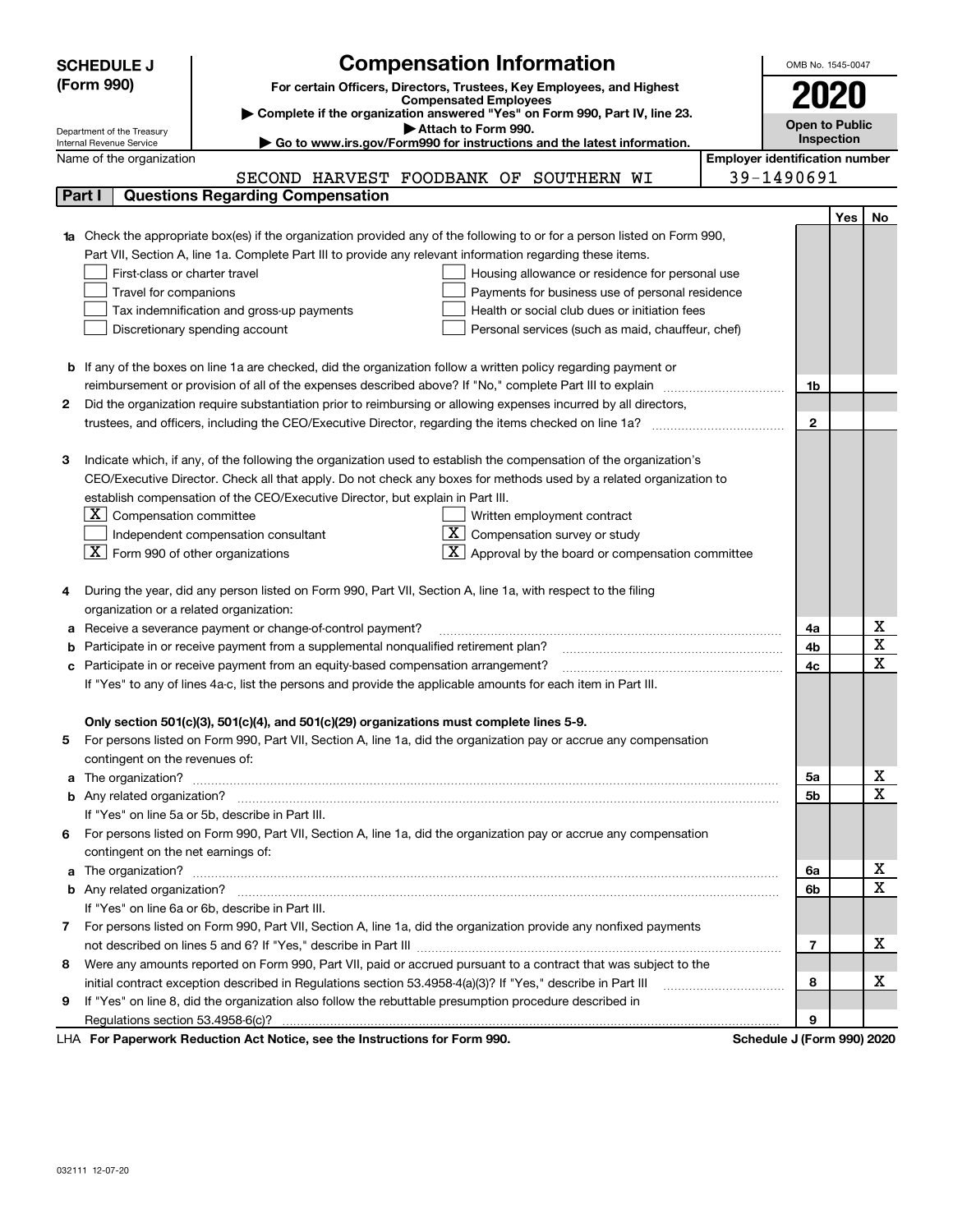#### SECOND HARVEST FOODBANK OF SOUTHERN WI 39-1490691

# **Part II Officers, Directors, Trustees, Key Employees, and Highest Compensated Employees.**  Schedule J (Form 990) 2020 Page Use duplicate copies if additional space is needed.

For each individual whose compensation must be reported on Schedule J, report compensation from the organization on row (i) and from related organizations, described in the instructions, on row (ii). Do not list any individuals that aren't listed on Form 990, Part VII.

**Note:**  The sum of columns (B)(i)-(iii) for each listed individual must equal the total amount of Form 990, Part VII, Section A, line 1a, applicable column (D) and (E) amounts for that individual.

|                    |                              | (B) Breakdown of W-2 and/or 1099-MISC compensation |                                           |                                           | (C) Retirement and<br>other deferred | (D) Nontaxable   | (E) Total of columns | (F) Compensation                                           |
|--------------------|------------------------------|----------------------------------------------------|-------------------------------------------|-------------------------------------------|--------------------------------------|------------------|----------------------|------------------------------------------------------------|
| (A) Name and Title |                              | (i) Base<br>compensation                           | (ii) Bonus &<br>incentive<br>compensation | (iii) Other<br>reportable<br>compensation | compensation                         | benefits         | $(B)(i)$ - $(D)$     | in column (B)<br>reported as deferred<br>on prior Form 990 |
| (1) MICHELLE ORGE  | (i)                          | 143,080.                                           | 1,000.                                    | $\overline{0}$ .                          | 6,147.                               | 7,785.           | 158,012.             | $\mathbf 0$ .                                              |
| PRESIDENT/CEO      | (ii)                         | $\overline{0}$ .                                   | $\overline{\mathfrak{o}}$ .               | $\overline{\mathbf{0}}$ .                 | $\overline{0}$ .                     | $\overline{0}$ . | $\overline{0}$ .     | $\overline{\mathbf{0}}$ .                                  |
|                    | $\qquad \qquad \textbf{(i)}$ |                                                    |                                           |                                           |                                      |                  |                      |                                                            |
|                    | (ii)                         |                                                    |                                           |                                           |                                      |                  |                      |                                                            |
|                    | (i)                          |                                                    |                                           |                                           |                                      |                  |                      |                                                            |
|                    | (ii)                         |                                                    |                                           |                                           |                                      |                  |                      |                                                            |
|                    | (i)                          |                                                    |                                           |                                           |                                      |                  |                      |                                                            |
|                    | (ii)                         |                                                    |                                           |                                           |                                      |                  |                      |                                                            |
|                    | (i)                          |                                                    |                                           |                                           |                                      |                  |                      |                                                            |
|                    | (ii)                         |                                                    |                                           |                                           |                                      |                  |                      |                                                            |
|                    | (i)                          |                                                    |                                           |                                           |                                      |                  |                      |                                                            |
|                    | (ii)                         |                                                    |                                           |                                           |                                      |                  |                      |                                                            |
|                    | (i)                          |                                                    |                                           |                                           |                                      |                  |                      |                                                            |
|                    | (ii)                         |                                                    |                                           |                                           |                                      |                  |                      |                                                            |
|                    | (i)                          |                                                    |                                           |                                           |                                      |                  |                      |                                                            |
|                    | (ii)                         |                                                    |                                           |                                           |                                      |                  |                      |                                                            |
|                    | (i)<br>(ii)                  |                                                    |                                           |                                           |                                      |                  |                      |                                                            |
|                    | (i)                          |                                                    |                                           |                                           |                                      |                  |                      |                                                            |
|                    | (ii)                         |                                                    |                                           |                                           |                                      |                  |                      |                                                            |
|                    | (i)                          |                                                    |                                           |                                           |                                      |                  |                      |                                                            |
|                    | (ii)                         |                                                    |                                           |                                           |                                      |                  |                      |                                                            |
|                    | (i)                          |                                                    |                                           |                                           |                                      |                  |                      |                                                            |
|                    | (ii)                         |                                                    |                                           |                                           |                                      |                  |                      |                                                            |
|                    | (i)                          |                                                    |                                           |                                           |                                      |                  |                      |                                                            |
|                    | (ii)                         |                                                    |                                           |                                           |                                      |                  |                      |                                                            |
|                    | (i)                          |                                                    |                                           |                                           |                                      |                  |                      |                                                            |
|                    | (ii)                         |                                                    |                                           |                                           |                                      |                  |                      |                                                            |
|                    | (i)                          |                                                    |                                           |                                           |                                      |                  |                      |                                                            |
|                    | (ii)                         |                                                    |                                           |                                           |                                      |                  |                      |                                                            |
|                    | (i)                          |                                                    |                                           |                                           |                                      |                  |                      |                                                            |
|                    | (ii)                         |                                                    |                                           |                                           |                                      |                  |                      |                                                            |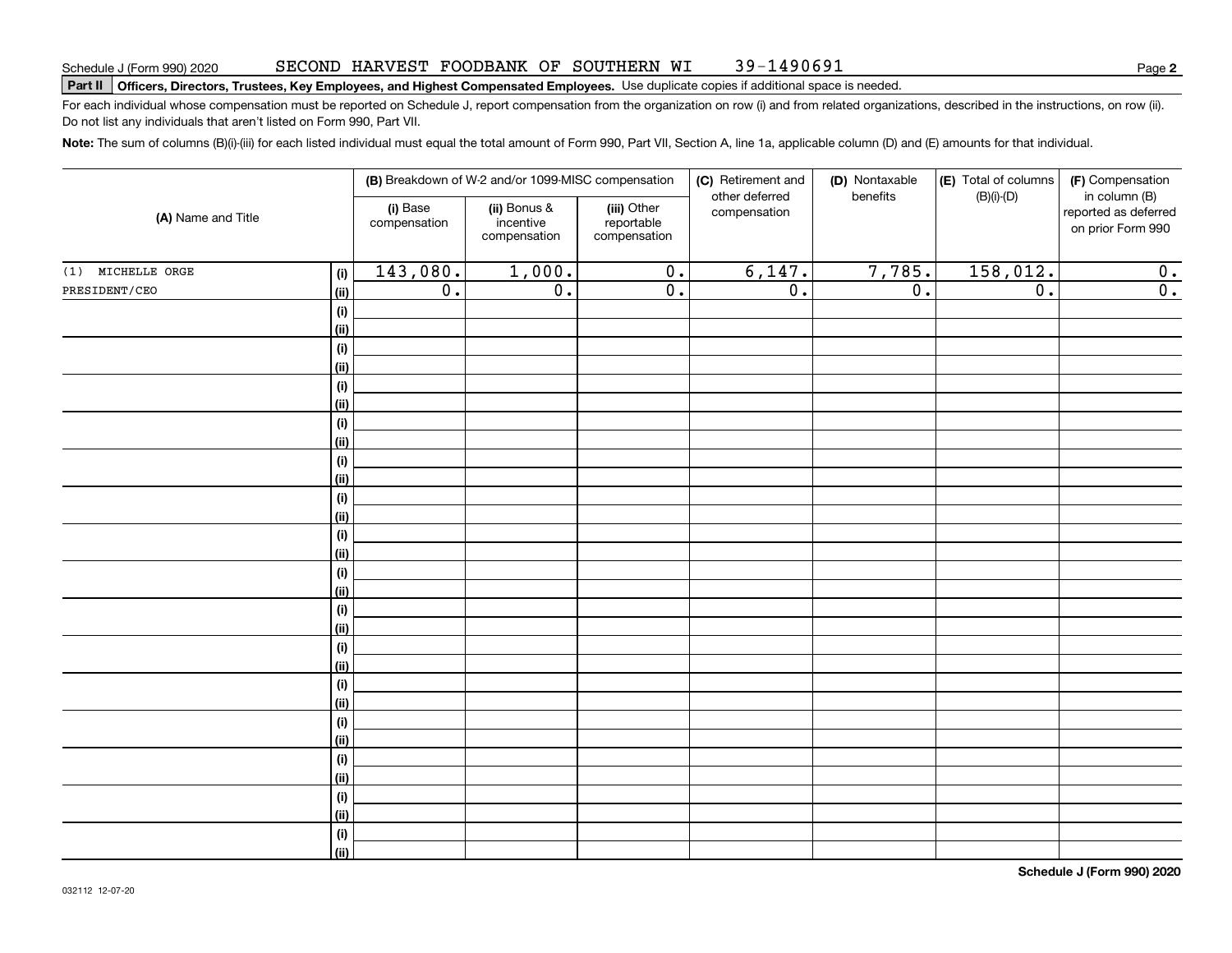## **Part III Supplemental Information**

Schedule J (Form 990) 2020 SECOND HARVEST FOODBANK OF SOUTHERN WI<br>Part III Supplemental Information<br>Provide the information, explanation, or descriptions required for Part I, lines 1a, 1b, 3, 4a, 4b, 4c, 5a, 5b, 6a, 6b, 7,

**Schedule J (Form 990) 2020**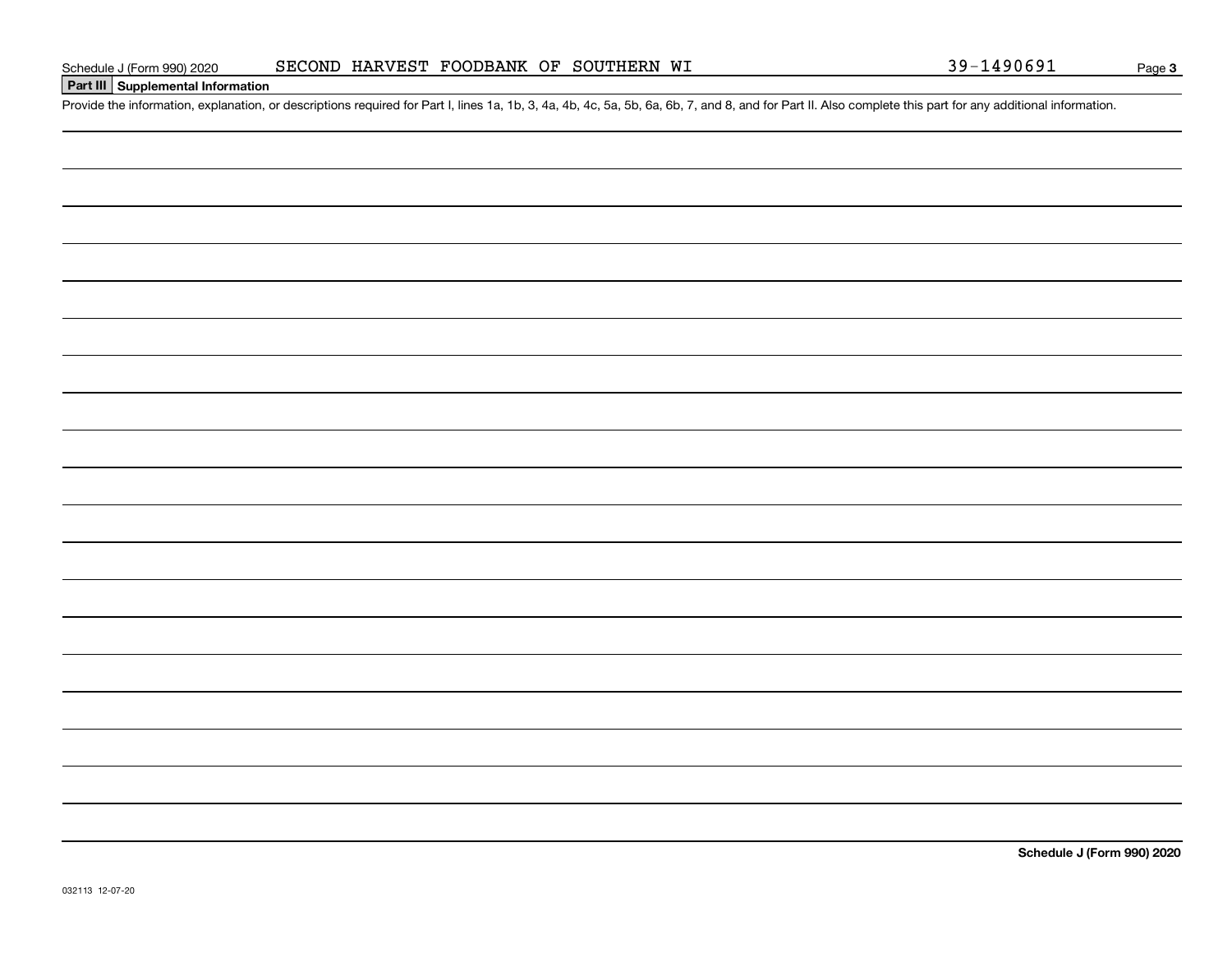## **SCHEDULE M (Form 990)**

# **Noncash Contributions**

OMB No. 1545-0047

| Department of the Treasury |
|----------------------------|
| Internal Revenue Service   |

**Complete if the organizations answered "Yes" on Form 990, Part IV, lines 29 or 30.** <sup>J</sup>**2020 Attach to Form 990.** J

**Open to Public Inspection**

**Employer identification number**

39-1490691

|  | Name of the organization |
|--|--------------------------|
|  |                          |

 **Go to www.irs.gov/Form990 for instructions and the latest information.** J

|  |  |  | SECOND HARVEST FOODBANK OF SOUTHERN WI |  |  |  |  |
|--|--|--|----------------------------------------|--|--|--|--|
|--|--|--|----------------------------------------|--|--|--|--|

| Part I | <b>Types of Property</b>                                                                                                       |                        |                               |                                                 |                                                       |     |     |     |
|--------|--------------------------------------------------------------------------------------------------------------------------------|------------------------|-------------------------------|-------------------------------------------------|-------------------------------------------------------|-----|-----|-----|
|        |                                                                                                                                | (a)                    | (b)                           | (c)                                             | (d)                                                   |     |     |     |
|        |                                                                                                                                | Check if<br>applicable | Number of<br>contributions or | Noncash contribution<br>amounts reported on     | Method of determining<br>noncash contribution amounts |     |     |     |
|        |                                                                                                                                |                        |                               | litems contributed Form 990, Part VIII, line 1g |                                                       |     |     |     |
| 1      |                                                                                                                                |                        |                               |                                                 |                                                       |     |     |     |
| 2      | Art - Historical treasures                                                                                                     |                        |                               |                                                 |                                                       |     |     |     |
| З      |                                                                                                                                |                        |                               |                                                 |                                                       |     |     |     |
| 4      |                                                                                                                                |                        |                               |                                                 |                                                       |     |     |     |
| 5      | Clothing and household goods                                                                                                   |                        |                               |                                                 |                                                       |     |     |     |
| 6      |                                                                                                                                |                        |                               |                                                 |                                                       |     |     |     |
| 7      |                                                                                                                                |                        |                               |                                                 |                                                       |     |     |     |
| 8      |                                                                                                                                |                        |                               |                                                 |                                                       |     |     |     |
| 9      | Securities - Publicly traded                                                                                                   |                        |                               |                                                 |                                                       |     |     |     |
| 10     | Securities - Closely held stock                                                                                                |                        |                               |                                                 |                                                       |     |     |     |
| 11     | Securities - Partnership, LLC, or                                                                                              |                        |                               |                                                 |                                                       |     |     |     |
|        | trust interests                                                                                                                |                        |                               |                                                 |                                                       |     |     |     |
| 12     | Securities - Miscellaneous                                                                                                     |                        |                               |                                                 |                                                       |     |     |     |
| 13     | Qualified conservation contribution -                                                                                          |                        |                               |                                                 |                                                       |     |     |     |
|        | Historic structures                                                                                                            |                        |                               |                                                 |                                                       |     |     |     |
| 14     | Qualified conservation contribution - Other                                                                                    |                        |                               |                                                 |                                                       |     |     |     |
| 15     | Real estate - Residential                                                                                                      |                        |                               |                                                 |                                                       |     |     |     |
| 16     | Real estate - Commercial                                                                                                       |                        |                               |                                                 |                                                       |     |     |     |
| 17     |                                                                                                                                |                        |                               |                                                 |                                                       |     |     |     |
| 18     |                                                                                                                                |                        |                               |                                                 |                                                       |     |     |     |
| 19     |                                                                                                                                | $\mathbf X$            | 350                           | 32,774,107. NATL RATE PER POUND                 |                                                       |     |     |     |
| 20     | Drugs and medical supplies                                                                                                     |                        |                               |                                                 |                                                       |     |     |     |
| 21     |                                                                                                                                |                        |                               |                                                 |                                                       |     |     |     |
| 22     |                                                                                                                                |                        |                               |                                                 |                                                       |     |     |     |
| 23     |                                                                                                                                |                        |                               |                                                 |                                                       |     |     |     |
| 24     |                                                                                                                                |                        |                               |                                                 |                                                       |     |     |     |
| 25     | Other $\blacktriangleright$                                                                                                    |                        |                               |                                                 |                                                       |     |     |     |
| 26     | Other                                                                                                                          |                        |                               |                                                 |                                                       |     |     |     |
| 27     | $\overline{\phantom{a}}$ )<br>Other $\blacktriangleright$                                                                      |                        |                               |                                                 |                                                       |     |     |     |
| 28     | Other<br>▸                                                                                                                     |                        |                               |                                                 |                                                       |     |     |     |
| 29     | Number of Forms 8283 received by the organization during the tax year for contributions                                        |                        |                               |                                                 |                                                       |     |     |     |
|        | for which the organization completed Form 8283, Part V, Donee Acknowledgement                                                  |                        |                               | 29                                              |                                                       |     |     |     |
|        |                                                                                                                                |                        |                               |                                                 |                                                       |     | Yes | No. |
|        | 30a During the year, did the organization receive by contribution any property reported in Part I, lines 1 through 28, that it |                        |                               |                                                 |                                                       |     |     |     |
|        | must hold for at least three years from the date of the initial contribution, and which isn't required to be used for          |                        |                               |                                                 |                                                       |     |     |     |
|        | exempt purposes for the entire holding period?                                                                                 |                        |                               |                                                 |                                                       | 30a |     | х   |
|        | <b>b</b> If "Yes," describe the arrangement in Part II.                                                                        |                        |                               |                                                 |                                                       |     |     |     |
| 31     | Does the organization have a gift acceptance policy that requires the review of any nonstandard contributions?                 |                        |                               |                                                 | .                                                     | 31  | X   |     |
|        | 32a Does the organization hire or use third parties or related organizations to solicit, process, or sell noncash              |                        |                               |                                                 |                                                       |     |     |     |
|        | contributions?                                                                                                                 |                        |                               |                                                 |                                                       | 32a |     | X   |
|        | <b>b</b> If "Yes," describe in Part II.                                                                                        |                        |                               |                                                 |                                                       |     |     |     |

**33**If the organization didn't report an amount in column (c) for a type of property for which column (a) is checked, describe in Part II.

**For Paperwork Reduction Act Notice, see the Instructions for Form 990. Schedule M (Form 990) 2020** LHA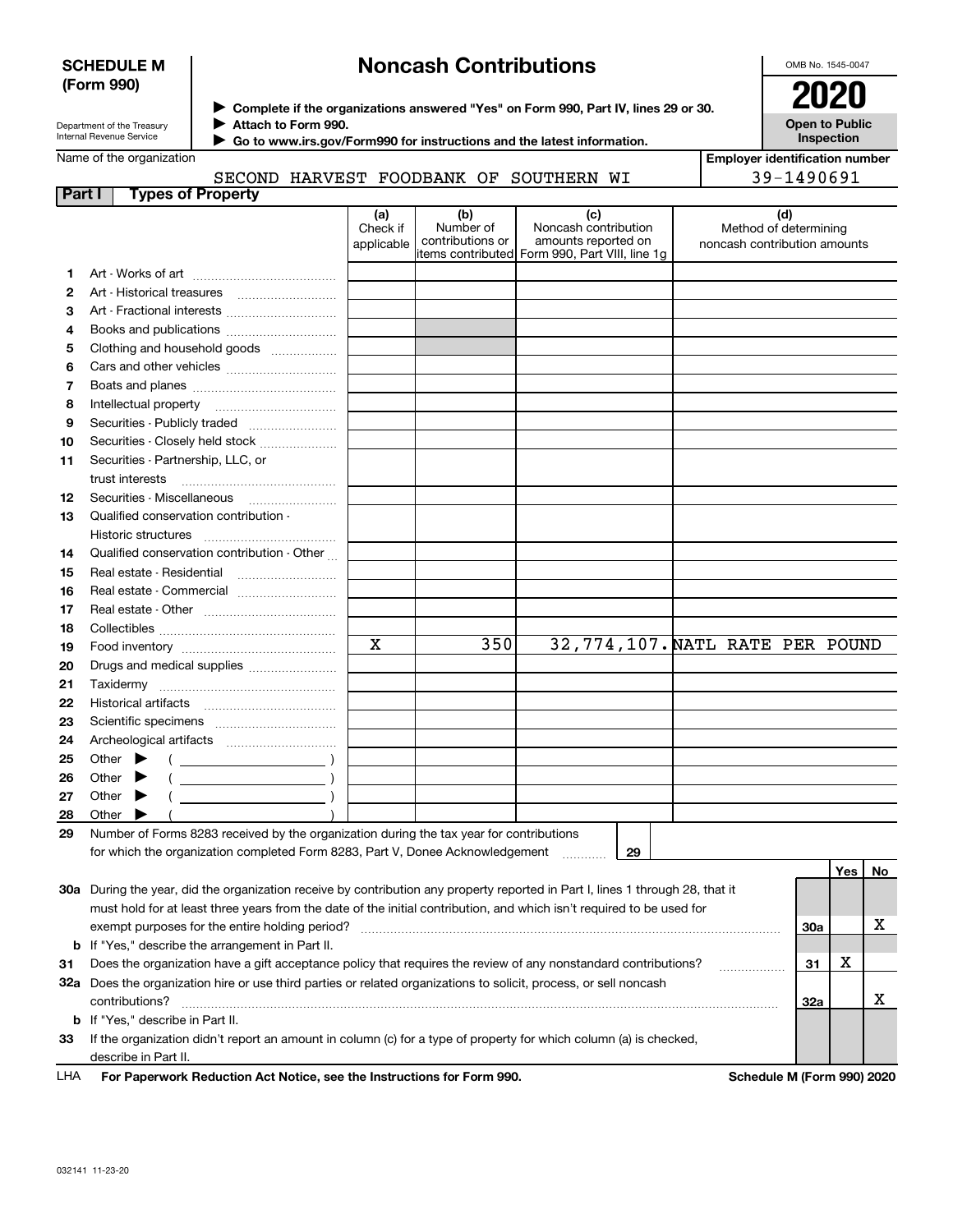|                | Schedule M (Form 990) 2020                |  | SECOND HARVEST FOODBANK OF SOUTHERN WI |  | 39-1490691                                                                                                                                                                                                                          | Page 2 |
|----------------|-------------------------------------------|--|----------------------------------------|--|-------------------------------------------------------------------------------------------------------------------------------------------------------------------------------------------------------------------------------------|--------|
| <b>Part II</b> |                                           |  |                                        |  | <b>Supplemental Information.</b> Provide the information required by Part I, lines 30b, 32b, and 33, and whether the organization is reporting in Part I, column (b), the number of contributions, the number of items received, or |        |
|                | this part for any additional information. |  |                                        |  |                                                                                                                                                                                                                                     |        |
|                |                                           |  |                                        |  |                                                                                                                                                                                                                                     |        |
|                |                                           |  |                                        |  |                                                                                                                                                                                                                                     |        |
|                |                                           |  |                                        |  |                                                                                                                                                                                                                                     |        |
|                |                                           |  |                                        |  |                                                                                                                                                                                                                                     |        |
|                |                                           |  |                                        |  |                                                                                                                                                                                                                                     |        |
|                |                                           |  |                                        |  |                                                                                                                                                                                                                                     |        |
|                |                                           |  |                                        |  |                                                                                                                                                                                                                                     |        |
|                |                                           |  |                                        |  |                                                                                                                                                                                                                                     |        |
|                |                                           |  |                                        |  |                                                                                                                                                                                                                                     |        |
|                |                                           |  |                                        |  |                                                                                                                                                                                                                                     |        |
|                |                                           |  |                                        |  |                                                                                                                                                                                                                                     |        |
|                |                                           |  |                                        |  |                                                                                                                                                                                                                                     |        |
|                |                                           |  |                                        |  |                                                                                                                                                                                                                                     |        |
|                |                                           |  |                                        |  |                                                                                                                                                                                                                                     |        |
|                |                                           |  |                                        |  |                                                                                                                                                                                                                                     |        |
|                |                                           |  |                                        |  |                                                                                                                                                                                                                                     |        |
|                |                                           |  |                                        |  |                                                                                                                                                                                                                                     |        |
|                |                                           |  |                                        |  |                                                                                                                                                                                                                                     |        |
|                |                                           |  |                                        |  |                                                                                                                                                                                                                                     |        |
|                |                                           |  |                                        |  |                                                                                                                                                                                                                                     |        |
|                |                                           |  |                                        |  |                                                                                                                                                                                                                                     |        |
|                |                                           |  |                                        |  |                                                                                                                                                                                                                                     |        |
|                |                                           |  |                                        |  |                                                                                                                                                                                                                                     |        |
|                |                                           |  |                                        |  |                                                                                                                                                                                                                                     |        |
|                |                                           |  |                                        |  |                                                                                                                                                                                                                                     |        |
|                |                                           |  |                                        |  |                                                                                                                                                                                                                                     |        |
|                |                                           |  |                                        |  |                                                                                                                                                                                                                                     |        |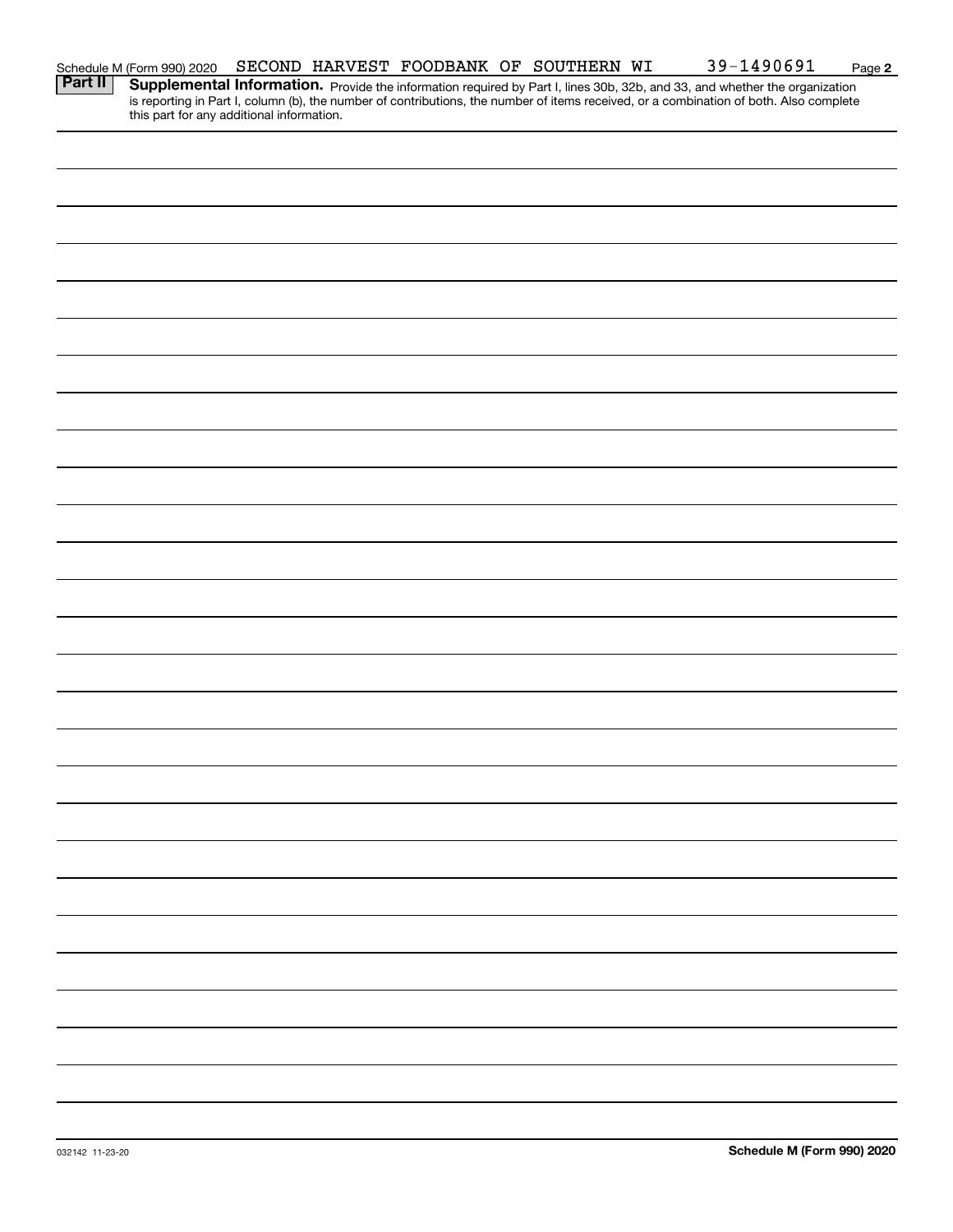**(Form 990 or 990-EZ)**

Department of the Treasury Internal Revenue Service Name of the organization

# **SCHEDULE O Supplemental Information to Form 990 or 990-EZ**

**Complete to provide information for responses to specific questions on Form 990 or 990-EZ or to provide any additional information. | Attach to Form 990 or 990-EZ. | Go to www.irs.gov/Form990 for the latest information.**



SECOND HARVEST FOODBANK OF SOUTHERN WI 39-1490691

**Employer identification number**

FORM 990, PART III, LINE 4A:

FROM JULY 1, 2020 JUNE 30, 2021 WE PROVIDED 19 MILLION MEALS THROUGH

OUR FOOD DISTRIBUTION AND FOODSHARE OUTREACH EFFORTS. 94% OF EVERY

DONATION TO SECOND HARVEST GOES TO PUT FOOD ON

SOMEONE'S TABLE, AND 6% GOES TOWARD FUNDRAISING AND GENERAL

ADMINISTRATIVE EXPENSES. SECOND HARVEST FOODBANK OF SOUTHERN WISCONSIN

IS THE LARGEST HUNGER-RELIEF ORGANIZATION IN SOUTHWESTERN WISCONSIN. WE

END HUNGER THROUGH FOOD DISTRIBUTION, FOODSHARE (SNAP) OUTREACH,

OUTREACH TO THE HEALTHCARE COMMUNITY, AND MOBILIZING THE PUBLIC TO

RAISE AWARENESS AND ACT TOWARDS ENDING HUNGER. WE WORK ALONGSIDE, AND

STRENGTHEN MORE THAN 300 PARTNER AGENCIES AND PROGRAMS LIKE SCHOOLS,

FOOD PANTRIES, AFTER SCHOOL PROGRAMS, AND SENIOR CENTERS IN OUR

16-COUNTY SERVICE AREA.

TO MEET THE DRAMATIC INCREASE IN NEED CAUSED BY THE PANDEMIC, SECOND HARVEST NEEDED TO SIGNIFICANTLY INCREASE THE AMOUNT OF FOOD WE ACQUIRED. TO STORE MILLIONS OF POUNDS MORE THAN OUR CURRENT FACILITY COULD HANDLE WE RELIED ON A GENEROUS GIFT OF SPACE FROM THE ALLIANT ENERGY CENTER. THE VALUE OF THIS GIFT AS DETERMINED BY THE DONOR WAS \$6,045,000 AND IS REFLECTED IN PART VIII, STATEMENT OF REVENUE, LINE 1F (ALL OTHER CONTRIBUTIONS, GIFTS, GRANTS, AND SIMILAR AMOUNTS NOT INCLUDED ABOVE).

GOVERNMENT INTERVENTION HAS BEEN A KEY COMPONENT IN THE COUNTRY'S OVERALL PANDEMIC RESPONSE, INCLUDING FUNDING GRANTS TO A VARIETY OF NONPROFITS LIKE SECOND HARVEST. IN PREVIOUS FINANCIAL REPORTING,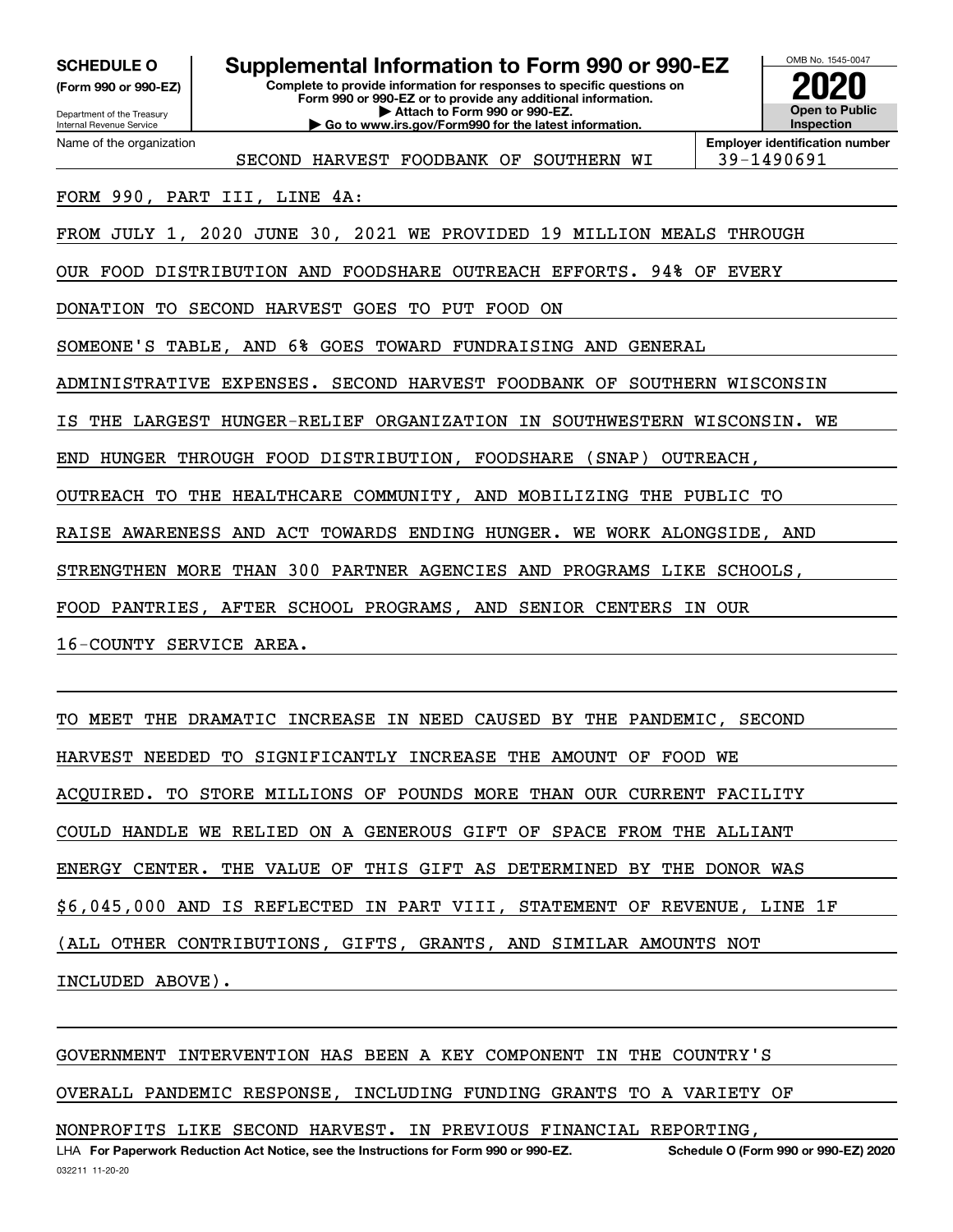| Schedule O (Form 990 or 990-EZ) 2020                                | Page 2                                |
|---------------------------------------------------------------------|---------------------------------------|
| Name of the organization                                            | <b>Employer identification number</b> |
| HARVEST FOODBANK OF SOUTHERN WI<br>SECOND                           | 39-1490691                            |
|                                                                     |                                       |
| FUNDING WAS REFLECTED IN OUR OVERALL CONTRIBUTIONS<br>GOVERNMENT    | SECTION.                              |
|                                                                     |                                       |
| REFLECT THE SOURCE OF ALL OUR CONTRIBUTIONS,<br>BETTER<br>TО        | WE HAVE                               |
|                                                                     |                                       |
| SIGNIFICANT AMOUNT OF GOVERNMENT FUNDING<br><b>SEPARATED</b><br>THE | WE'VE RECEIVED                        |
|                                                                     |                                       |
| FISCAL YEAR INTO ITS<br>THIS<br>OWN<br>CATEGORY.                    |                                       |

WE ARE STILL SEEING INCREASES IN OPERATING EXPENSES AS A RESULT OF THE PANDEMIC. INFLATION AND SUPPLY CHAIN CHALLENGES HAVE DRIVEN UP THE COST OF PURCHASING FOOD. CHANGES IN OUR ORGANIZATIONAL STRUCTURE NEEDED TO BE MADE TO ADDRESS THE LONG-TERM EFFECTS OF THE PANDEMIC. THESE CHANGES NECESSITATED INCREASES IN FULL-TIME STAFF, SPECIFICALLY IN THE FOOD HANDLING AND PROCESSING AREAS.

FORM 990, PART VI, SECTION A, LINE 1:

EXECUTIVE COMMITTEE. THE BOARD OF DIRECTORS BY RESOLUTION MAY CREATE AN EXECUTIVE COMMITTEE (THE "EXECUTIVE COMMITTEE"), WHICH SHALL CONSIST OF THE CHAIR, THE VICE CHAIR, THE TREASURER, AND THE SECRETARY. A QUORUM OF THE EXECUTIVE COMMITTEE SHALL HAVE AND MAY EXERCISE, WHEN THE BOARD OF DIRECTORS IS NOT IN SESSION, ALL OF THE POWERS OF THE BOARD OF DIRECTORS IN THE MANAGEMENT OF THE BUSINESS AND AFFAIRS OF THE CORPORATION, EXCEPT FOR ELECTING OFFICERS OR THE FILLING OF VACANCIES ON THE BOARD OF DIRECTORS OR ON COMMITTEES CREATED UNDER THIS SECTION.

FORM 990, PART VI, SECTION B, LINE 11B:

FORM 990 IS REVIEWED AND APPROVED BY THE FULL BOARD OF DIRECTORS PRIOR TO FILING.

FORM 990, PART VI, SECTION B, LINE 12C: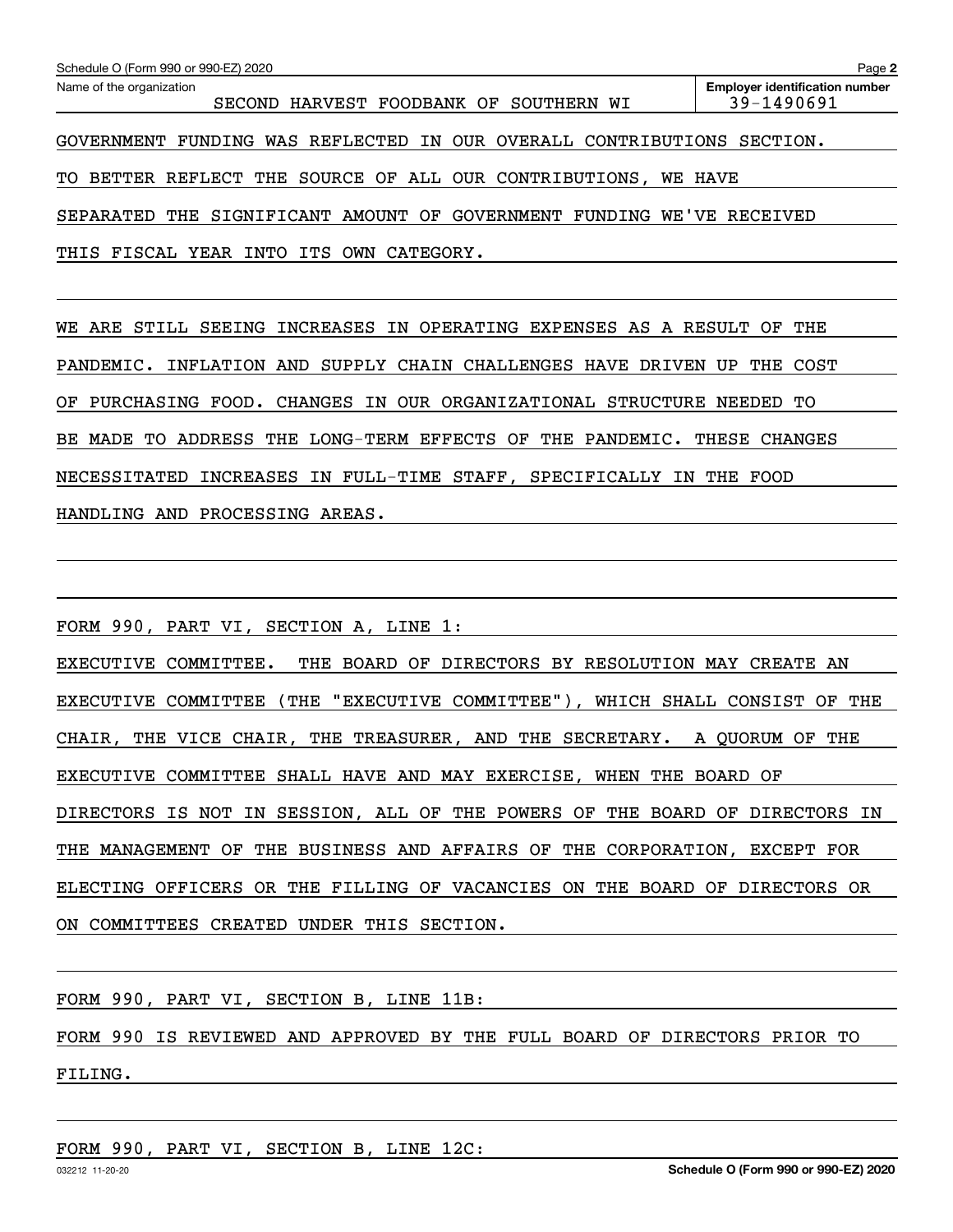| Page 2<br>Schedule O (Form 990 or 990-EZ) 2020                            |                                                     |  |  |  |  |  |  |  |  |
|---------------------------------------------------------------------------|-----------------------------------------------------|--|--|--|--|--|--|--|--|
| Name of the organization<br>HARVEST FOODBANK OF SOUTHERN WI<br>SECOND     | <b>Employer identification number</b><br>39-1490691 |  |  |  |  |  |  |  |  |
| THE CONFLICT OF INTEREST POLICY IS PROVIDED TO ALL INCOMING BOARD MEMBERS |                                                     |  |  |  |  |  |  |  |  |
| AS PART OF THE NEW MEMBER BOARD PACKET. IF CONFLICTS DO OCCUR, THEY ARE   |                                                     |  |  |  |  |  |  |  |  |
| REQUIRED TO BE REPORTED TO THE BOARD IMMEDIATELY.                         |                                                     |  |  |  |  |  |  |  |  |

FORM 990, PART VI, SECTION B, LINE 15:

THE EXECUTIVE COMMITTEE SETS THE COMPENSATION OF THE PRESIDENT/CEO ANNUALLY BASED ON AN EVALUATION PROCESS AND COMPARABLE SALARY DATA. THE PRESIDENT/CEO REVIEWS THE SALARY OF OTHER OFFICERS AND KEY EMPLOYEES WITH THE ASSISTANCE OF THE DIRECTOR OF HUMAN RESOURCES.

FORM 990, PART VI, SECTION C, LINE 19:

POLICIES ARE AVAILABLE UPON REQUEST.

FORM 990, PART IX, LINE 24 & 25:

SECOND HARVEST FOODBANK OF SOUTHERN WISCONSIN INC. CALCULATES AN EFFICIENCY RATIO BY DIVIDING LINE 25, COLUMN B (PROGRAM SERVICE EXPENSES) BY LINE 25, COLUMN A (TOTAL EXPENSES). DONATED FOOD RECEIVED AND DISTRIBUTED BY SECOND HARVEST IS COUNTED AS A PROGRAM SERVICE EXPENSE IN COLUMN B AND INCLUDED ON LINE 24A (FOOD FOR DISTRIBUTION). TO VALUE DONATED FOOD, SECOND HARVEST USES A PRICE-PER-POUND RATE BASED UPON A NATIONAL STUDY DONE BY FEEDING AMERICA ANNUALLY. FOR FISCAL YEAR 2020, THE CALCULATED VALUE FOR DONATED FOOD WAS \$1.70 PER POUND. OF THE TOTAL SHOWN ON LINE 24A (\$47,669,623), \$32,774,107 IS THE VALUE OF DONATED FOOD (19,278,886.47 POUNDS X \$1.70 = \$32,774,107) AND THE REMAINDER IS THE COST OF FOOD THAT WAS PURCHASED FOR DISTRIBUTION.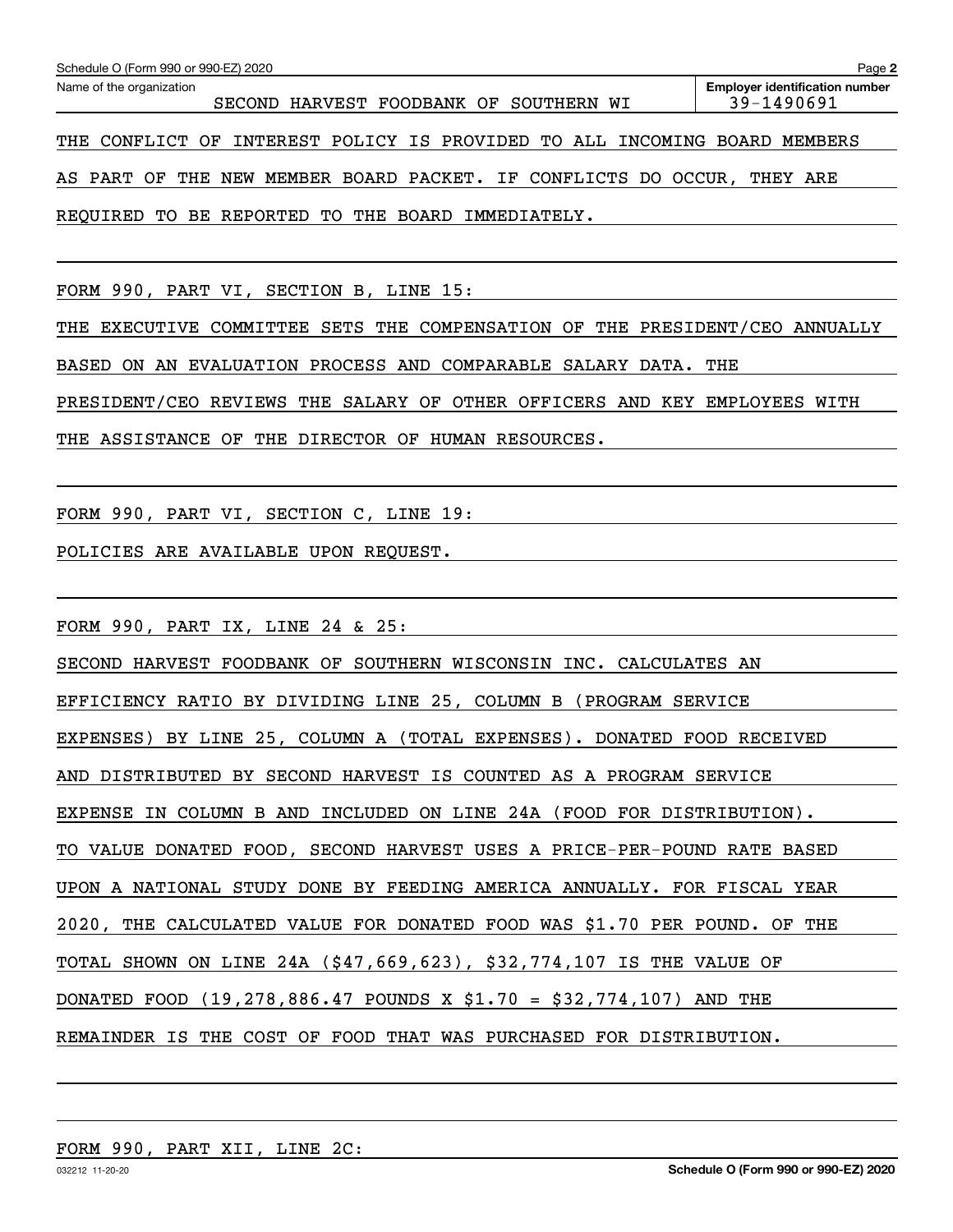| Schedule O (Form 990 or 990-EZ) 2020                                    |  |  |  |  |                                        |  |                                                  | Page 2 |
|-------------------------------------------------------------------------|--|--|--|--|----------------------------------------|--|--------------------------------------------------|--------|
| Name of the organization                                                |  |  |  |  | SECOND HARVEST FOODBANK OF SOUTHERN WI |  | Employer identification number<br>$39 - 1490691$ |        |
| THE PROCESS FOR OVERSIGHT OF THE AUDIT HAS NOT CHANGED DURING THE YEAR. |  |  |  |  |                                        |  |                                                  |        |
|                                                                         |  |  |  |  |                                        |  |                                                  |        |
|                                                                         |  |  |  |  |                                        |  |                                                  |        |
|                                                                         |  |  |  |  |                                        |  |                                                  |        |
|                                                                         |  |  |  |  |                                        |  |                                                  |        |
|                                                                         |  |  |  |  |                                        |  |                                                  |        |
|                                                                         |  |  |  |  |                                        |  |                                                  |        |
|                                                                         |  |  |  |  |                                        |  |                                                  |        |
|                                                                         |  |  |  |  |                                        |  |                                                  |        |
|                                                                         |  |  |  |  |                                        |  |                                                  |        |
|                                                                         |  |  |  |  |                                        |  |                                                  |        |
|                                                                         |  |  |  |  |                                        |  |                                                  |        |
|                                                                         |  |  |  |  |                                        |  |                                                  |        |
|                                                                         |  |  |  |  |                                        |  |                                                  |        |
|                                                                         |  |  |  |  |                                        |  |                                                  |        |
|                                                                         |  |  |  |  |                                        |  |                                                  |        |
|                                                                         |  |  |  |  |                                        |  |                                                  |        |
|                                                                         |  |  |  |  |                                        |  |                                                  |        |
|                                                                         |  |  |  |  |                                        |  |                                                  |        |
|                                                                         |  |  |  |  |                                        |  |                                                  |        |
|                                                                         |  |  |  |  |                                        |  |                                                  |        |
|                                                                         |  |  |  |  |                                        |  |                                                  |        |
|                                                                         |  |  |  |  |                                        |  |                                                  |        |
|                                                                         |  |  |  |  |                                        |  |                                                  |        |
|                                                                         |  |  |  |  |                                        |  |                                                  |        |
|                                                                         |  |  |  |  |                                        |  |                                                  |        |
|                                                                         |  |  |  |  |                                        |  |                                                  |        |
|                                                                         |  |  |  |  |                                        |  |                                                  |        |
|                                                                         |  |  |  |  |                                        |  |                                                  |        |
|                                                                         |  |  |  |  |                                        |  |                                                  |        |
|                                                                         |  |  |  |  |                                        |  |                                                  |        |
|                                                                         |  |  |  |  |                                        |  |                                                  |        |